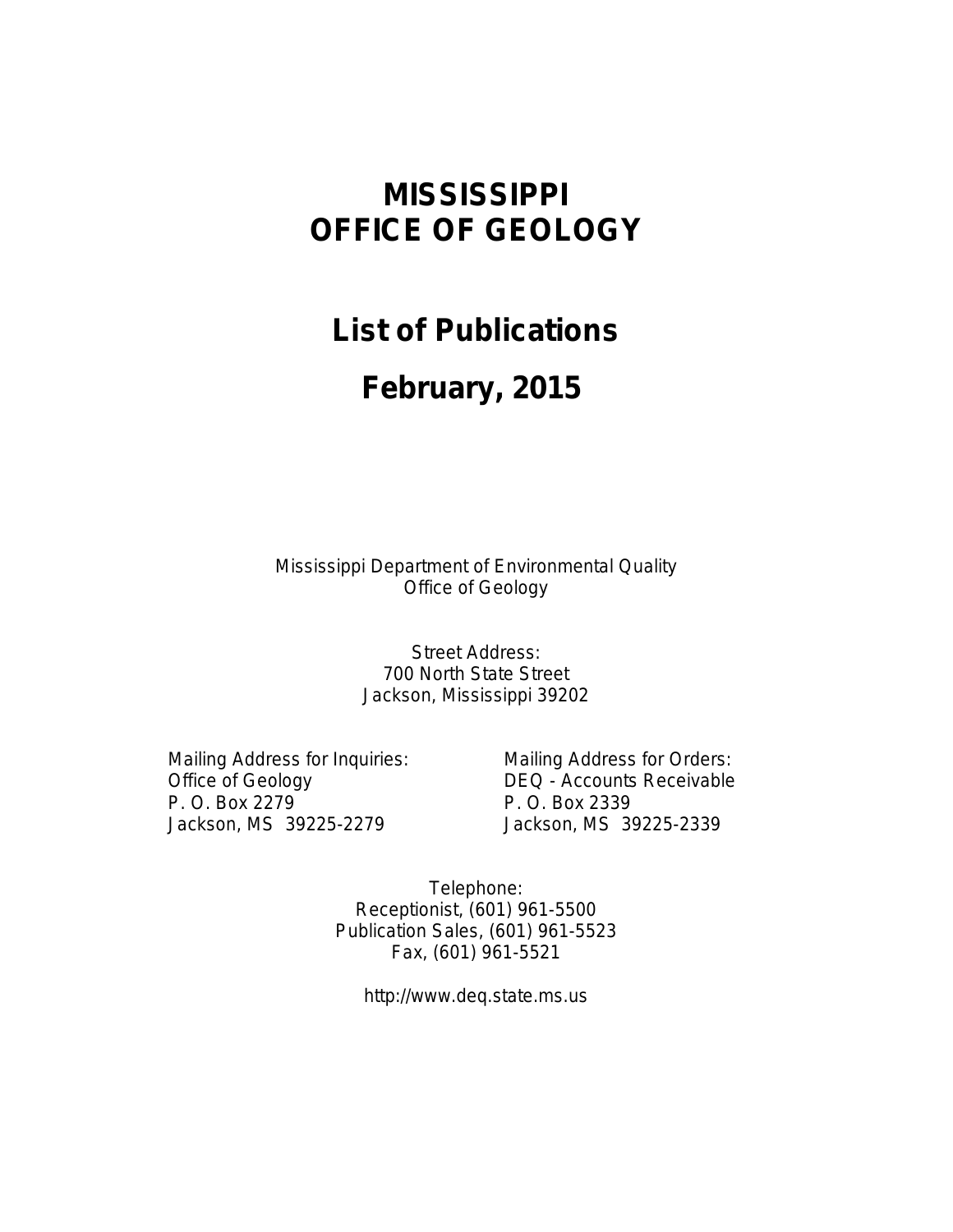## **LIST OF PUBLICATIONS**

## **ORDERING INSTRUCTIONS**

MAKE CHECKS PAYABLE TO: Mississippi Department of Environmental Quality (or simply "MDEQ")

SEND ORDERS TO:

DEQ - Accounts Receivable P. O. Box 2339 Jackson, MS 39225-2339

PAYMENT MUST ACCOMPANY ORDER

Please order publications by series and number in addition to the title.

POSTAGE AND HANDLING CHARGES:

Publications:

Orders for single publications add \$3.00 Multiple orders - add \$3.00 for first copy and \$1.00 for each additional publication

Topographic maps and geologic quadrangles in the Open-File Reports series (except where noted):

Folded maps: Orders of 1 to 3 maps, add \$2.00 Orders of 4 to 10 maps, add \$3.50 Rolled maps: Orders of 1-3 maps, add \$5.00 Orders of 4-10 maps, add \$6.00 Add \$.10 for each additional map over 10 maps; orders over 10 maps will be rolled.

Please note that several maps and other publications specify the postage and handling charges.

NO REFUNDS; NO EXCHANGES; PRICE CHANGES WITHOUT NOTIFICATION

## PUBLICATIONS MARKED WITH AN ASTERISK (\*) ARE OUT OF PRINT AND ARE NOT AVAILABLE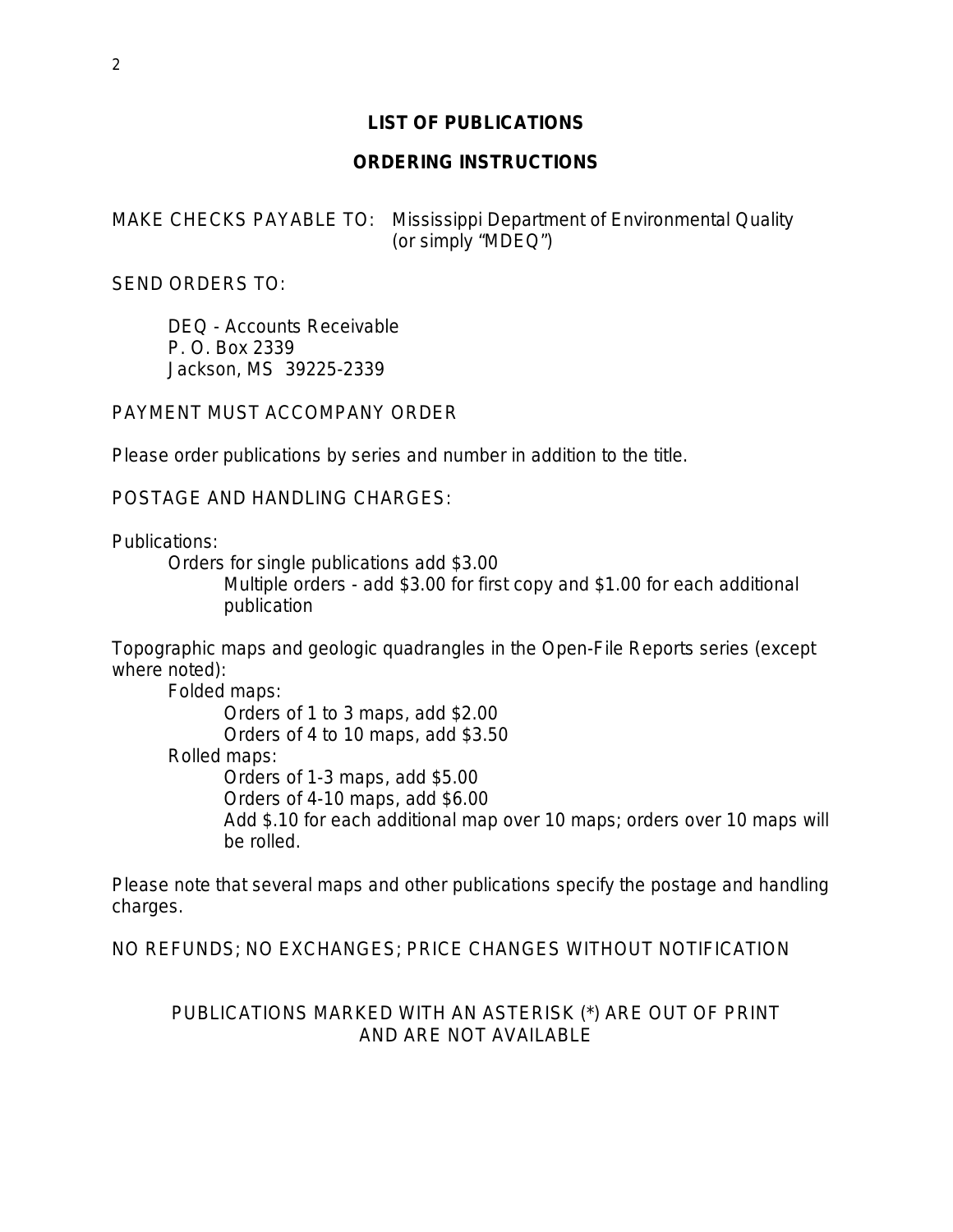## **CONTENTS**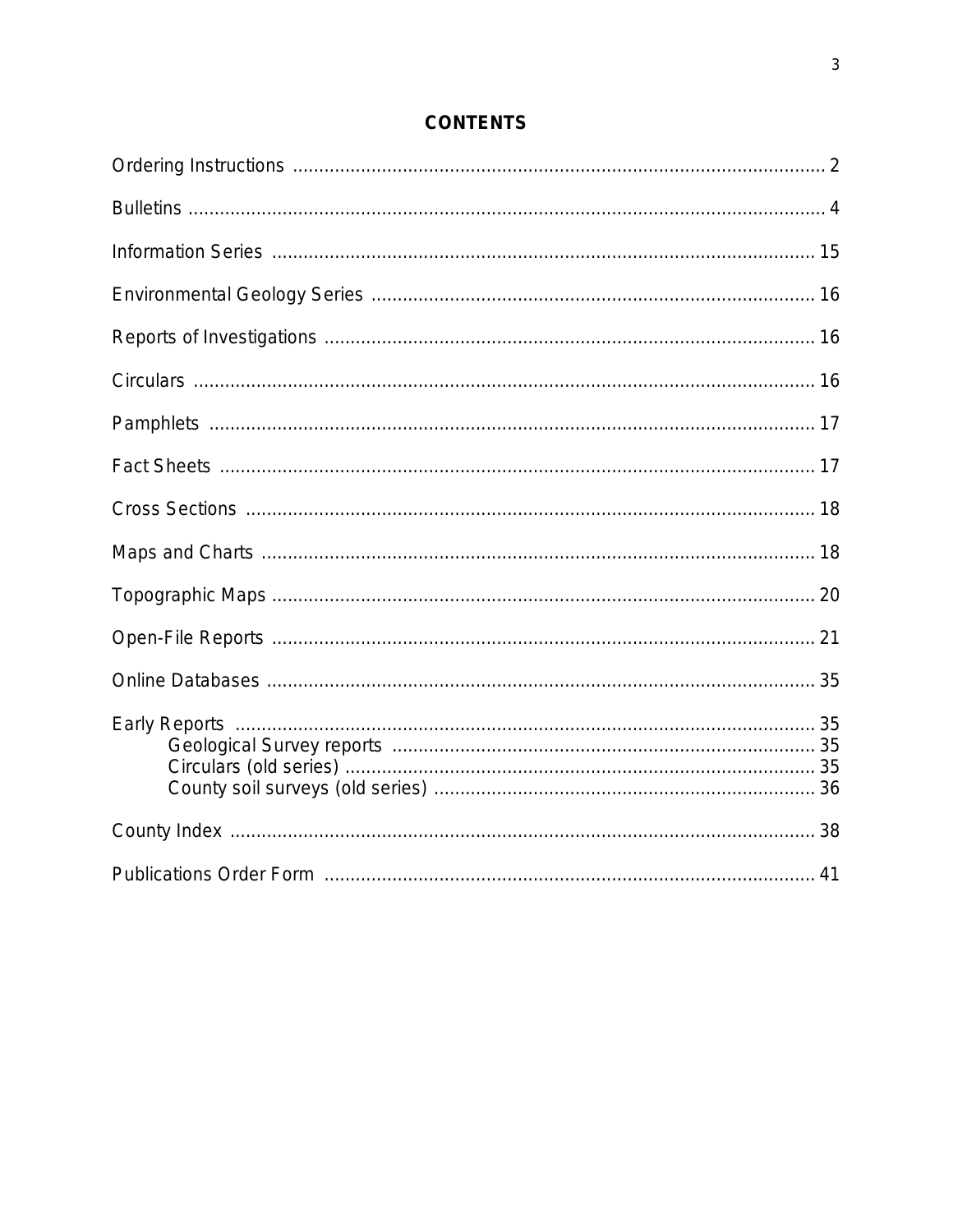### **BULLETINS**

- 1. **Cement and Portland Cement Materials of Mississippi:** Albert F. Crider, 73 p., 1907. \$2.00 Information on the cement industry and its history, the classification of cements, the raw materials, and methods of manufacture; the Portland cement materials of Mississippi: Devonian, Carboniferous, Tuscaloosa, Selma, Porters Creek, Jackson, Vicksburg.
- 2. **Clays of Mississippi. Part I, Brick Clays and Clay Industry of Northern Mississippi:** William N. Logan, 255 p., 1907. \$2.00

Origin and classification of clay; chemical properties; physical properties; processes of clay manufacture; fuel; properties of brick; imperfections of brick; geology of Mississippi clays; clays of northern Mississippi by counties.

- \*3. **The Lignite of Mississippi:** Calvin S. Brown, 71 p., 1907. A report on lignites in general and in Mississippi, on localities by counties, on analyses, and on uses. Not available
- \*4. **Clays of Mississippi. Part II, Brick Clays and Clay Industry of Southern Mississippi:** William N. Logan, 72 p., 1908. Not available
- \*5. **A Study of Forest Conditions of Southwestern Mississippi:** The United States Forest Service (cooperating): J. S. Holmes and J. H. Foster, 56 p., 1908. Not available
- \*6. **The Pottery Clays of Mississippi:** William N. Logan, 221 p., 1909, 2nd ed. 1914. Not available
- \*7. **Preliminary Examination of the Forest Conditions of Mississippi:** C. E. Dunston, 76 p., 1910. Not available
- \*8. **A Preliminary Study of Soils of Mississippi:** E. N. Lowe, 220 p., 1911. Not available
- 9. **The Structural Materials of Mississippi:** William N. Logan, 78 p., 1911. \$2.00 The structural materials of Mississippi, limestones, sandstones, sand, chert, and gravel, are treated according to geological formations and by counties. An Appendix by E. N. Lowe was published in 1913.
- 10. **Preliminary Report on Iron Ores of Mississippi:** E. N. Lowe, 70 p., 1913. \$2.00 Iron ores discussed in general and in Mississippi by localities.
- \*11. **Forest Conditions of Mississippi, being a reprint with additions of Bulletins nos. 5 and 7:** 166 p., 1913. Not available
- \*12. **Mississippi, Its Geology, Geography, Soils and Mineral Resources:** E. N. Lowe, 335 p., 1915. Not available
- \*13. **Preliminary Report on the Marls and Limestone of Mississippi:** William N. Logan, 82 p., 1916. Not available
- \*14. **Mississippi, Its Geology, Geography, Soil and Mineral Resources: A revision with additions of Bulletin No. 12:** E. N. Lowe, 346 p., 1919. Not available
- \*15. **Oil and Gas Prospecting in Mississippi:** E. N. Lowe, 80 p., 1919. Not available
- \*16. **Road-Making Materials of Mississippi:** E. N. Lowe, 139 p., 1920. Not available
- \*17. **Plants of Mississippi, A List of Flowering Plants and Ferns:** E. N. Lowe, 293 p., 1921. Not available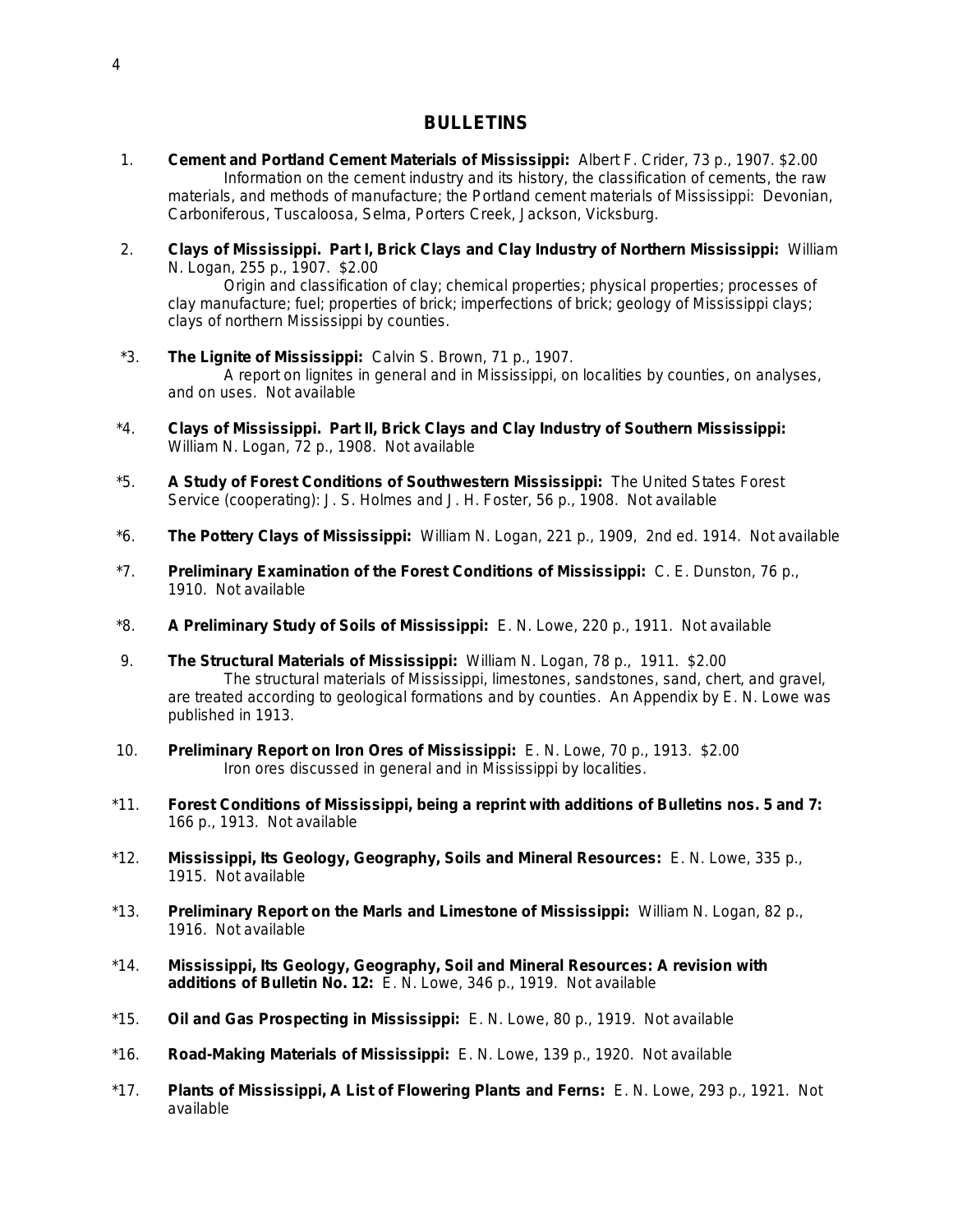- \*18. **A Questionnaire on the Mineral Resources of Mississippi and the Work of the State Geological Survey:** E. N. Lowe, 32 p., 1923. Not available
- \*19. **The Bauxite Deposits of Mississippi:** Paul F. Morse, 208 p., 1923. Not available
- \*20. **Geology and Mineral Resources of Mississippi:** E. N. Lowe, 140 p., 1925. Not available
- \*21. **Recent Oil and Gas Prospecting in Mississippi, with a Brief Study of Subsurface Geology:** Ralph E. Grim, 98 p., 1928. Not available
- \*22. **Preliminary Report on Bentonite in Mississippi:** Ralph E. Grim, 14 mimeographed pages, 1928. Not available
- \*22a. **A Supplementary Report on Bentonite in Mississippi:** Hugh McD. Morse, 32 mimeographed pages, 1934. Not available
- 23. **Paleozoic Rocks:** William C. Morse, 212 p., 1930. \$5.00 A stratigraphic and paleontological report on all the outcropping Paleozoic rocks of Mississippi, which are confined to Tishomingo County.
- \*24. **A Series of Papers Presented by the State Geological Survey at a Meeting of the Institute on Mississippi Affairs:** E. N. Lowe, 33 mimeographed pages, 1933. Not available Reports on: Soil erosion, by W. E. Tharp; The development of mineral resources, by G. I. Adams; Mineral Resources of Mississippi, by E. N. Lowe; Hydro-electric power and the development of industries, by B. E. Eaton; The climate of Mississippi, by W. L. Kennon.
- 25. **Coastal Plain Stratigraphy of Mississippi:** Lloyd W. Stephenson, C. Wythe Cooke, and E. N. Lowe. \$2.00

Part One, Midway and Wilcox Groups: E. N. Lowe, 125 p., 1933. A report on the Midway: Clayton, Porters Creek; on the Wilcox: Ackerman, Holly Springs, Bashi, Hatchetigbee, Grenada. E. N. Lowe did not live to publish Part Two and following parts.

- \*26. **The Highland Church Sandstone as a Building Stone:** William C. Morse, 30 p., 1935. Not available
- \*27. **Geologic Conditions Governing Sites of Bridges and Other Structures:** William C. Morse, 20 p., 1935. Not available
- 28. T**he Geologic History of the Vicksburg National Military Park Area:** William C. Morse, 20 p., 1935. \$2.00

An educational bulletin exemplifying how the rugged loess topography determined the disposition of the troops, the commands of the opposing generals notwithstanding.

- \*29. **A Preliminary Investigation of the Bleaching Clays of Mississippi:** Harry X. Bay, 62 p., 1935. Not available
- \*30. **The Eocene Sediments of Mississippi:** Ralph E. Grim, 240 p., 1936. Not available
- \*31. **The Tupelo Tornado:** William C. Morse, 32 p., 1936. Not available
- 32. **Tishomingo State Park:** Geologic history, by William C. Morse; Botany, by Calvin S. Brown, 77 p., 1936. \$2.00

A geologic history of the area; a list and description of the plants of the area. A second, enlarged, edition of the Botany section, 68 p., was published separately in 1945; \$2.00.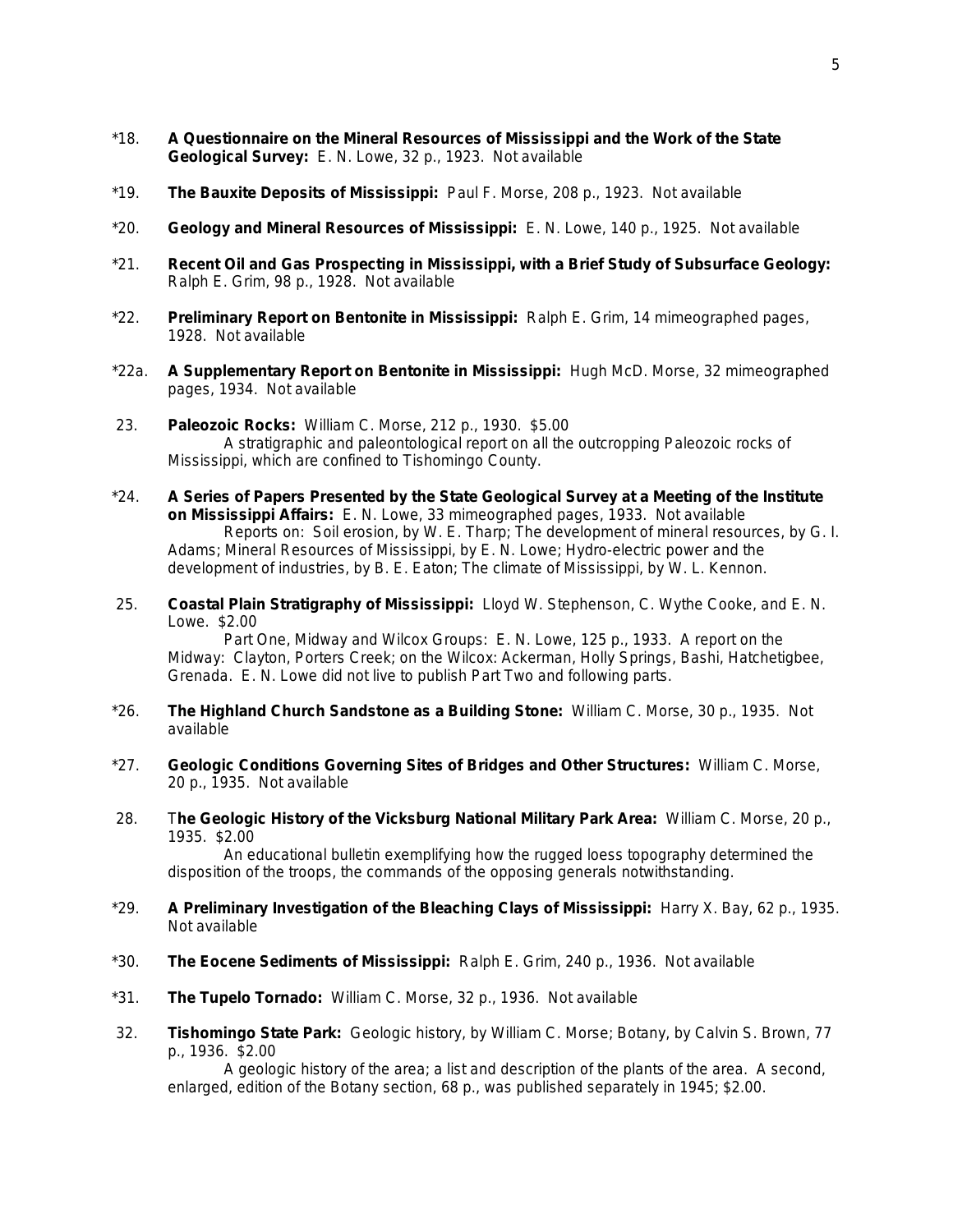- 33. **The Geologic History of Tombigbee State Park:** William C. Morse, 22 p., 1936. \$2.00 A geologic history of the park in Lee County near Tupelo.
- 34. **The Little Bear Residuum:** Frederic F. Mellen, 36 p., 1937. \$2.00 A report emphasizing the importance of recognizing the full import of a residual blanket.
- 35. **The Geologic History of Legion State Park:** William C. Morse, 17 p., 1937. \$2.00 An educational park bulletin giving the ancient and recent geologic history of an area modified by landslides.
- 36. **The Jackson Gas Field and the State Deep Test Well:** Watson H. Monroe and Henry N. Toler, 52 p., 1937. \$2.00

The history of the Jackson gas field is especially interesting because Eugene W. Hilgard recognized and described the dome in 1860 at the same time Colonel Drake was drilling the first oil well in the world on Oil Creek in Pennsylvania. The report also describes in detail the beds penetrated in the deep test well.

- 37. **The Geologic History of Magnolia State Park:** William C. Morse, 19 p., 1938. \$2.00 An educational bulletin on the last remaining Gulf Coast natural bayou; the importance of keeping it and its plant and animal life in the natural state; and the excellence of the bayou as a site for a marine laboratory.
- 38. **Winston County Mineral Resources:** Geology, by Frederic F. Mellen; Tests, by Thomas E. McCutcheon, 169 p., 1939. \$2.00

A field report on the stratigraphy and mineral resources of the county and the fitness of these minerals, especially clays, for certain uses.

39. **Yazoo County Mineral Resources:** Geology, by Frederic F. Mellen; Tests, by Thomas E. McCutcheon, 132 p., 1940. \$2.00

A report on the purely scientific stratigraphic study of the county that led to the discovery of the Tinsley Dome, eventually to the drilling of the first commercial oil well in the state, and a report on the tests of the clays.

40. **The Upper Cretaceous Deposits:** Lloyd W. Stephenson and Watson H. Monroe, 296 p., 1940. Reprinted 1959. \$2.00

A report on the stratigraphy and paleontology of the outcropping Upper Cretaceous beds in Mississippi.

- \*41. **Lauderdale County Mineral Resources:** Geology, by V. M. Foster; Tests, by Thomas E. McCutcheon, 245 p., 1940. Not available
- 42. **Tippah County Mineral Resources:** Geology, by Louis C. Conant; Tests, by Thomas E. McCutcheon, 228 p., 1941. \$2.00

A stratigraphic and economic geology report of the county; results of the tests of the minerals - especially on the Porters Creek clay, which was tested for use as lightweight aggregate for concrete.

- \*43. **Warren County Mineral Resources:** Geology, by Frederic F. Mellen; Tests-Clays, by Thomas E. McCutcheon; Tests-Marls and Limestones, by Malcolm R. Livingston, 140 p., 1941. Not available
- 44. **Forrest County Mineral Resources:** Geology, by Vellora M. Foster; Tests, by Thomas E. McCutcheon, 87 p., 1941. \$2.00

A stratigraphic and economic study of Forrest County. This report was almost completed at the time of the author's untimely death.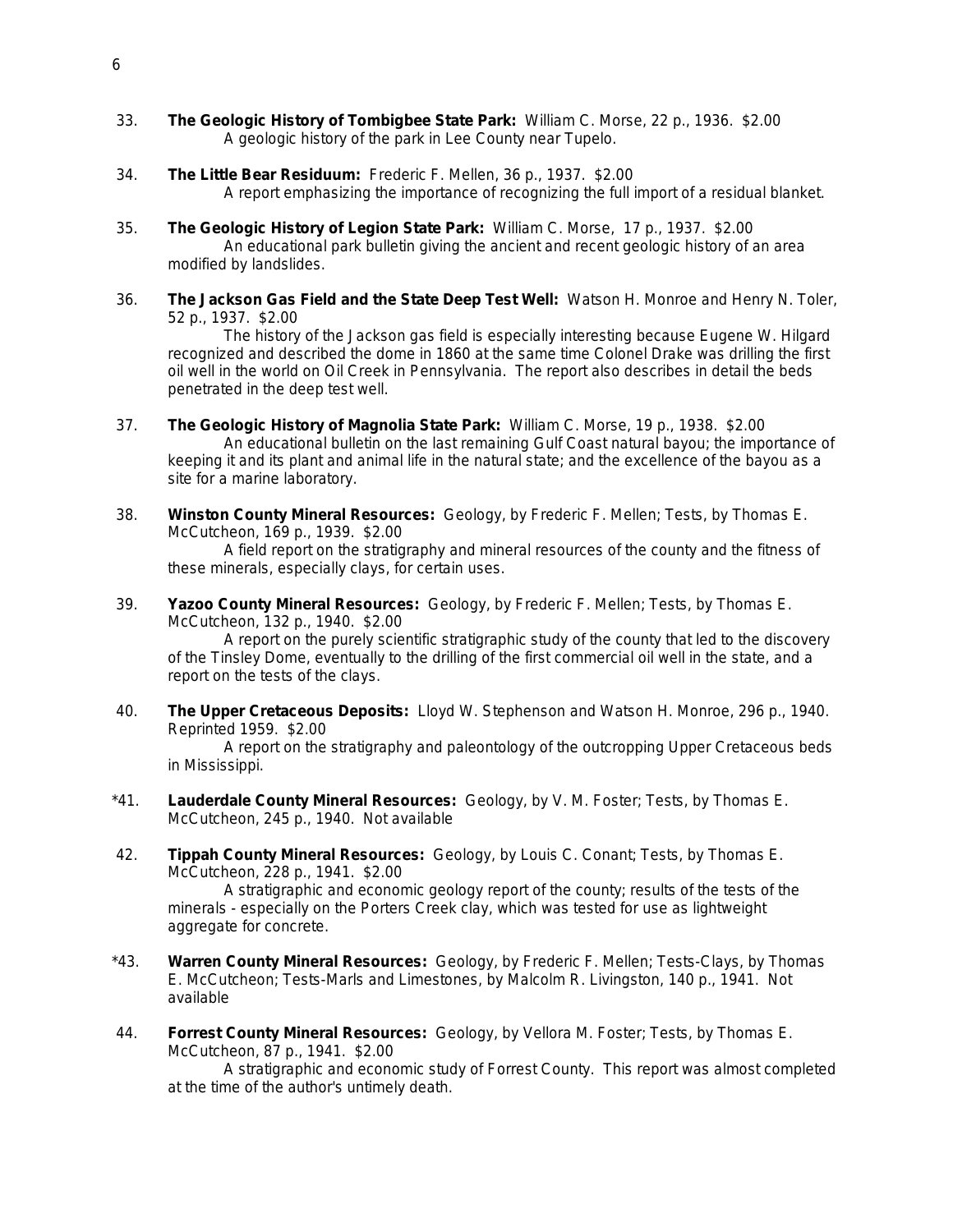45. **Union County Mineral Resources:** Geology, by Louis Cowles Conant; Tests, by Thomas Edwin McCutcheon, 158 p., 1942. \$2.00

A report on the topographic, stratigraphic, and economic geology of the county and on the results of the tests of the minerals.

- 46. **Mississippi Agricultural Limestone:** Frederic Francis Mellen, 20 p., 1942. \$2.00 A report on the limestones of the state suitable for agricultural fertilizer; largely a report of the author's earlier studies.
- 47. **Adams County Mineral Resources:** Geology, by Franklin E. Vestal; Tests, by Thomas E. McCutcheon, 200 p., 1942. \$2.00

A physiographic, stratigraphic, structural, and economic report on the county, in which the Cranfield area was described and recommended a year before the first successful oil well was drilled; a report on the tests of the economic minerals.

- 48. **The Claiborne:** Emil P. Thomas, 96 p., 1942. \$2.00 A purely stratigraphic report on the Claiborne Group from the Alabama line to the Mississippi River Bluffs.
- 49. **Scott County:** Geology, by Harlan R. Bergquist; Tests, by Thomas E. McCutcheon; Fossils, by Harlan R. Bergquist, 282 p., 1942. \$2.00

A report on the stratigraphic and economic geology of the county and on the laboratory tests of the minerals; also a report on the microfossils (Foraminifera and Ostracoda) of the Jackson formation - drawings by Mary L. Pegues.

- 49-F. **Scott County, Fossils:** Jackson Foraminifera and Ostracoda: Harlan R. Bergquist, 146 p., 1942. \$2.00
- 50. **Tallahatchie County Mineral Resources:** Geology, by Richard R. Priddy; Tests, by Thomas E. McCutcheon, 157 p., 1942. \$2.00

A report on the stratigraphic and structural geology of the county and on the tests of the excellent bond, brick, and tile clays.

51. **Montgomery County Mineral Resources:** Geology, by Richard R. Priddy; Tests, by Thomas E. McCutcheon, 115 p., 1943. \$2.00 A stratigraphic, structural, and economic report on the county, including the disturbed

Kilmichael area, and the results of the tests of the minerals.

52. **Choctaw County Mineral Resources:** Geology, by Franklin E. Vestal; Tests, by Thomas E. McCutcheon, 156 p., 1943. \$2.00

A report on the physiographic, stratigraphic, structural, and economic geology of the county and on the laboratory tests of the clays.

- \*53. **Clay County:** Geology, by Harlan R. Bergquist; Tests, by Thomas E. McCutcheon; Fossils, by Virginia H. Kline, 189 p., 1943. Not available
- 53-F. **Clay County, Fossils: Midway Foraminifera and Ostracoda**, by Virginia H. Kline, 98 p., 1943. \$2.00

A separate report covering only the micropaleontological study of Clay County; includes descriptions and illustrations of 110 species and varieties of Foraminifera and 12 species and varieties of Ostracoda.

54. **Pontotoc County Mineral Resources:** Geology, by Richard R. Priddy; Tests, by Thomas E. McCutcheon, 139 p., 1943. \$2.00

A report on the stratigraphic, structural, and economic geology of the county and on the tests of the clays and bauxite of the region.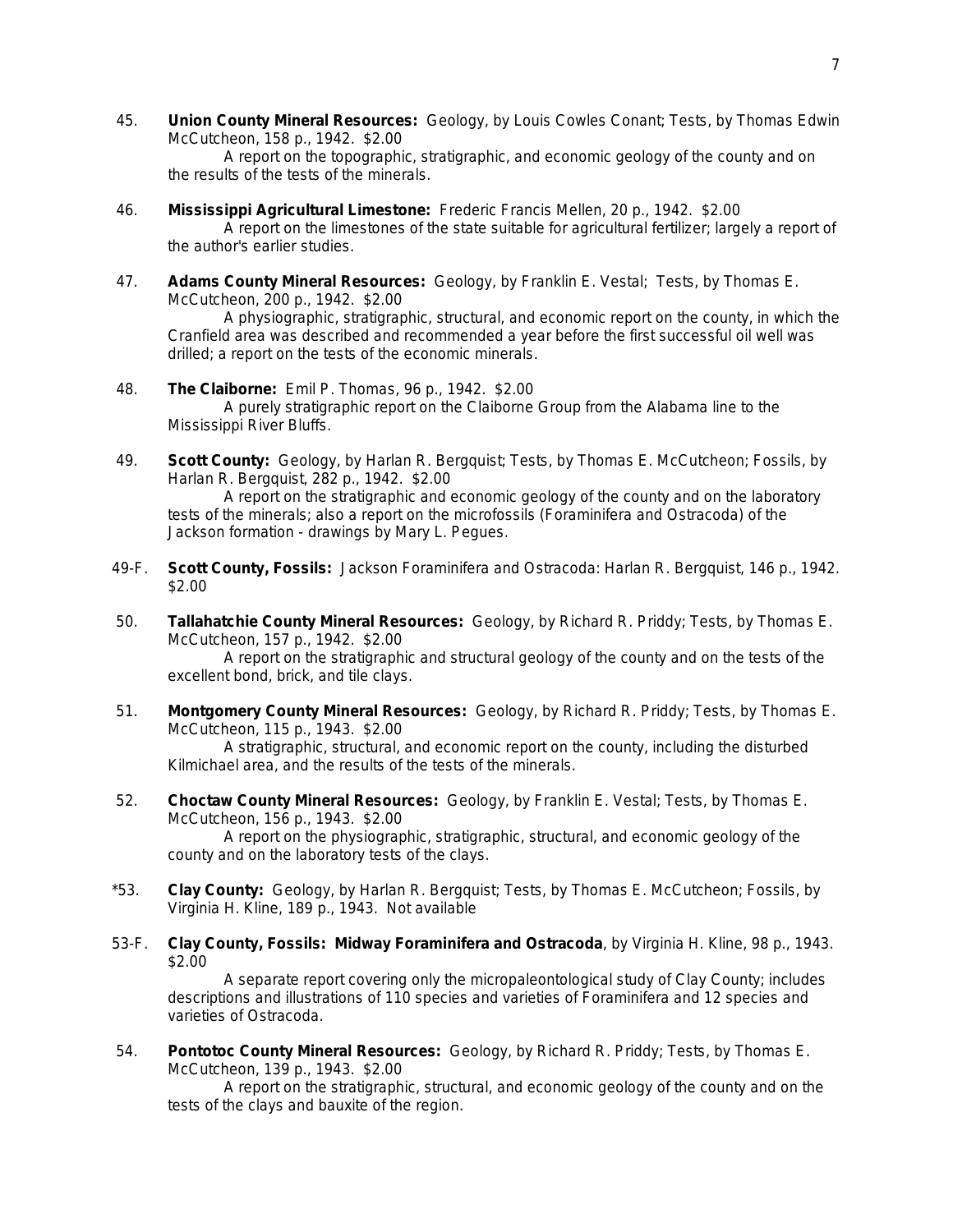55. **Geology and Ground-Water Supply at Camp McCain:** Glen F. Brown and Robert W. Adams, 116 p., 1943. \$2.00

A report exclusively on the ground water and aquifers at the camp in Grenada and parts of Montgomery, Calhoun, and Webster counties.

- 56. **Geology and Ground-Water Supply at Camp Van Dorn:** Glen F. Brown and William F. Guyton, 68 p., 1943. \$2.00 A report exclusively on the ground water and aquifers at the camp in Wilkinson, Amite,
- \*57. **Monroe County Mineral Resources:** Geology, by Franklin E. Vestal; Tests, by Thomas E. McCutcheon, 218 p., 1943. Not available
- 58. **Geology and Ground-Water Resources of the Camp Shelby Area:** Glen F. Brown, 72 p., 1944. \$2.00

A report exclusively on the ground water and aquifers in parts of Jones, Wayne, Forrest, Perry, Greene, and George counties.

- 59. **Mississippi Minerals:** William C. Morse, 13 p., 1944. \$2.00 A list of the economic minerals arranged according to the bulletins in which they had been studied and tested; also a list of the economic products.
- \*60. **Geology and Ground-Water Resources of the Coastal Area in Mississippi:** Glen F. Brown and others, 232 p., 1944. Not available
- 61. **Light-weight Aggregate:** Geology, by William C. Morse; Tests, by Thomas E. McCutcheon and Bernard F. Mandlebaum, 56 p., 1945. \$2.00

A report on the geology of the Porters Creek clay and the Basic City claystone or siltstone and on the laboratory physical tests of the aggregate and concretes.

62. **Rock Wool:** Geology, by William C. Morse; Tests, by Thomas E. McCutcheon, 19 p., 1945. \$2.00

A report on the possible source rocks, primarily the Selma chalk, and on the conclusions of the laboratory tests.

- \*63. **Lee County Mineral Resources:** Franklin E. Vestal, 140 p., 1946. Not available
- 64. **Itawamba County Mineral Resources:** Geology, by Franklin E. Vestal; Tests, by Harry J. Knollman, 151 p., 1947. \$2.00

A report on the stratigraphic, paleontological, structural, and economic geology, especially of the bentonitic and ceramic clays of the county.

65. **Geology and Artesian Water of the Alluvial Plain in Northwestern Mississippi:** Glen F. Brown, 424 p., 1947. \$3.00

An exhaustive report on the geomorphology, stratigraphy, and hydrology of the area.

66. **North Mississippi Floods of February 1948:** Irving E. Anderson and staff, 55 p., 1948. \$2.00 A report on the February 1948 floods of the Tombigbee, Pearl, Big Black, and Yazoo River basins.

#### 67. **Carroll County Geology:** Franklin E. Vestal, 114 p., 1950. \$2.00

A report on climate, physiography, stratigraphy, structure, geologic history, and economic geology.

and Franklin counties.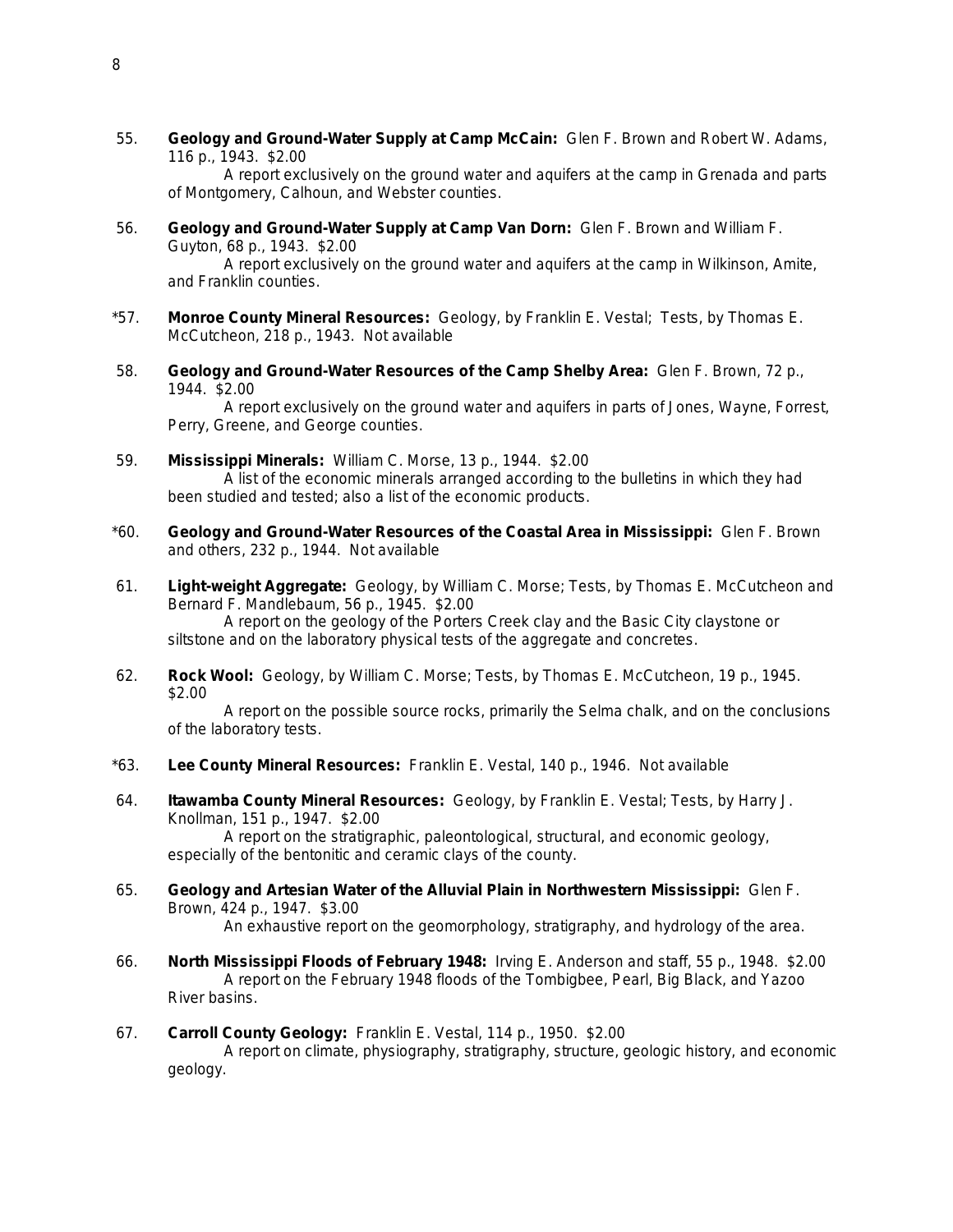- 68. **Surface Waters of Mississippi:** Irving E. Anderson, 338 p., 1950. \$2.00 A summary of stream measurements and surface-water investigations.
- 69. **Status of Fearn Springs Formation:** Frederic F. Mellen, 20 p., 1950. \$2.00 A review of the use and misuse of the geologic name "Fearn Springs"; a recognition of the formation in well logs and drill cuttings; and the possibility of its being an oil reservoir.
- 70. **Rate of Depletion of Water-Bearing Sands:** Frederic H. Kellogg, 15 p., 1950. \$2.00 A correction of the formulae for the computation of the rate of ground-water depletion.
- \*71. **Lafayette County Geology:** James S. Attaya, 49 p., 1951. Not available
- 72. **Ground Water Investigations along Bogue Phalia between Symonds and Malvina, Bolivar County:** Tracy W. Lusk, 19 p., 1951. \$2.00 Irrigation of rice fields led directly to the ground-water study of the area.
- 73. **Webster County Iron Ores:** Franklin E. Vestal, 48 p., 1951. \$2.00 A report of a reconnaissance survey of Webster County and adjoining parts of Choctaw and Montgomery counties, emphasizing the iron ore deposits.
- 74. **Lafayette County Iron Ores:** James S. Attaya, 26 p., 1952. \$2.00 An inventory of the ore deposits of Lafayette County.
- 75. **Webster County Geology:** Franklin E. Vestal, 141 p., 1952. \$2.00 A report on the stratigraphy and economic geology of the county.
- 76. **Yalobusha County Geology:** James Turner, 48 p., 1952. \$2.00 A report on the stratigraphy and economic geology of the county.
- 77. **Water Levels and Artesian Pressures in Observation Wells in Mississippi, 1938-1952:** Tracy W. Lusk, 65 p., 1953. \$2.00

The paper covers the cooperative ground-water investigations by the State and Federal Surveys during 1938-1947, brief annual reports of which were published as a page or so of a regional report by the Federal Survey, and the investigations by the State Geological Survey during 1948-1952, heretofore unpublished.

78. **Marshall County Geology:** Franklin E. Vestal, 193 p., 1954. \$2.00

This report presents conclusive evidence in solving the "Sand Problem" in Marshall County after decades of study by various geologists.

79. **Lower Cretaceous Stratigraphy of Mississippi:** Jeff D. Nunnally and Henry F. Fowler, 45 p., 1954. \$2.00

A stratigraphic study of the Lower Cretaceous beds that exist only in the subsurface of Mississippi. The bulletin includes 30 plates of structure maps, isopach maps, and structure sections.

80. **Benton County Geology:** Tracy W. Lusk, 104 p., 1956. \$2.00

A report on the surface stratigraphy and economic geology of the county. Minerals discussed are oil and gas, water, iron ore, bauxite, clays (kaolin), and sand.

81. **Panola County Geology:** Franklin E. Vestal, 157 p., 1956. \$2.00

A report on the surface stratigraphy, structure, historical geology, and economic geology of the county. Subjects under economic geology include soils, water, ceramic clay, sand and gravel, lignite, and oil and gas.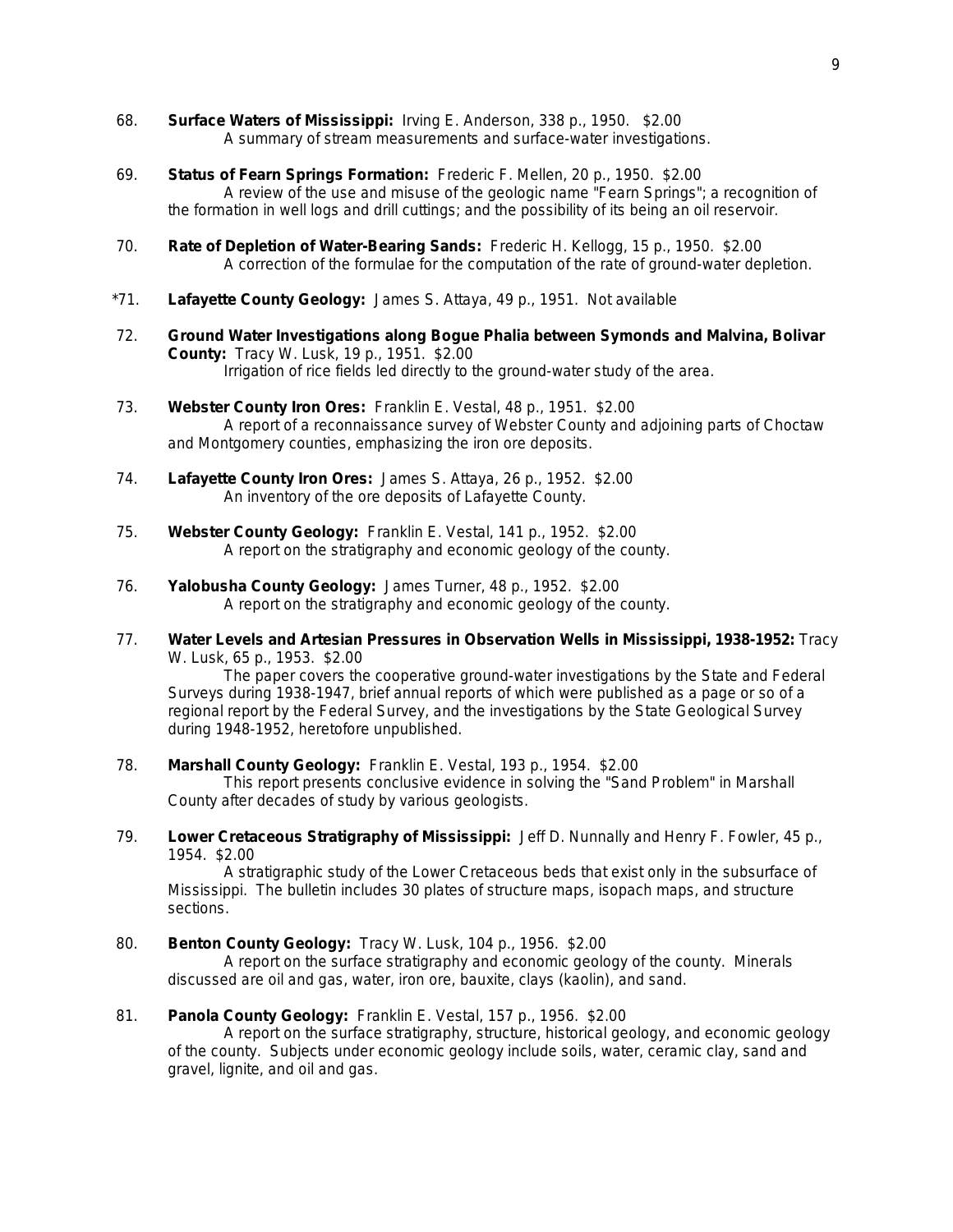82. **Sediments of Mississippi Sound and Inshore Waters:** Richard R. Priddy and others, 54 p., 1955. \$2.00

A report that embraces the geological and chemical study of the uppermost sediments of the Sound floor.

- 83. **Fresh Water Strata of Mississippi as Revealed by Electrical Log Studies:** Richard R. Priddy, 71 p., 1955. \$2.00
- 84. **Kemper County Geology:** Richard J. Hughes, Jr., 274 p., 1958. \$2.00 A report primarily on the surface stratigraphy, but with chapters on subsurface stratigraphy, structure, geologic history and depositional conditions, and mineral resources.
- 85. **Cretaceous Shelf Sediments of Mississippi:** Frederic F. Mellen, 112 p., 1958. \$2.00 A study that deals with the relation of Cretaceous structure to Paleozoic structure, facies changes in the Cretaceous section, useful mapping horizons in the Cretaceous, reconstruction of the pre-Cretaceous or early Cretaceous geomorphology, and determination of the favorability for oil and natural gas in the Cretaceous shelf sediments. The Bulletin also contains a "Discussion on the Foraminifera", by William S. Parks, and a "Discussion on the Ostracoda", by Robert H. Shaver.
- \*86. **Mississippi Mineral Resources:** Frederic F. Mellen, 100 p., 1959. Revised, Bulletin 112. Not available
- 87. **Prentiss County Geology:** William S. Parks; Ground-Water Resources: B. E. Ellison and E. H. Boswell, 154 p., 1960. \$2.00

A study of the surface stratigraphy, structure, historical geology, and mineral resources. Minerals discussed include bentonite, clay, chalk, gravel, oil and gas. A part, prepared by the U. S. Geological Survey, deals with geologic formations and their water-bearing characteristics, and quality of water.

88. **Madison County Geology:** Richard R. Priddy, 123 p., 1960. \$2.00

A report on the physiography, structure, stratigraphy, and economic geology. Subjects under economic geology include oil and gas, ground water, clays, limestone and marls, bentonite, and glauconite.

89. **Geologic Study Along Highway 16 from Alabama Line to Canton, Mississippi:** Bahngrell W. Brown, 52 p., 1960. \$2.00

A study of the geomorphology, stratigraphy, and structure along Mississippi Highway 16, including geological highway profiles.

90. **Public and Industrial Water Supplies in a Part of Northern Mississippi:** Joe W. Lang and Ernest H. Boswell, 104 p., 1960. \$2.00

The report deals with the ground-water and surface-water availability and quality in the area east of and including the counties of Marshall, Tate, Panola, Yalobusha, Webster, Choctaw, Winston, Leake, and the east half of Tallahatchie.

91. **Geologic Study Along Highway 80 from Alabama Line to Jackson, Mississippi:** Richard R. Priddy, 62 p., 1961. \$2.00

A study of the exposed geologic units of the Wilcox, Claiborne and Jackson groups. Highway profiles are used as a base for illustrating the lithologic details.

92. **Calhoun County Geology and Ground-Water Resources:** William S. Parks, 113 p., 1961. \$2.00

A report on the stratigraphy, structure, economic geology, and ground-water resources. Minerals of possible economic importance are sand and sandstone, clay, lignite, iron ore, bauxite,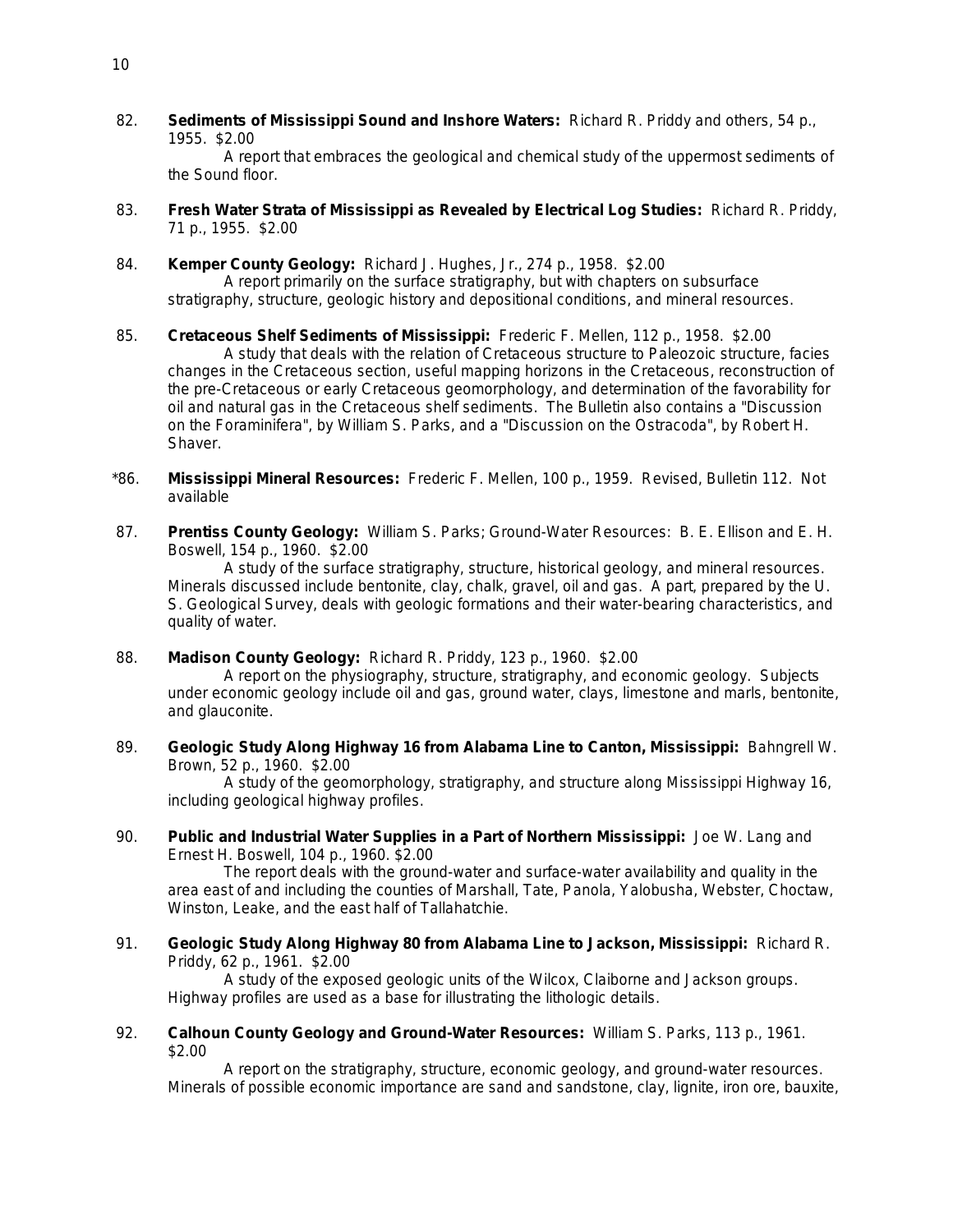and oil and gas. The part on ground-water resources includes discussions on the availability, water-bearing units, public water supplies, quality of water, and water levels.

93. **Heavy Minerals of Sand from Recent Beaches of the Gulf Coast of Mississippi and** 

**Associated Islands:** Richard D. Foxworth, Richard R. Priddy, Wendell B. Johnson, and Willard S. Moore, 92 p., 1962. \$2.00

The report describes 26 species of heavy minerals and presents analytical data comparing these "heavies" to those of other areas. Origin and concentration of the "heavies" are also discussed.

94. **Geologic Study Along Highway 45 from Tennessee Line to Meridian, Mississippi:** Donald M. Keady, 64 p., 2 figs., 4 pl., 1962. \$2.00

A study of the formations over which Highway 45 is constructed, prepared primarily for engineering geology purposes, in cooperation with the State Highway Department.

95. **Jasper County Mineral Resources:** David A. DeVries et al., 101 p., 21 figs., 8 pl., 2 tables, 1963. \$2.00

A study of the outcropping formations, their characteristics and economic importance. It contains a section on oil and gas production, by Hugh McD. Morse; a section on subsurface stratigraphy, by William H. Moore; and a section on ground-water geology and subsurface structure, by Marshall K. Kern.

96. **The Tula Prospect, Lafayette County, Mississippi:** Frederic F. Mellen and William H. Moore, 29 p., 7 figs., 2 pl., 1962. \$3.00

A study of available geological and geophysical data on an area in Lafayette County thought to be favorable for the accumulation of commercial oil or gas deposits, and a review of the possibilities for Cambrian and pre-Cambrian oil and gas in northern Mississippi.

- 97. **Mississippi Geologic Research Papers - 1962:** Contains: Economic Potential of Alumina-rich Clays and Bauxite in Mississippi, by Marshall K. Kern; Stratigraphic Implications from Studies of the Mesozoic of Central and Southern Mississippi, by William H. Moore; Land Snails from the Loess of Mississippi, by Leslie Hubricht; Pleistocene Land Snails of Southern Mississippi and Adjacent Louisiana, by Leslie Hubricht; Problem of Desiccation Sinking at Clarksdale, by Tracy W. Lusk; and Geological History and Oil and Gas Possibilities of Mississippi, by E. H. Rainwater, 106 p., 50 figs., 1963. \$2.00
- 98. **Geologic Study Along Highway 25 from Starkville to Carthage:** Tracy W. Lusk, 48 p., 15 figs., 3 pl., 1963. \$2.00

This is the fourth in a series of geologic studies made by the Survey along State Highways. Beds from Upper Cretaceous to Middle Eocene are profiled and described.

99. **Attala County Mineral Resources:** William S. Parks et al., 192 p., 32 figs., 6 pl., 12 tables, 1963. \$2.00

The report contains additional sections: Attala County ceramic tests, by Thomas E. McCutcheon; Attala County subsurface geology, by William H. Moore; and Water resources of Attala County, Mississippi, by B. E. Wasson.

100. **The Mississippi Geological Survey, a Centennial:** Contains: Report of a Geological Reconnaissance of Parts of the Counties of Yazoo, Issaquena, Washington, Holmes, Bolivar, Tallahatchie, Coahoma, Mississippi, during the Months of October and November 1870, by Eugene A. Smith; History of the Mississippi Geological Survey, by Ephraim N. Lowe; Memorial to Ephraim N. Lowe (1864-1933), by William C. Morse; Address at Recognition Dinner honoring Dr. W. C. Morse and Prof. F. E. Vestal, Upon Their Retirements, by Frederic F. Mellen; Memorial to William Clifford Morse (1874-1962), by Franklin E. Vestal; Employment in the Mining Industry in Mississippi, by William T. Hankins; The Present Course of the Mississippi Geological Survey, by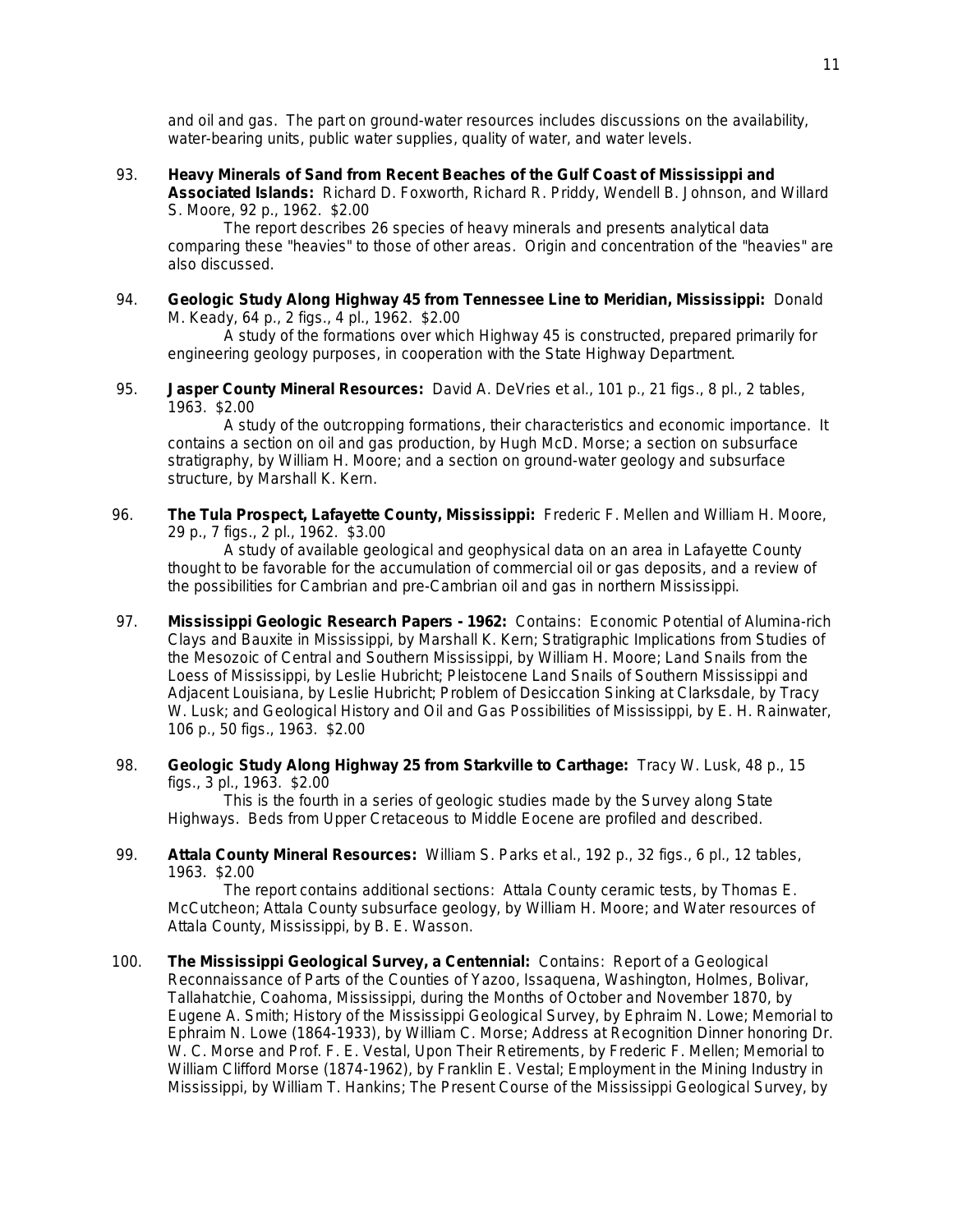Frederic F. Mellen and William S. Parks; The Survey's Enabling Act; List of State Geologists; Index to Bulletins 1-99, by William S. Parks, 183 p., 32 figs., frontispiece, 1963. \$2.00

101. **An Investigation of Mississippi Iron Ores:** Marshall K. Kern, 77 p., 11 figs., 6 tables, frontispiece, 1963. \$2.00

Numerous test holes were drilled and many chemical analyses were made. A summary is given of ore produced and sold in the past and of the smelting operation in 1913 at Winborn.

- 102. **Mississippi Geologic Research Papers - 1963:** Contains: Regional Stratigraphy of the Midway and Wilcox in Mississippi, by Edward H. Rainwater; Late Pleistocene and Recent History of Mississippi Sound Between Beauvoir and Ship Island, by Edward H. Rainwater; and Geology of the Northeast Quarter of the West Point, Mississippi Quadrangle, and Related Bentonites, by Thomas F. Torries, 98 p., 22 figs., 22 graphic logs, 3 tables, 1 plate, 1964. \$2.00
- 103. **Survey of Lightweight Aggregate Materials of Mississippi:** Geology, by William S. Parks; Economics, by Clyde A. McLeod; and Tests, by Allan G. Wehr, 115 p., 18 figs., 10 tables, 1964. \$2.00
- 104. **Mississippi Geologic Research Papers - 1964:** Contains: Type Localities Sampling Program, by William H. Moore, William S. Parks, and Marshall K. Kern; Hilgard as a Geologist, by Henry V. Howe; Plant Microfossils from the Eocene Cockfield Formation, Hinds County, Mississippi, by Donald W. Engelhardt; Current Projects of the Mississippi Geological Survey, by Frederic F. Mellen; Well Logging by Mississippi Geological Survey, by Alvin R. Bicker, Jr., and Frederic F. Mellen, 127 p., 19 figs., 1 table, 6 plates, 1964. \$2.00
- 105. **Hinds County Geology and Mineral Resources:** William H. Moore et al., 244 p., 50 figs., 15 pl., 16 tables, frontispiece, 1965. \$3.00

The report contains additional sections: Foreword, by Frederic F. Mellen; Hinds County structural geology, by Alvin R. Bicker, Jr.; Hinds County water resources, by Alvin R. Bicker, Jr., William S. Parks, and William H. Moore; Hinds County clay tests, by Thomas E. McCutcheon; Hinds County mineral industries, by William S. Parks.

106. **Sediments and Microfauna off the Coasts of Mississippi and Adjacent States:** Charles F. Upshaw, Wilgus B. Creath, and Frank L. Brooks, 127 p., over 100 figs., pl., and graphs, 1966. \$2.00

This bulletin is the work of members of the Research Department of Pan American Petroleum Corporation and also presents results of a study of the same area made as a partial fulfillment of requirements for the Master of Science Degree at Mississippi State University.

107. **Claiborne County Geology and Mineral Resources:** Alvin R. Bicker, Jr., et al., 174 p., 25 figs., 8 pl., 9 tables, surface geologic map in color, 1966. \$2.00

This report contains additional sections: Subsurface stratigraphy of Claiborne County, by Theo H. Dinkins, Jr.; Claiborne County structural geology, by Charles H. Williams, Jr.; Claiborne County clay tests, by Thomas E. McCutcheon.

- 108. **George County Geology and Mineral Resources:** Charles H. Williams, Jr., et al., 227 p., 44 figs., 15 tables, 6 pl., surface geologic map in color, 1967. \$3.00 This report contains additional sections: George County clay tests, by Thomas E. McCutcheon; Subsurface stratigraphy of George County, by Theo H. Dinkins, Jr.
- \*109. **Jurassic Stratigraphy of Mississippi:** Contains: Jurassic stratigraphy of central and southern Mississippi, by Theo H. Dinkins, Jr.; A study of the Jurassic sediments in portions of Mississippi and Alabama, by Marvin L. Oxley, Edward Minihan, and Julius M. Ridgway, 77 p., 17 figs., 5 pl., 1968. Not available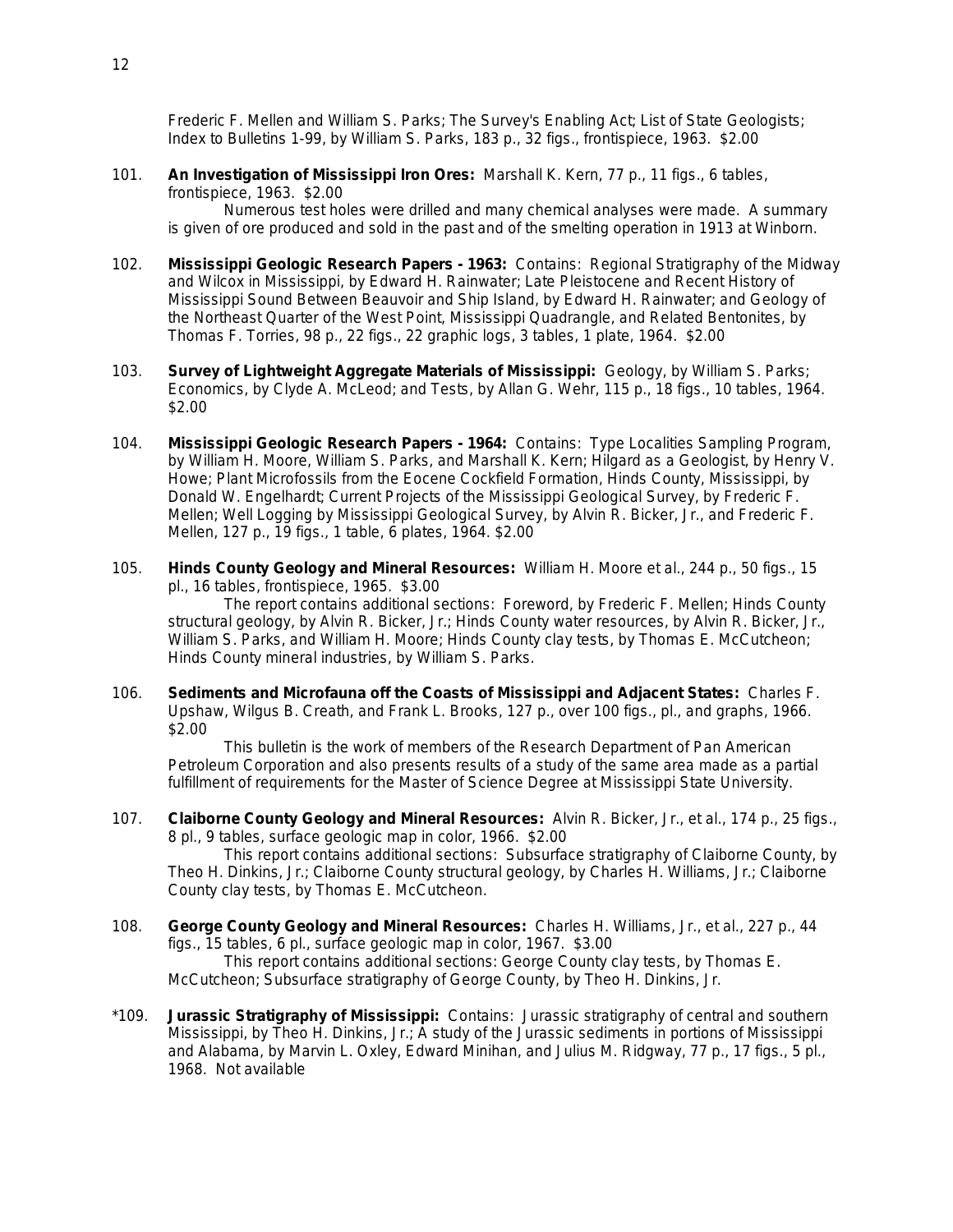110. **Copiah County Geology and Mineral Resources:** Alvin R. Bicker, Jr., et al., 172 p., 33 figs., 2 pl., 17 tables, surface geologic map in color, 1969. \$2.00

Additional sections in this report: Water resources of Copiah County, by Thad N. Shows; Subsurface stratigraphy of Copiah County, by Theo H. Dinkins, Jr.; Copiah County clay tests, by Thomas E. McCutcheon.

- 111. **Loess Investigations in Mississippi:** Contains: Geology of Mississippi loess, by J. O. Snowden, Jr., and Richard R. Priddy; Forests of west central Mississippi as affected by loess, by C. D. Caplenor et al., 267 p., 51 figs., 1 pl., 31 tables, 1968. \$3.00
- \*112. **Economic Minerals of Mississippi:** Alvin R. Bicker, Jr., 80 p., 34 figs., 2 pl., 2 colored inserts, 1970. Not available
- \*113. **Water Resources of Mississippi:** Thad N. Shows, 161 p., 11 figs., 38 tables, 8 in color, 1970. Not available
- 114. **The Jackson Eocene Ostracoda of Mississippi:** William J. Huff, 289 p., 20 figs., 2 tables, 27 pl., 1970. \$3.00

This bulletin is the result of years of study on this important fossil group. New species are named and data on frequency and distribution of Ostracoda are presented.

- \*115. **Rankin County Geology and Mineral Resources:** Wilbur T. Baughman et al., 226 p., 40 figs., 5 pl., 35 tables, surface geologic map in color, 1971. Not available
- 116. **Smith County Geology and Mineral Resources:** Edwin E. Luper et al., 189 p., 52 figs., 4 pl., 12 tables, surface geologic map in color, 1972. \$3.00 This report contains additional sections: Smith County clay tests, by Rung Angurarohita; Water resources of Smith County, by Wilbur T. Baughman.
- 117. **Wayne County Geology and Mineral Resources:** James H. May et al., 293 p., 85 figs., 19 tables, 4 pl., geologic map and cross section in color, 1974. \$3.00

This report contains additional sections: Water resources of Wayne County, by Wilbur T. Baughman and John E. McCarty; Wayne County clay tests, by William B. Hall and Rollin C. Glenn. Includes test results from Bureau of Mines and chemical analyses supervised by James P. Minyard.

- \*118. **Mississippi Geologic Names:** Sarah C. Childress, 172 p., 1973. Not available
- 119. **Tinsley Field 1939-1974, A Commemorative Bulletin:** William H. Moore, 56 p., 5 illus., 3 pl., 1974. \$2.00

This bulletin traces Tinsley from the discovery of the Tinsley structure during a routine geological survey by Frederic F. Mellen, a Mississippi Geological Survey employee, through the drilling of the discovery well, and the later history of the Field. Tinsley Field became the largest oil field east of the Mississippi River.

- \*120. **Mollusca of the Moodys Branch Formation, Mississippi:** David T. Dockery, III, 212 p., 10 figs., 28 plates containing 490 illustrations, 1977. Not available
- \*121. **Clarke County Geology and Mineral Resources:** William A. Gilliland and Danny W. Harrelson, 201 p., 56 figs., 19 tables, 2 plates, surface geologic map in color, 1980. Not available
- 122. **The Invertebrate Macropaleontology of the Clarke County, Mississippi, Area:** David T. Dockery, III, 387 p., 36 figs., 82 plates, 1980. \$5.00
- 123. **Lower Oligocene Bivalvia of the Vicksburg Group in Mississippi:** David T. Dockery, III, 261 p., 49 figs., 62 plates plus 3 plates by Conrad (1848) and 12 plates by Lesueur (1829), 1982.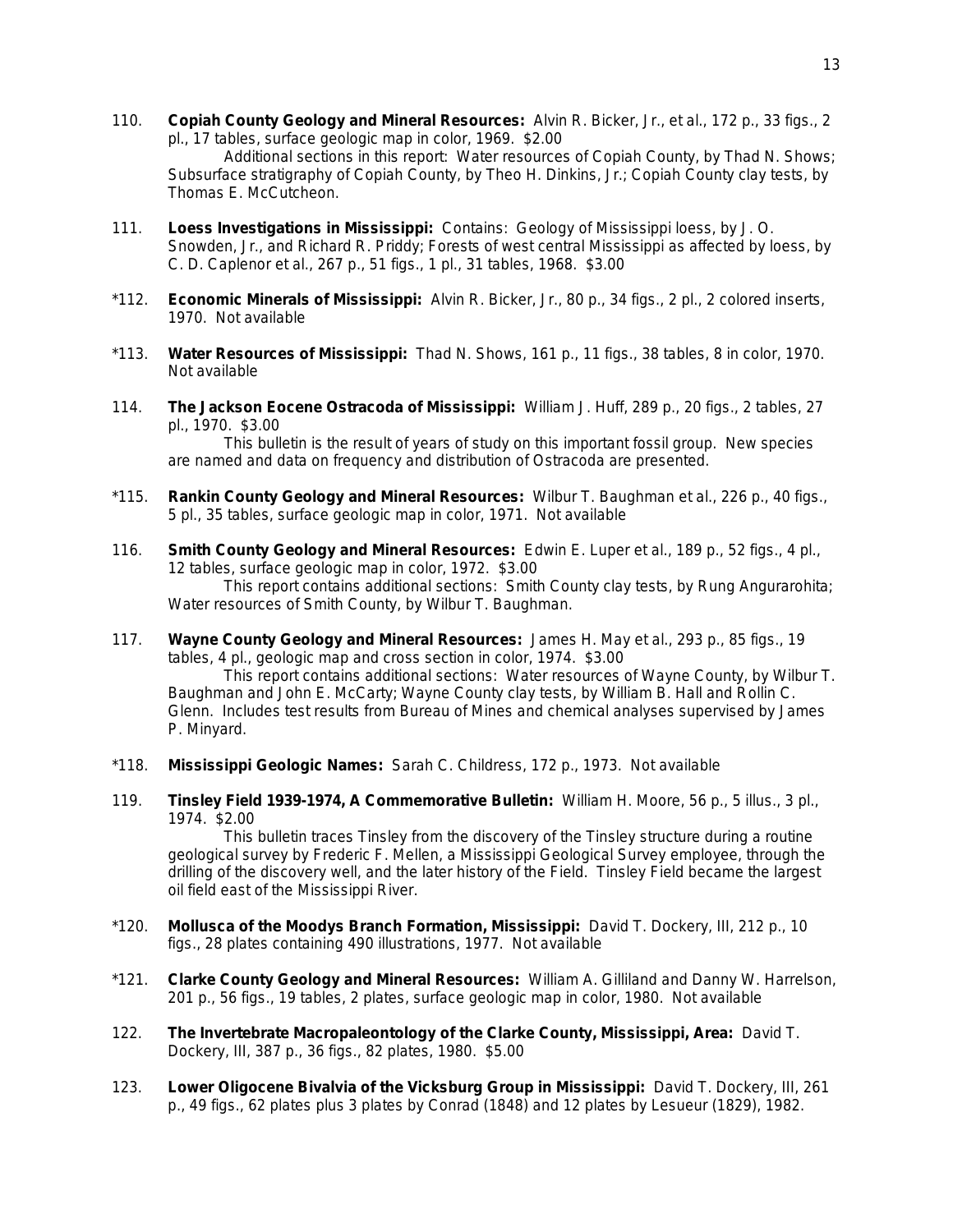\$9.00

A study of the bivalves and stratigraphy of the lower Oligocene Vicksburg Group in Mississippi. The report discusses 144 species systematically and names 45 new species.

124. **Lower Oligocene Gastropoda, Scaphopoda, and Cephalopoda of the Vicksburg Group in Mississippi:** F. Stearns MacNeil and David T. Dockery, III, 415 p., 16 figs., 72 plates, 1984. \$10.00

This bulletin reports on 411 species, subspecies, and varieties; 89 species and subspecies, 6 genera, and 5 subgenera are described as new. Also included are a stratigraphic discussion of the Vicksburg Group and a site proposal for the Eocene - Oligocene boundary stratotype.

125. **Paleogene Calcareous Nannoplankton Biostratigraphy: Mississippi, Alabama and Tennessee:** William G. Siesser, 61 p., 37 figs., 15 tables, 1983. \$4.00

The report identifies and illustrates calcareous nannoplankton from Paleogene formations in Mississippi, Alabama, and Tennessee. The formations are then assigned to an internationally recognized zonation that divides the Paleogene into 25 biostratigraphic units.

126. **Newton County Geology and Mineral Resources:** Robert K. Merrill et al., 108 p., 66 figs., 14 tables, surface geologic map and 2 cross sections in color, 1985. \$6.00

This report contains additional sections: The Bureau of Mines test program for clay and ceramic raw materials, by K. J. Liles and H. Heystek; Mineralogy of selected Newton County formations, by Delbert E. Gann; Water resources of Newton County, by James J. Sims, Jr.

- 127. **Tishomingo County Geology and Mineral Resources:** Robert K. Merrill et al., 178 p., 133 figs., 20 tables, surface geologic map and cross sections in color, 1988. \$12.00 This report contains additional sections: Mineralogy and petrography of selected Tishomingo County formations, by Delbert E. Gann; Water resources of Tishomingo County, by Stephen P. Jennings.
- 128. **A List, Bibliography and Index of the Fossil Vertebrates of Mississippi:** Eleanor Daly, 47 p., 1992. \$5.00

Contains a brief history, list of fossil vertebrates, annotated bibliography, systematic index, and geographic/stratigraphic index.

129. **The Streptoneuran Gastropods, Exclusive of the Stenoglossa, of the Coffee Sand (Campanian) of Northeastern Mississippi:** David T. Dockery, 191 p. including 42 plates, 1993. \$15.00

Reports on 100 species of gastropods from the Upper Cretaceous deposits of Lee County, with discussions of stratigraphy of the Coffee Sand and gastropod classification.

130. **Belle Fontaine, Jackson County, Mississippi: Human History, Geology, and Shoreline Erosion:** edited by Stephen M. Oivanki, 136 p., 1994. \$10.00

Includes papers on human history by Klaus J. Meyer-Arendt, geology by Ervin G. Otvos and Stephen M. Oivanki, shoreline evolution model by Joseph N. Suhayda, and the government role by Cathy Z. Hollomon.

131. **Atlas of Shallow Mississippi Salt Domes:** Stanley C. Thieling and Jack S. Moody, 328 p., 1997. \$25.00

A compilation of essential information on 53 shallow piercement salt domes in the Mississippi Interior Salt Basin.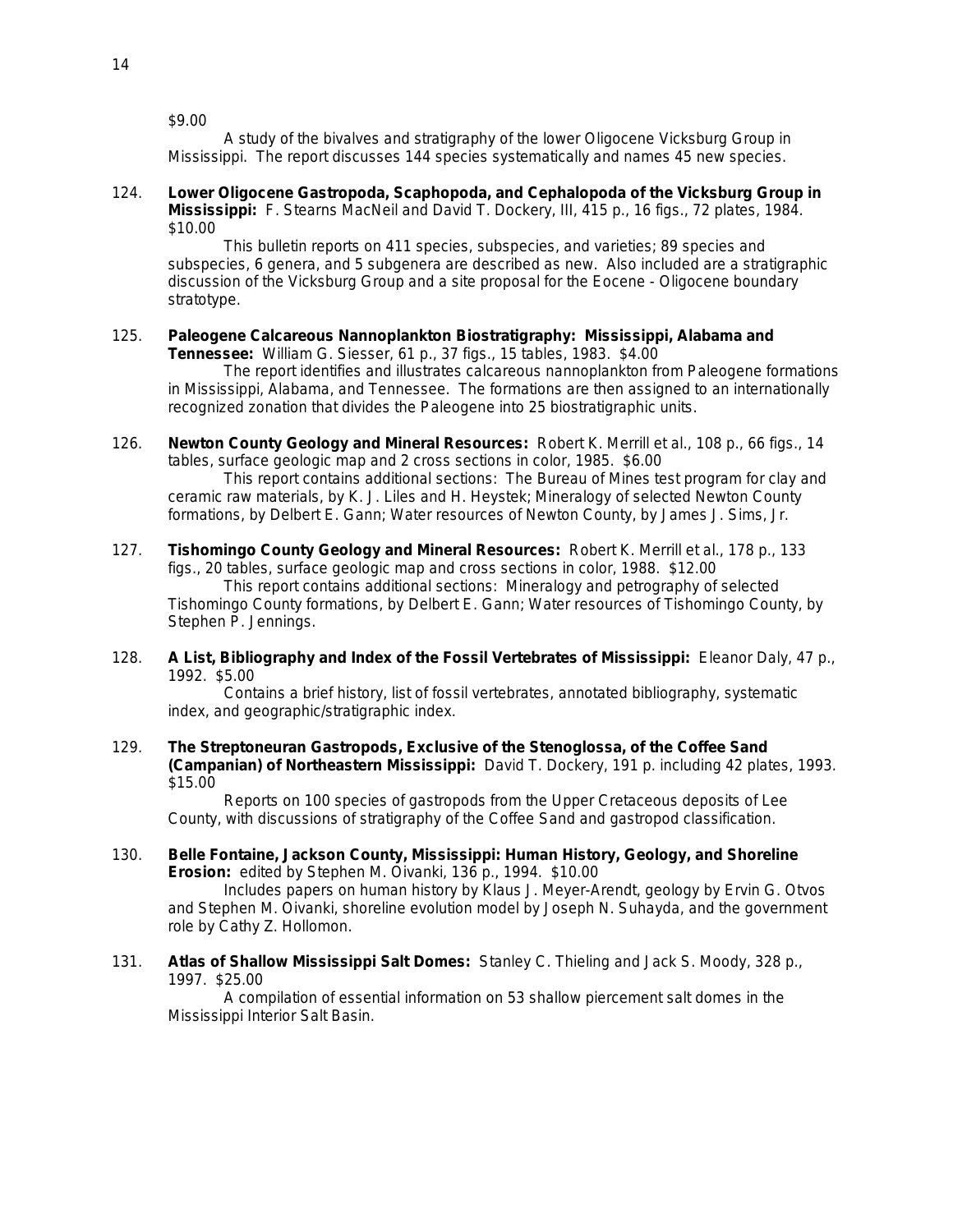## **INFORMATION SERIES**

- 71-1. **Electrical Logs of Water Wells and Test Holes on File at the Mississippi Geological Survey:** Michael E. McGregor, Thad N. Shows, and Wilbur T. Baughman, 225 p., 1971. (Revised, see Inf. Series 79-1). \$3.00
- 72-1. **Mineral Producers Directory:** Alvin R. Bicker, Jr., 27 p., 1972. \$2.00 (Revised, see Circular 2)
- \*72-2. **Fossil and Mineral Collecting Localities of Mississippi:** Leslie P. Pitts and Michael Bograd, 40 p., 18 maps, 1972. Not available
- \*72-3. **An Investigation of Water Supply Problems at Alcorn College, Lorman, Mississippi:** Wilbur T. Baughman, 10 p., 2 pl., 1972. Not available
- 72-4. **Salt Water Disposal Wells in Mississippi:** Alvin R. Bicker, Jr., 92 p., 27 figs., 6 maps, 25 tables, 1972. \$5.00
- 73-1. **Acker Lake Landslide, Monroe County, Mississippi:** Donald M. Keady, Ernest E. Russell, and Troy J. Laswell, 22 p., 13 illustrations and maps, 1973. \$1.00 A report concerning a landslide of April 27, 1970, along the west wall of the Tombigbee River in Monroe County.
- 74-1. **An Investigation of the Tertiary Lignites of Mississippi:** David Ray Williamson, 147 p., 35 illustrations and maps, 5 tables, 1976. \$15.00
- 77-1. **Agricultural Lime in Central Mississippi:** Alvin R. Bicker, Jr., and James H. May, 55 p., 19 figs. and maps, 11 tables, 1977. \$2.00 A report on the stratigraphy, areal extent, limestone thickness, overburden thickness, and quality of limestone along the Oligocene outcrop in Mississippi.
- \*79-1. **Electrical Logs of Water Wells and Test Holes on File at the Bureau of Geology and Energy Resources:** William Davison Easom, James P. Bradshaw, and Robert J. Smith, 306 p., 1979. Not available (A supplement was published as IS 85-3)
- \*82-1. **Subsurface Cretaceous Strata of Mississippi:** Dora M. Devery, 24 p., 8 figs., 1982. The report provides an overview of the stratigraphy of the Lower and Upper Cretaceous sediments in the subsurface of Mississippi. Regional trends are illustrated with a series of 5 cross sections. Not available
- 82-2. **Mineral Producers Directory, 1982:** Catherine F. Sims, 19 p., 3 figs., 1982. \$1.00 (Revised, see Circular 2)

The report contains information on the major mineral producers in Mississippi, with emphasis on the clay, sand and gravel, and stone industries.

- \*84-1. **Mineral Producers Directory, 1984:** Catherine F. Sims, 20 p., 3 figs., 1984. Not available (Revised, see Circular 2)
- 84-2. **Brief History of the Bureau of Geology, 1850-1983:** William A. Gilliland, 17 p., 8 figs., 1984. \$1.00

The publication notes the origin of the Bureau and lists each State Geologist by tenure. Important activities during each period are recorded. Eight state geologic maps are reproduced in black and white.

\*85-1. **Core-Collection Catalog:** Gary M. Meadows, 164 p., 1985. Not available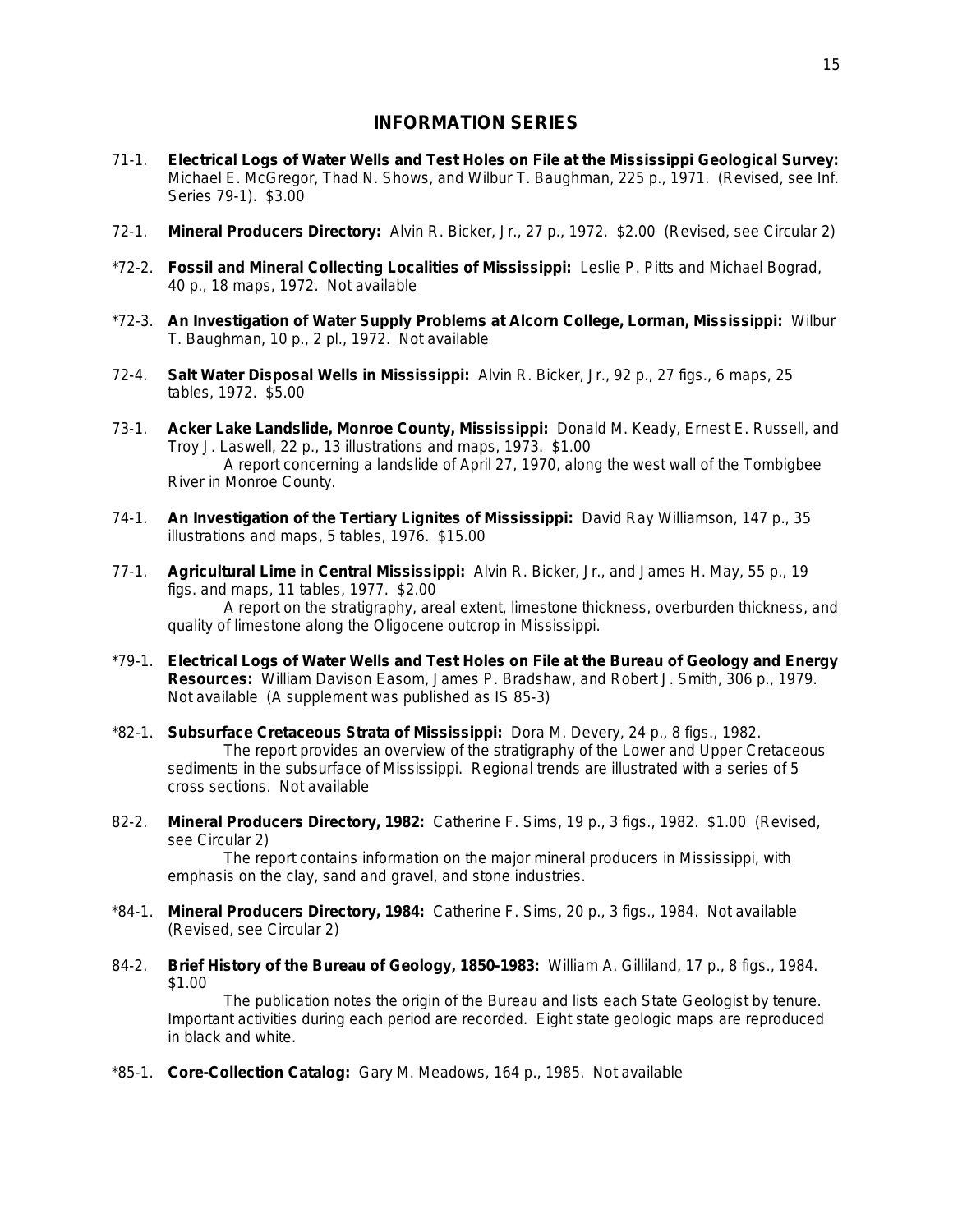85-2. **Mineral Producers Directory, 1985:** S. Cragin Knox, 20 p., 3 figs., 1985. \$1.00 (Revised, see Circular 2)

The report contains information on the major mineral producers in Mississippi, with emphasis on the clay, sand and gravel, and stone industries.

85-3. **Electrical Logs of Water Wells and Test Holes on File at the Bureau of Geology -**

**Supplement:** James J. Sims, Jr., 225 p., 1985. \$5.00

This supplement to IS 79-1 tabulates logs recorded from 1979 through 1984. The logs are located on county maps; tables give ownership, location, log interval, and date.

## **ENVIRONMENTAL GEOLOGY SERIES**

- 1. **Environmental Geology of the Pocahontas, Clinton, Raymond, and Brownsville Quadrangles, Hinds County, Mississippi:** John W. Green and Michael Bograd, 70 p., 56 figs., 51 maps in color, 1973. \$5.00 (\$3.00 postage and handling each copy) This atlas-type book contains sections on topography, geology, water resources, public utilities, recreation and transportation, sanitary landfills, and land use.
- \*2. **Environmental Geology of the Madison, Ridgeland, Jackson, and Jackson SE Quadrangles, Hinds, Madison, and Rankin Counties, Mississippi:** John W. Green and Sarah C. Childress, 64 p., 47 figs., 45 maps in color, 1974. Not available
- 3. Field work postponed for indefinite period.
- \*4. **Geology and Man in Adams County, Mississippi:** Sarah C. Childress, Michael Bograd, and John C. Marble, 188 p., 11 maps in color, 11 charts and diagrams, 14 tables, 8 color plates, and 97 photographs, 1976. Not available

## **REPORTS OF INVESTIGATIONS**

1. **Preliminary Evaluation of Coal and Coalbed Gas Resource Potential of Western Clay County, Mississippi:** Kevin S. Henderson and Conrad A. Gazzier, 31 p., 7 plates in pocket (available with plates 1 & 5 missing), 1989. \$5.00

Four coal groups in the Pottsville Formation may contain 5.2 billion tons of coal and one trillion cubic feet of gas.

- 2. **Cambro-Ordovician Subsurface Stratigraphy of the Black Warrior Basin in Mississippi:** Kevin S. Henderson, 51 p., 8 figs., 6 plates in pocket, 1991. \$8.00 The 8000 feet of Lower Cambrian to Middle Ordovician sediments in northern Mississippi are differentiated into nine formations.
- 3. **Electrical Resistivity Values (Rw's) and Chemical Data Determined from Analyses of Produced Formation Waters from Oil and Gas Well Tests in Mississippi:** Rick L. Ericksen, 42 p., including 4 tables, chart and 4 plates in pocket, 1995. \$15.00

A compilation of data from wildcat test wells and 241 oil, gas-condensate, and gas fields.

## **CIRCULARS**

1. **Yazoo Clay: Engineering Aspects and Environmental Geology of an Expansive Clay:** Curtis W. Stover, Ross D. Williams, and Charles O. M. Peel, 11 p., 1988. \$2.00 A non-technical report about the nature and extent of Yazoo Clay, construction problems, engineering tests, and methods of preventing problems.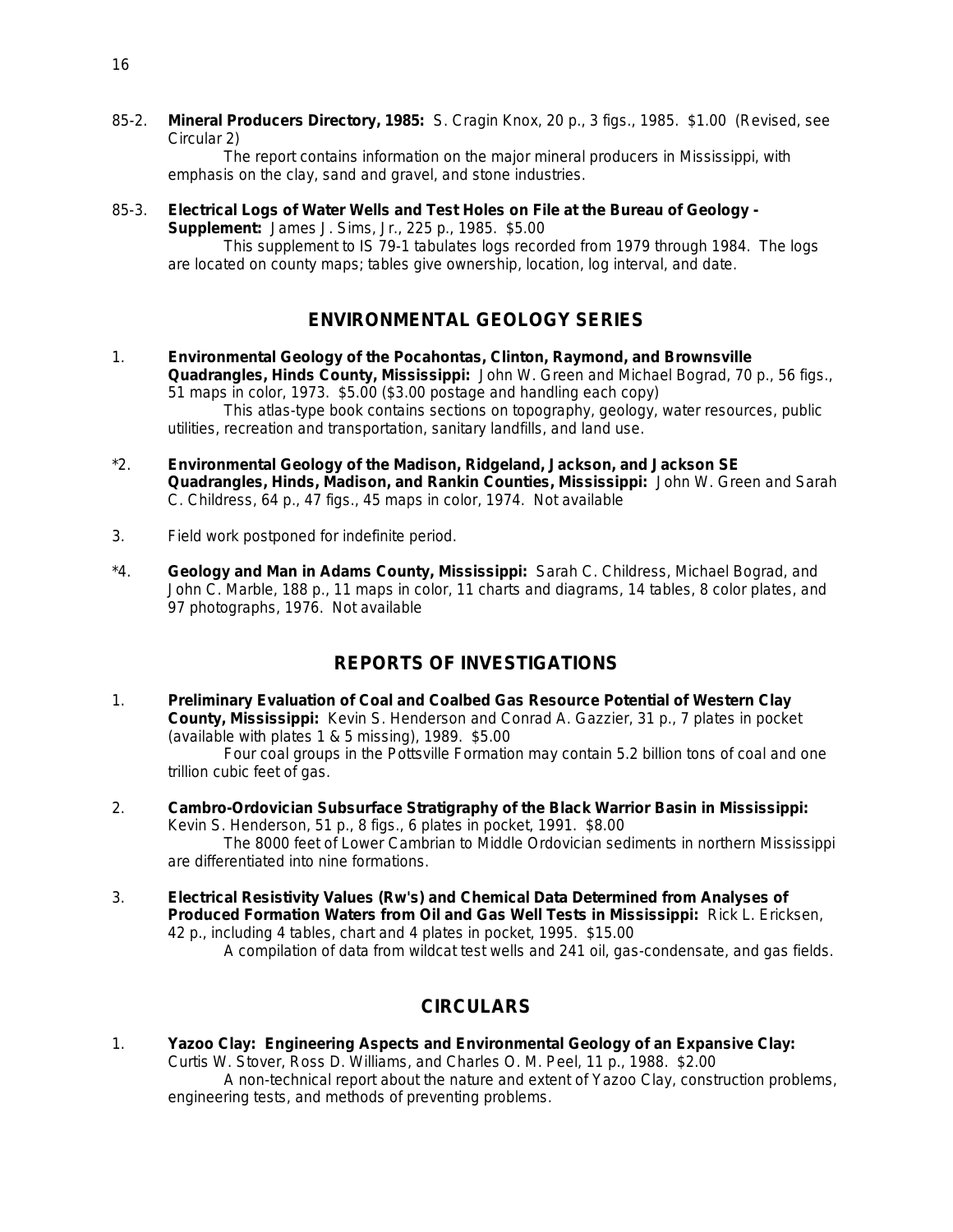\*2. **Mineral Producers Directory, 1988:** John E. Johnston and S. Cragin Knox, 35 p., 1988. Not available.

The report contains information on the major mineral producers in Mississippi and includes awards for Operator of the Year, Reclamation Project of the Year, and Honorable Mentions for Surface Mining Reclamation. **See Open-File Report 65**.

- 3. **Geologic Mapping in Mississippi: Proceedings of the 1989 MISGEOMAP Conference:** Michael B. E. Bograd and David T. Dockery III, editors, 48 p., 1990. \$4.00 Contains the conference proceedings and 14 papers about geologic maps and mapping in Mississippi.
- 4. **A Guide to the Frankstown Vertebrate Fossil Locality (Upper Cretaceous), Prentiss County, Mississippi:** Earl M. Manning and David T. Dockery III, 43 p., 7 figs., 1 table, 12 plates, 1992. \$4.00

A discussion and illustration of Cretaceous vertebrates including the teeth of sharks, fish, crocodiles, mosasaurs, and dinosaurs.

- 5. **Bibliography of Mississippi Gulf Coast Geology and Related Topics:** Stephen M. Oivanki, Michael B. E. Bograd, and Ervin G. Otvos, 34 p., 1993. \$4.00 A compilation of the scientific literature about the geology of the Mississippi Gulf Coast, the barrier islands, and the Mississippi Sound.
- 6. **Windows into Mississippi's Geologic Past:** David T. Dockery, 64 p., 1997. \$5.00 An educational report on the geologic history of Mississippi, with illustrations by fifthgrader Katie Lightsey.
- 7. **Rocks and Fossils Found in Mississippi's Gravel Deposits:** David T. Dockery III, James E. Starnes, David E. Thompson, and Laura Beiser, 25 p., 2008. \$5.00

## **PAMPHLETS**

- \*1. **Bureau of Geology.** A brief description of the work and responsibilities of the Bureau of Geology. Not available
- 2. **The Value of Geologic Mapping in Mississippi.** The pamphlet gives some examples of the return in mineral production on the investment in geologic mapping. Single copies free; \$.50 by mail.
- 3. **Fossil Whale, State Fossil of Mississippi:** John E. Johnston, 1991. Single copies free; \$.50 by mail.

## **FACT SHEETS**

- 1. **Earthquakes in Mississippi:** Michael B. E. Bograd, revised April 2014. Single copies free; \$.50 by mail.
- 2. **Lignite Resources of Mississippi:** Stan Thieling, David E. Thompson, and Michael B. E. Bograd, August 2009. Single copies free; \$.50 by mail.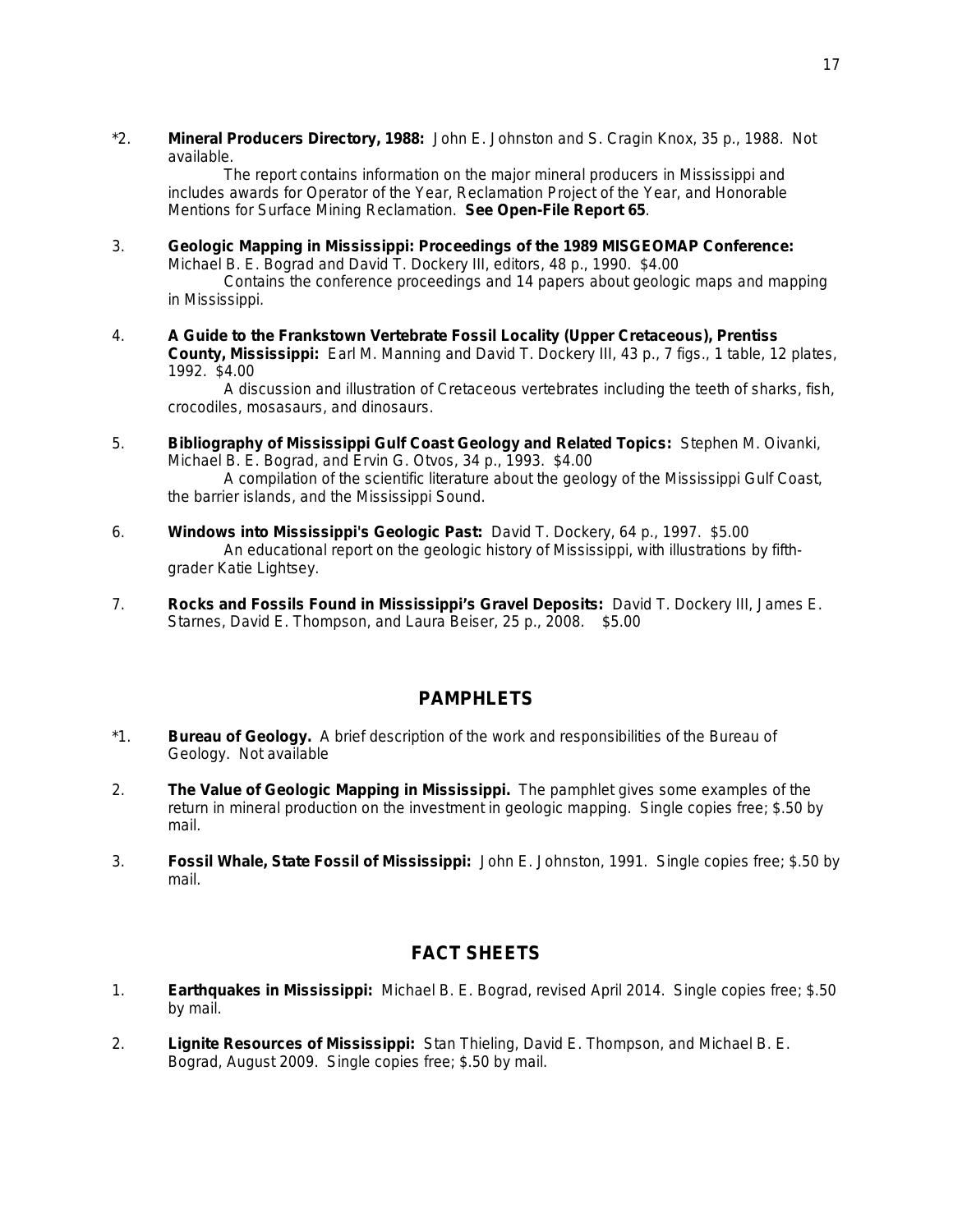## **CROSS SECTIONS**

- CS-1. **Cross Section from Mississippi-Tennessee State Line to Horn Island in the Gulf of Mexico:** constructed by Charles H. Williams, Jr.; in color and illustrating structural features and stratigraphy; 2 x 8.5 feet; 1969. \$20.00 (\$5.00 postage and handling)
- CS-2. **East-West Cross Section, Tishomingo County to Tunica County, Mississippi:** constructed by Alvin R. Bicker, Jr.; in color and illustrating structural features and stratigraphy; 2 x 6 feet; 1974. \$20.00 (\$5.00 postage and handling)
- CS-3. **Northeast-Southwest Stratigraphic Cross Section of the Jurassic Sediments, Newton County to Jasper County, Mississippi:** constructed by Victor N. Fischer; in color and illustrating structural features and stratigraphy; 3 x 4.5 feet; 1974. \$20.00 (\$5.00 postage and handling)
- CS-4. **Southeast-Northwest Stratigraphic Cross Section of the Jurassic Sediments, Clarke County to Scott County, Mississippi:** constructed by Victor N. Fischer; in color and illustrating structural features and stratigraphy; 2.5 x 5 feet; 1976. \$20.00 (\$5.00 postage and handling)
- CS-5. **Northeast-Southwest Stratigraphic Cross Section of the Jurassic Sediments, Choctaw County, Alabama to Clarke County, Mississippi:** constructed by Victor N. Fischer; in color and illustrating structural features and stratigraphy; 2.5 x 5 feet; 1978. \$20.00 (\$5.00 postage and handling)

## **MAPS AND CHARTS**

(Not including those bound with other publications)

- 1. **Geologic Map of Mississippi:** compiled by Alvin R. Bicker, Jr.; in color; scale 1:500,000; 35.5 x 46 inches; 1969. \$7.00 (\$5.00 postage and handling for the first copy and \$1.00 for each additional copy)
- 2. **Geologic Map of Mississippi.** In color; 1 inch = 30 miles; 8½ x 11 inches. First copy free; additional copies \$.50 each; by mail copies are \$1.00 each
- 3. **Map GQ 82-NW, General Geology and Mineral Resources of the Mendenhall West Quadrangle, Mississippi:** James H. May and John C. Marble; 53 p., 8 figs., 5 tables, and a geologic map in color at a scale of 1:24,000; 1976. \$6.00 (\$3.00 postage and handling) The booklet contains a section on geology and mineral resources by May and a water resources summary by Marble. The geologic map by May includes 3 cross sections and structure contours of the top of the Glendon Formation. The Mendenhall West quadrangle is in Simpson County.
- 4. **Map GQ 95-SW, General Geology and Mineral Resources of the Braxton Quadrangle, Mississippi:** William A. Gilliland and Danny W. Harrelson; 54 p., 11 figs., 4 tables, and a geologic map in color at a scale of 1:24,000; 1980. \$6.00 (\$3.00 postage and handling) The booklet contains a section on geology and mineral resources by Gilliland and a water resources summary by Harrelson. The geologic map by Gilliland includes 2 cross sections and structure contours of the top of the Glendon Formation. The Braxton quadrangle is in Rankin and Simpson counties.
- \*5. **Elevation Map of Mississippi.** In color; scale 1:1,000,000; 24 x 15 inches; 1975. Not available
- 6. **Compilation of Producing Formations in Mississippi:** Dora M. Devery; chart measures 31.5 x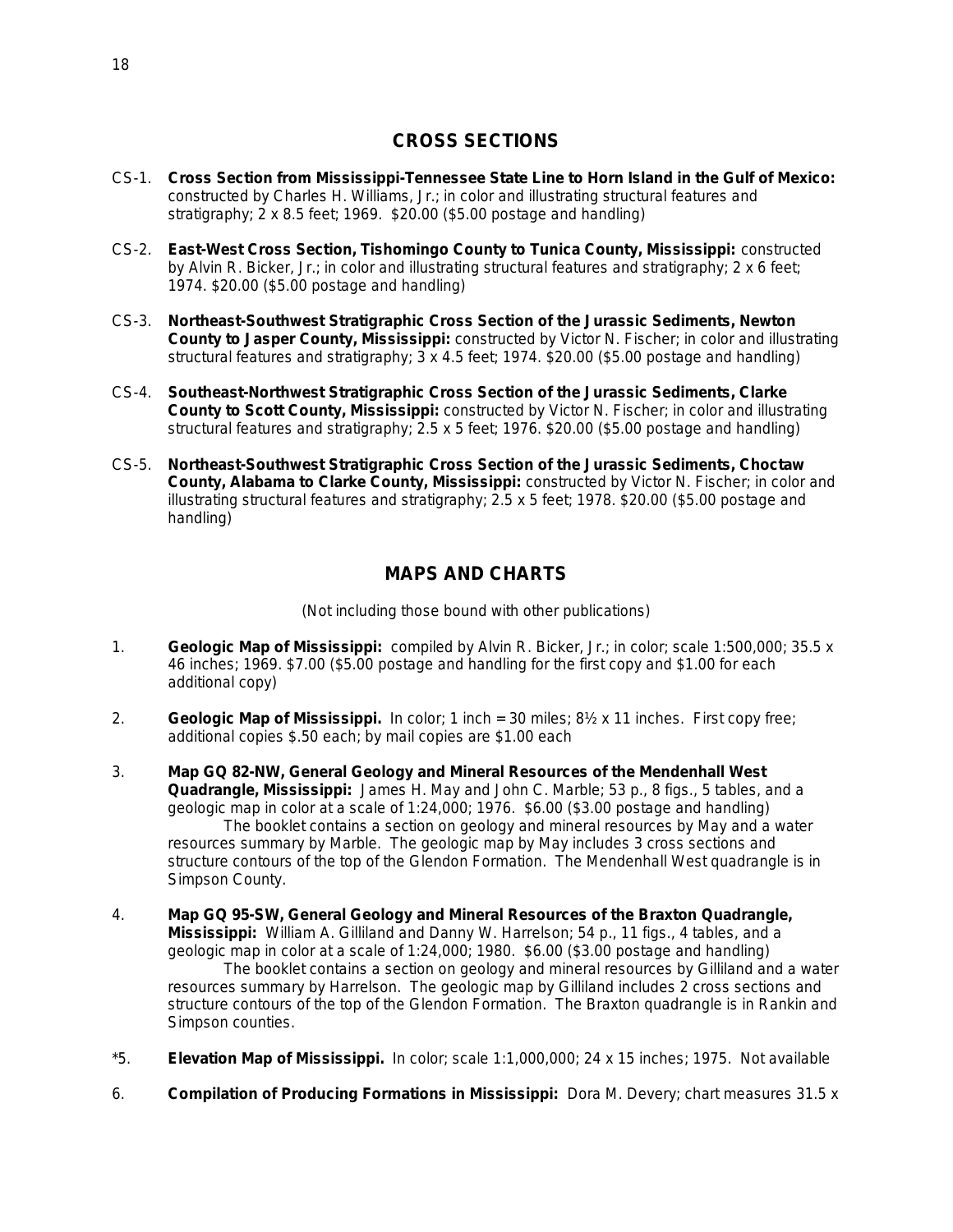12 inches; 1981. \$3.00 (\$2.00 postage and handling)

A chart compiling oil and gas data, listing fields alphabetically, noting their location by county, and indicating the producing formations.

- \*7. **Stratigraphic Column of Mississippi:** David T. Dockery; column measures 29 x 10 inches; 1981. Not available; see *Mississippi Geology*, v. 17, no. 1 (1996).
- 8. **Mississippi Wilcox Reference Map:** compiled by Marvin L. Oxley; in color; scale 1 inch = 8000 feet; size 40 x 43 inches; 1969. \$7.00 (\$5.00 postage and handling)

This map shows Wilcox fields in southwestern Mississippi, producing zone of each, composite electric log, an index to the producing fields, and contours of the base of the Baker Shale interval.

- 9. **Mississippi Sound Lease Block Map.** Scale 1 inch equals 10,000 feet measures 43 x 20 inches; price is \$8.00 plus \$5.00 postage. Scale 1 inch equals 5000 feet measures 83 x 43 inches; price is \$20.00 plus \$5.00 postage. A small version at scale 1 inch equals 30,000 feet is available for no charge. This map has been replaced by Open-File Report 151.
- 10. **Economic Minerals Map of Mississippi:** compiled by David C. Booth and Darrel W. Schmitz; in color; scale 1:500,000; 36.5 x 46 inches; 1983. \$7.00 (\$5.00 postage and handling for the first copy and \$1.00 for each additional copy)
- 11. **Electrical Logs of Water Wells and Test Holes on File at the Mississippi Bureau of Geology:** James J. Sims, Jr., and Darrel W. Schmitz; scale 1:750,000; 32 x 21 inches; 1986. Log locations are indicated by a black point accurate to section; additional information about availability of cutting samples, pumping tests, or water analyses is indicated by red or blue symbols. \$7.00 (\$2.00 postage and handling)
- 12. **Structural Features of Mississippi:** compiled by Conrad A. Gazzier and Michael B. E. Bograd; scale 1:500,000; 29 x 47 inches; 1988. \$7.00 (\$5.00 postage and handling for the first copy and \$1.00 for each additional copy)

The map includes structural features, aeromagnetic contours, salt domes, and oil and gas fields.

- 13. **Significant Oil and Gas Pools and Formations of Mississippi:** Rick L. Ericksen and Sandra Dowty; chart measures  $11.2 \times 34.6$  inches; 1992. \$2.00 (\$2.00 postage and handling)
- 14. **Atlas of Major Central and Eastern Gulf Coast Gas Reservoirs:** edited by D. G. Bebout, W. A. White, C. M. Garrett, Jr., and T. F. Hentz; 88 p. oversize; 4 pl.; 1992. \$38.00 (\$6.00 postage and handling)

Published by the Gas Research Institute, this atlas was a cooperative project of the state geological surveys of Alabama, Arkansas, Louisiana, Mississippi, and Texas.

- 15. **Southwest Mississippi Frio Trend:** Stephen D. Champlin; scale 1 inch equals 6 miles; 11 x 13.5 inches; 1994. Color \$3.00 or black and white \$1.00 (\$2.00 postage and handling)
- 16. **Historical Shoreline Change in the Northern Gulf of Mexico:** compiled for the U.S. Environmental Protection Agency Gulf of Mexico Program by the Louisiana Geological Survey; scale 1:2,000,000; 1991. \$7.00 (postage and handling is \$5.00 rolled and \$2.00 folded)
- 17. The U.S. Geological Survey in 1969 published a series of 14 maps showing the extent of coastal tidal flooding along the Gulf Coast caused by Hurricane Camille in August 1969 and by Hurricane Betsy in September 1965. The authors of the maps are K. V. Wilson and James W. Hudson of USGS. The maps are published at the scale 1:24,000, except the Pascagoula Quadrangle, which is published at 1:62,500. USGS published the maps in their Hydrologic Investigations Atlas (HA) series. The Mississippi Office of Geology has these maps available for sale in our Map and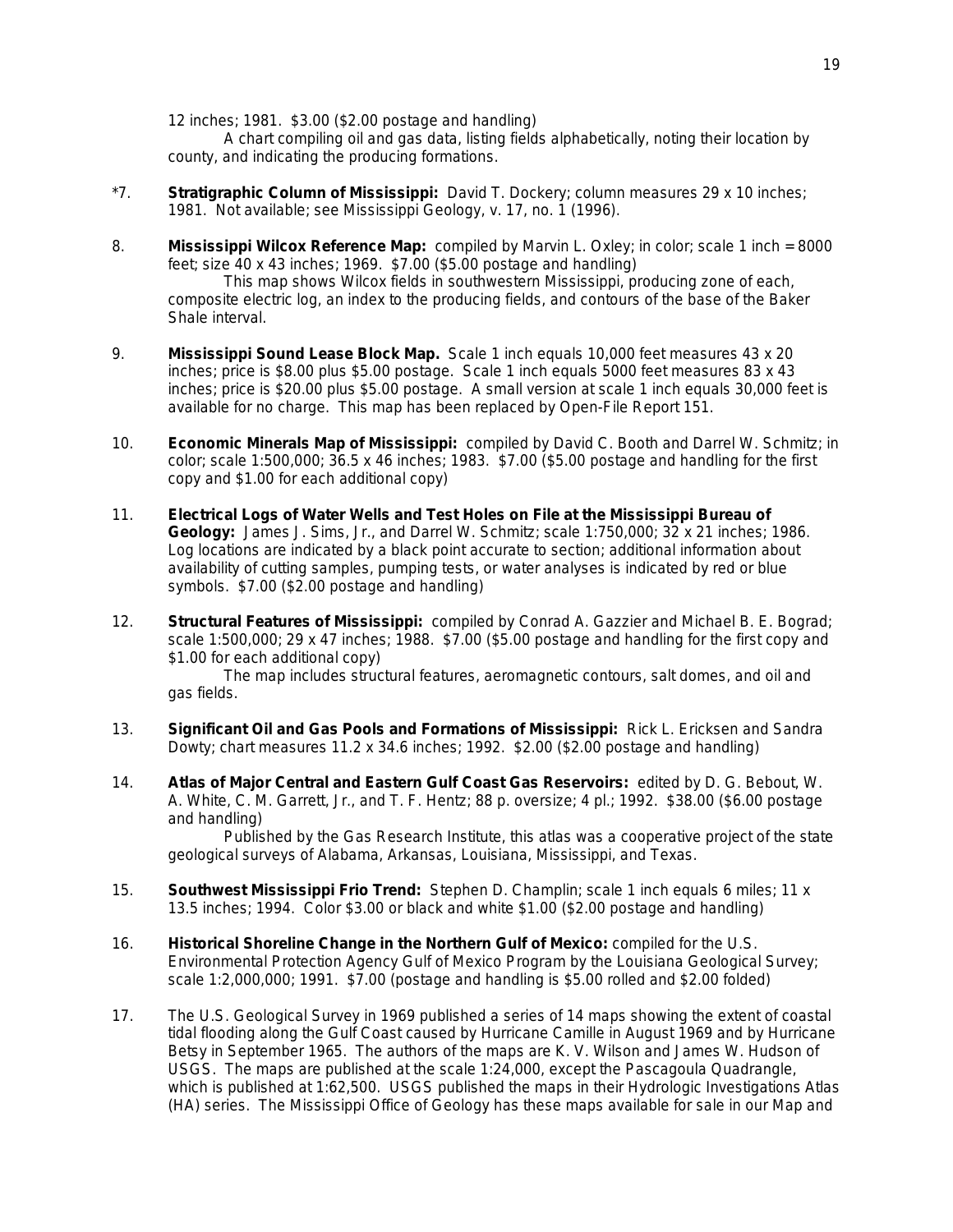Publications Sales Office; they are available folded in envelopes. If ordering by mail, please ask for the maps by the series number and name highlighted in bold in the following list.

- **HA-395**, Hurricane Camille Tidal Floods of August 1969 Along the Gulf Coast, **Logtown Quadrangle**, Mississippi. \$7.00 (\$2.00 postage and handling)
- **HA-396**, Hurricane Camille Tidal Floods of August 1969 Along the Gulf Coast, **English Lookout Quadrangle**, Louisiana-Mississippi. \$7.00 (\$2.00 postage and handling)
- **HA-397**, Hurricane Camille Tidal Floods of August 1969 Along the Gulf Coast, **Kiln Quadrangle**, Mississippi. \$7.00 (\$2.00 postage and handling)
- **\*HA-398**, Hurricane Camille Tidal Floods of August 1969 Along the Gulf Coast, **Waveland-Grand Island Pass Quadrangles**, Mississippi. Not available
- **\*HA-399**, Hurricane Camille Tidal Floods of August 1969 Along the Gulf Coast, **Vidalia Quadrangle**, Mississippi. Not available
- **HA-400**, Hurricane Camille Tidal Floods of August 1969 Along the Gulf Coast, **Bay St. Louis Quadrangle**, Mississippi. \$7.00 (\$2.00 postage and handling)
- **HA-401**, Hurricane Camille Tidal Floods of August 1969 Along the Gulf Coast, **Gulfport NW Quadrangle**, Mississippi. \$7.00 (\$2.00 postage and handling)
- **\*HA-402**, Hurricane Camille Tidal Floods of August 1969 Along the Gulf Coast, **Pass Christian Quadrangle**, Mississippi. Not available
- **HA-403**, Hurricane Camille Tidal Floods of August 1969 Along the Gulf Coast, **Gulfport North-South Quadrangles**, Mississippi. \$7.00 (\$2.00 postage and handling)
- **HA-404**, Hurricane Camille Tidal Floods of August 1969 Along the Gulf Coast, **Biloxi Quadrangle**, Mississippi. \$7.00 (\$2.00 postage and handling)
- **\*HA-405**, Hurricane Camille Tidal Floods of August 1969 Along the Gulf Coast, **Ocean Springs-Deer Island Quadrangles**, Mississippi. Not available
- **HA-406**, Hurricane Camille Tidal Floods of August 1969 Along the Gulf Coast, **Pascagoula Quadrangle**, Mississippi. \$7.00 (\$2.00 postage and handling)
- **HA-407**, Hurricane Camille Tidal Floods of August 1969 Along the Gulf Coast, **Kreole-Grand Bay SW Quadrangles**, Mississippi-Alabama. \$7.00 (\$2.00 postage and handling)
- **\*HA-408**, Hurricane Camille Tidal Floods of August 1969 Along the Gulf Coast, **Grand Bay Quadrangle**, Alabama. Not available

## **TOPOGRAPHIC MAPS**

The Office of Geology stocks for sale all topographic maps available for the State of Mississippi.

#### **1:24,000-scale quadrangles**

7.5-minute quadrangles; 1 inch equals 2000 feet; 22 x 27 inches. \$6.00

#### **1:62,500-scale quadrangles**

15-minute quadrangles; 1 inch equals nearly 1 mile; 18 x 22 inches; partial coverage of the state is available. \$6.00

Postage and handling fee for topographic quadrangles: Folded Maps: Orders of 1-3 maps, add \$2.00 Orders of 4-10 maps, add \$3.50 Rolled Maps: Orders of 1-3 maps, add \$5.00 Orders of 4-10 maps, add \$6.00 Add \$.10 for each additional map over 10 maps; orders over 10 maps will be rolled.

#### **1:100,000-scale topographic maps**

30 minutes latitude by 60 minutes longitude; 24 x 44 inches; contour interval is 5, 10, or 20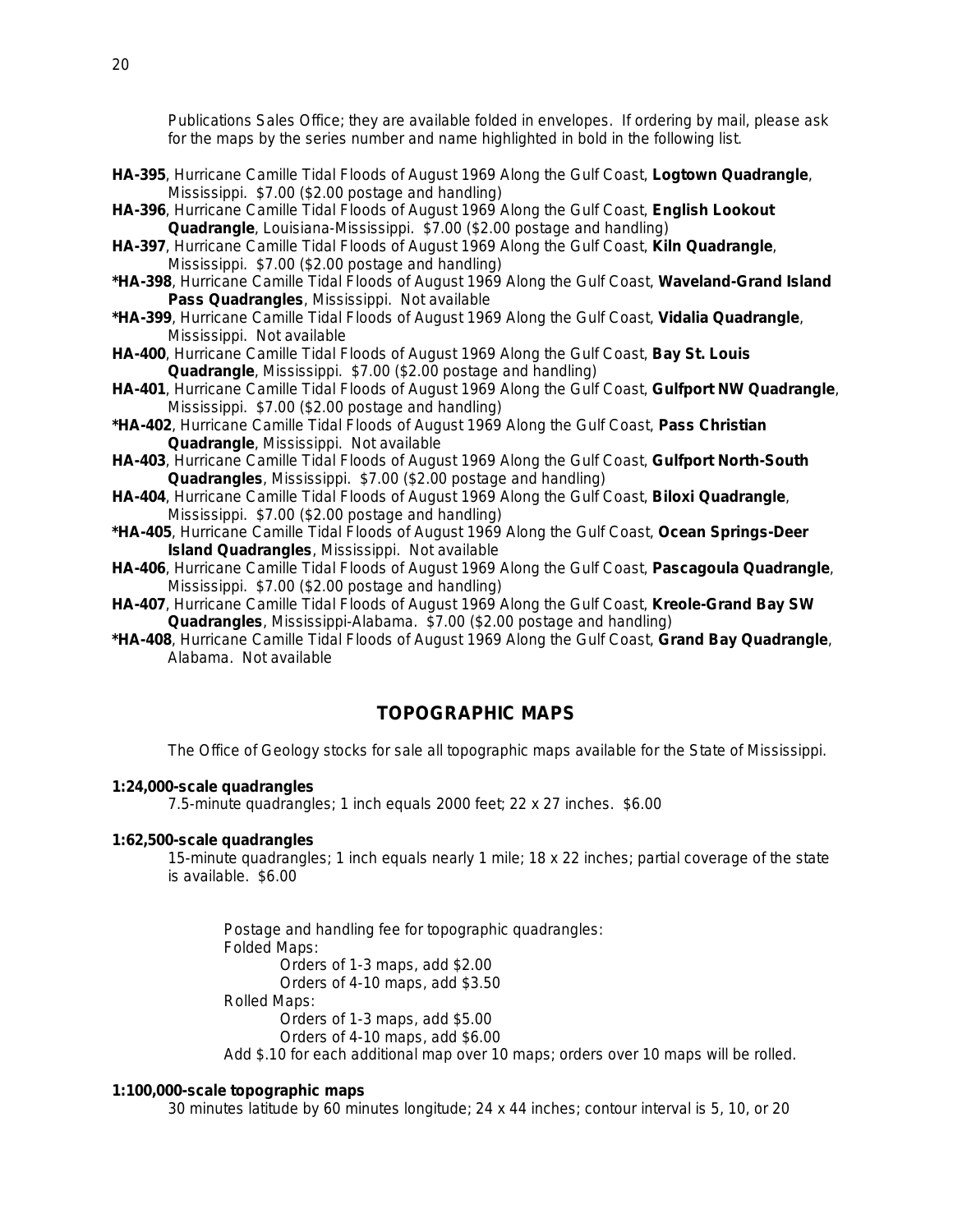meters. \$7.00 each, plus postage (folded only).

#### **1:250,000-scale topographic maps**

1 degree latitude by 2 degrees longitude, 1 inch equals nearly 4 miles. \$7.00 each, plus postage (rolled only).

#### **1:500,000-scale topographic map of Mississippi**

30 x 48 inches; contour interval is 200 feet. \$7.00 each, plus \$5.00 postage for the first map and \$1.00 for each additional map (rolled).

#### **1:500,000-scale base map of Mississippi**

30 x 48 inches. \$7.00 each, plus \$5.00 postage for the first map and \$1.00 for each additional map (rolled).

- **Southeastern United States (Southern Mississippi Valley States)**, scale 1:2,000,000, in color. \$7.00 each, plus \$5.00 postage for the first map and \$1.00 for each additional map (rolled).
- **United States Base Map**, scale 1:5,000,000, 27 x 40 inches, black and white. Shows all states with counties, major cities, and rivers. \$7.00 each, plus \$5.00 postage for the first map and \$1.00 for each additional map (rolled).

## **OPEN-FILE REPORTS**

(Missing numbers are projects in progress)

OF-1. **An Investigation of Potential Geothermal Energy Sources in Mississippi:** Edwin E. Luper, 1978, DOE Cont. No. EG-77-S-05-5361. \$20.00 (\$4.00 postage)

This report investigates the geotemperature regime of 40 counties of south and southcentral Mississippi. Included in the report are 18 isothermal contour maps showing the subsea depths to the following temperatures: 158 F (70 C), 212 F (100 C), 248 F (120 C), 302 F (150 C), 356 F (180 C), 401 F (205 C).

OF-2. **Identification of Coal Seams in the Subsurface of Itawamba and Monroe Counties:** Alvin R. Bicker, Jr., 1979. \$3.50 (\$3.00 postage)

This report contains one table and three maps: structure maps of the Pennsylvanian and Mississippian and an isopach map of the Pennsylvanian. 11 pages.

- OF-3. **Resource Evaluation of Lower Pennsylvanian (Pottsville) Depositional Systems of the Western Warrior Coal Field, Mississippi:** Ron Tarbutton, 1980. \$8.00 (\$3.00 postage) This report contains 12-page text, 16-page table, structure map, net-sand isopach, and cross section.
- OF-4. **Monitor Well Construction and Hydrological Testing, Tatum Salt Dome, Lamar County, Mississippi, March-April 1981:** Curtis W. Stover, Danny W. Harrelson, and W. Howard Johnson, 1981. \$13.50 (\$3.00 postage) This report contains 22 pages plus 40-page appendix and 6 geophysical logs.
- OF-5. **Geologic Map of the Belmont Quadrangle (Mississippi Portion), Mississippi-Alabama:** Robert K. Merrill, scale 1:24,000, 1988. \$2.00 (\$2.00 postage)
- OF-6. **Geologic Map of the Tishomingo Quadrangle, Mississippi-Alabama (including Mississippi Portion of the Bishop Quadrangle):** Robert K. Merrill, scale 1:24,000, 1988. \$2.00 (\$2.00 postage)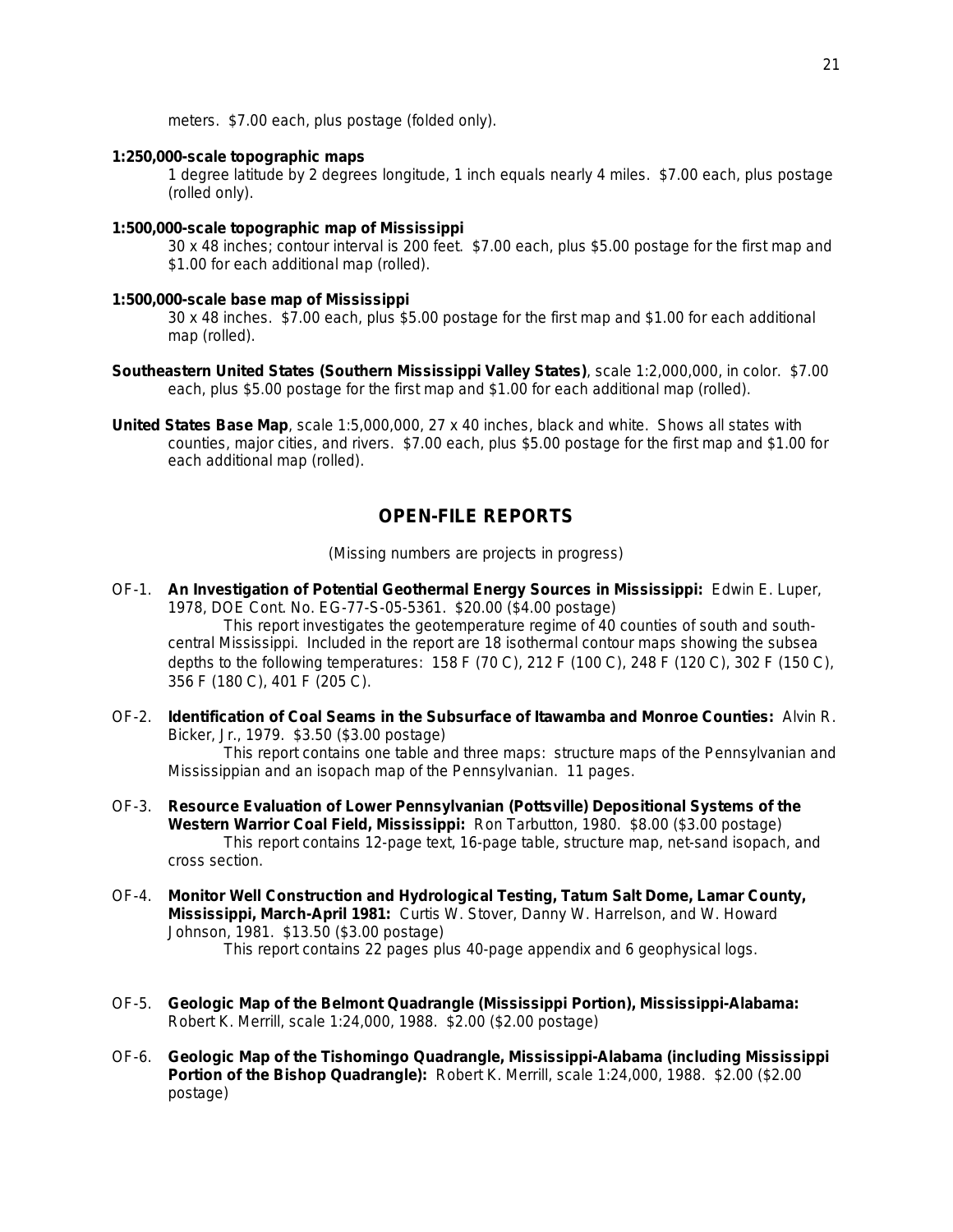- OF-7. **Geologic Map of the Iuka Quadrangle (including Mississippi Portion of the Margerum Quadrangle, Mississippi-Alabama):** Robert K. Merrill, scale 1:24,000, 1988. \$2.00 (\$2.00 postage)
- OF-8. **Geologic Map of Mississippi Portions of the Yellow Creek (Mississippi-Alabama-Tennessee) and Waterloo (Mississippi-Alabama) Quadrangles:** Robert K. Merrill, scale 1:24,000, 1988. \$2.00 (\$2.00 postage)
- OF-9. **Geologic Map of the Doskie Quadrangle (Mississippi Portion), Mississippi-Tennessee:** Robert K. Merrill, scale 1:24,000, 1988. \$2.00 (\$2.00 postage)
- OF-10. **Geologic Map of the Burnsville Quadrangle, Mississippi:** Robert K. Merrill, scale 1:24,000, 1988. \$2.00 (\$2.00 postage)
- OF-11. **Geologic Map of the Paden Quadrangle (Tishomingo County Portion), Mississippi:** Robert K. Merrill, scale 1:24,000, 1988. \$2.00 (\$2.00 postage)
- OF-12. **Geologic Map of the Paden Southeast Quadrangle (Tishomingo County Portion), Mississippi:** Robert K. Merrill, scale 1:24,000, 1988. \$2.00 (\$2.00 postage)
- OF-13. **Geologic Map of Tishomingo County Portions of the Fulton Northeast (Mississippi) and Red Bay (Alabama-Mississippi) Quadrangles:** Robert K. Merrill, scale 1:24,000, 1988. \$2.00 (\$2.00 postage)
- OF-14. **Investigative Report on Buoy Reef, Western Mississippi Sound, Mississippi:** Stephen L. Ingram, 70 p., 3 pl., 1991. \$15.00 (\$3.00 postage)
- OF-15. **Current Index to** *Mississippi Geology***:** compiled by Michael B. E. Bograd, revised quarterly. \$2.00 (\$2.00 postage)
- OF-17. **Geologic Map of the DeKalb Quadrangle, Kemper County, Mississippi:** David E. Thompson and George I. Puckett, scale 1:24,000, 1996. \$6.00 (\$5.00 postage rolled or \$2.00 folded)
- OF-18. **Geologic Map of the Gholson Quadrangle, Noxubee and Kemper Counties, Mississippi:** David E. Thompson, scale 1:24,000, 2001. \$6.00 (\$5.00 postage rolled or \$2.00 folded)
- OF-20. **A Geologic Report on the Feasibility of Large-Quantity Brine Disposal in the Richton Dome Area:** 1993. \$15.00 (\$5.00 postage)
- OF-21. **Regional Geologic Framework of the Cretaceous, Offshore Mississippi:** A. John Warner, 40 p., 1 plate, 1993. \$8.00 (\$3.00 postage)
- OF-22. **Regional Jurassic Geologic Framework and Petroleum Geology, Coastal Mississippi and Adjacent Offshore State and Federal Waters:** Rick L. Ericksen and Stanley C. Thieling, 102 p., 2 plates, 1993. \$20.00 (\$3.00 postage)
- OF-23. **Regional Geologic Framework of the Miocene, Coastal and Offshore Mississippi:** Stephen D. Champlin, S. Cragin Knox, and T. Markham Puckett, 109 p., 2 plates, 1994. \$10.00 (\$3.00 postage)
- OF-24. **Geologic Map of the Kewanee Quadrangle, Lauderdale County, Mississippi:** David E. Thompson, scale 1:24,000, 2001. \$6.00 (\$5.00 postage rolled or \$2.00 folded)
- OF-25. **Geologic Map of the Tamola Quadrangle, Lauderdale and Kemper Counties, Mississippi:** David E. Thompson, scale 1:24,000, 2001. \$6.00 (\$5.00 postage rolled or \$2.00 folded)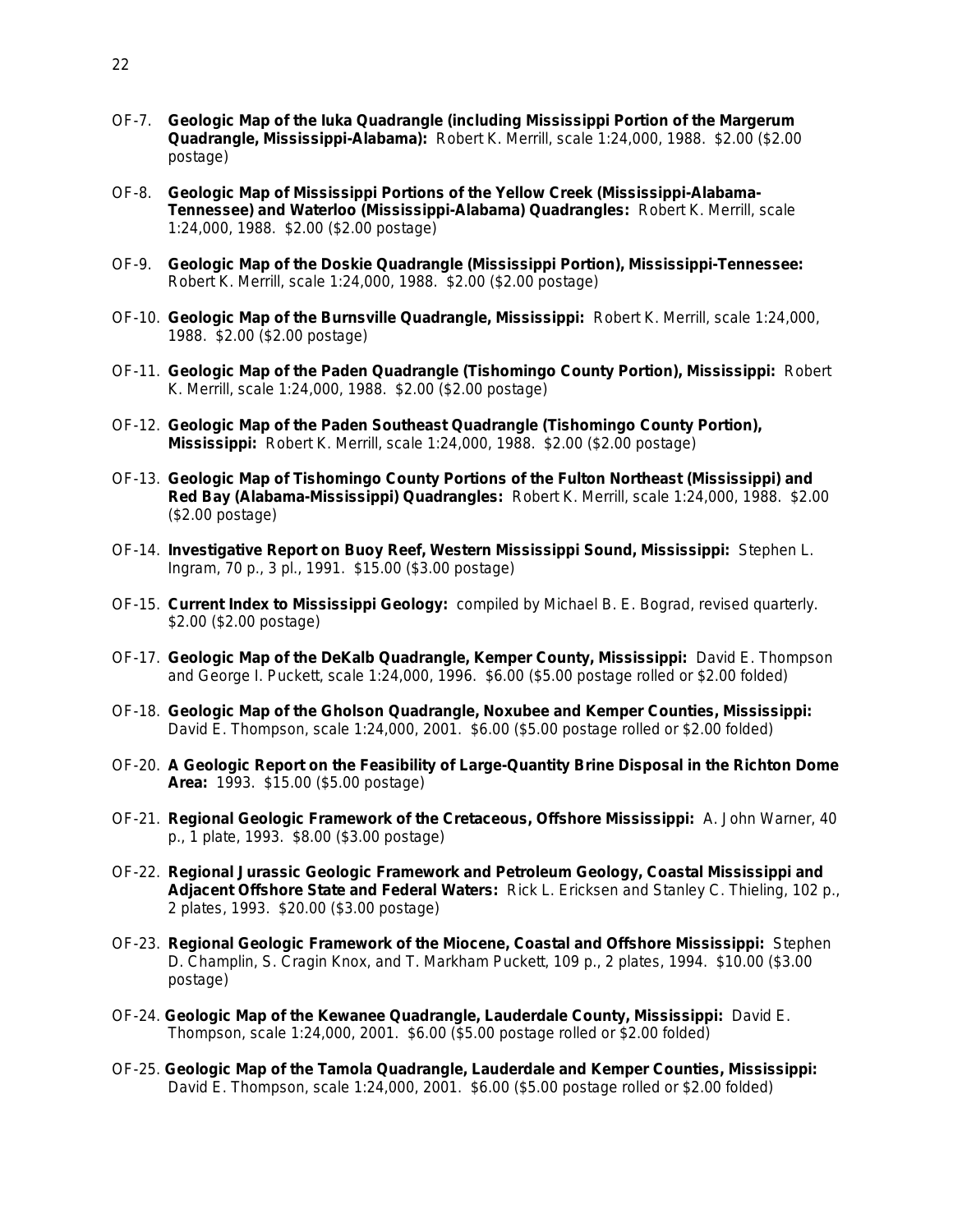- OF-27. **Geologic Map of the Lauderdale Quadrangle, Lauderdale and Kemper Counties, Mississippi:** David E. Thompson, scale 1:24,000, 2001. \$6.00 (\$5.00 postage rolled or \$2.00 folded)
- OF-29. **Geologic Map of the Lauderdale NW Quadrangle, Kemper County, Mississippi:** David E. Thompson, scale 1:24,000, 2001. \$6.00 (\$5.00 postage rolled or \$2.00 folded)
- OF-30. **Geologic Map of the Oak Grove Quadrangle, Kemper County, Mississippi:** David E. Thompson, scale 1:24,000, 2001. \$6.00 (\$5.00 postage rolled or \$2.00 folded)
- OF-34. **Geologic Map of the Preston Quadrangle, Kemper, Noxubee and Winston Counties, Mississippi:** David E. Thompson, scale 1:24,000, 2001. \$6.00 (\$5.00 postage rolled or \$2.00 folded)
- OF-35. **Geologic Map of the Fearns Springs Quadrangle, Noxubee and Winston Counties, Mississippi:** David E. Thompson, scale 1:24,000, 2000. \$6.00 (\$5.00 postage rolled or \$2.00 folded)
- OF-38. **Geologic Map of the Betheden Quadrangle, Winston County, Mississippi:** David E. Thompson, scale 1:24,000, 2000. \$6.00 (\$5.00 postage rolled or \$2.00 folded)
- OF-40. **The Petroleum Geology of Independence Field (Frio), Wilkinson and Amite Counties, Southwestern Mississippi:** Stephen D. Champlin, 36 p., 2 plates, 1995. \$10.00 (\$3.00 postage)
- OF-41. **The Petrophysical Attributes of Cretaceous Reservoirs of Southern Mississippi and Adjacent State Waters:** Rick L. Ericksen, 38 p., 1 plate, 1995. \$10.00 (\$3.00 postage)
- OF-42. **The Petrophysical Characteristics of Jurassic Reservoirs of the Coastal Mississippi Counties and Adjacent State Waters:** Stephen D. Champlin, 80 p., 1996. \$10.00 (\$3.00 postage)
- OF-43. **Beach and Nearshore Sediment Budget of Harrison County, Mississippi: A Historical Analysis:** Klaus J. Meyer-Arendt, 65 p., 1995. \$10.00 (\$3.00 postage)
- OF-46. **Geologic Map of the Mashulaville Quadrangle, Noxubee County, Mississippi:** David E. Thompson, scale 1:24,000, 2001. \$6.00 (\$5.00 postage rolled or \$2.00 folded)
- OF-48. **Geologic Map of the Macon Quadrangle, Noxubee County, Mississippi:** David E. Thompson, scale 1:24,000, 2012. \$6.00 (\$5.00 postage rolled or \$2.00 folded)
- OF-49. **Geologic Map of the Louisville South Quadrangle, Winston County, Mississippi:** David E. Thompson, scale 1:24,000, 2009. \$6.00 (\$5.00 postage rolled or \$2.00 folded)
- OF-51. **Geologic Map of the Sturgis Quadrangle, Choctaw, Oktibbeha, and Winston Counties, Mississippi:** David E. Thompson, scale 1:24,000, 1997. \$6.00 (\$5.00 postage rolled or \$2.00 folded)
- OF-52. **Geologic Map of the Ackerman Quadrangle, Choctaw County, Mississippi:** David E. Thompson, scale 1:24,000, 1997. \$6.00 (\$5.00 postage rolled or \$2.00 folded)
- OF-54. **Geologic Map of the Tomnolen Quadrangle, Choctaw and Webster Counties, Mississippi:** David E. Thompson, scale 1:24,000, 1998. \$6.00 (\$5.00 postage rolled or \$2.00 folded)
- OF-55. **Geologic Map of the Reform Quadrangle, Choctaw County, Mississippi:** David E. Thompson, scale 1:24,000, revised 2003. \$6.00 (\$5.00 postage rolled or \$2.00 folded)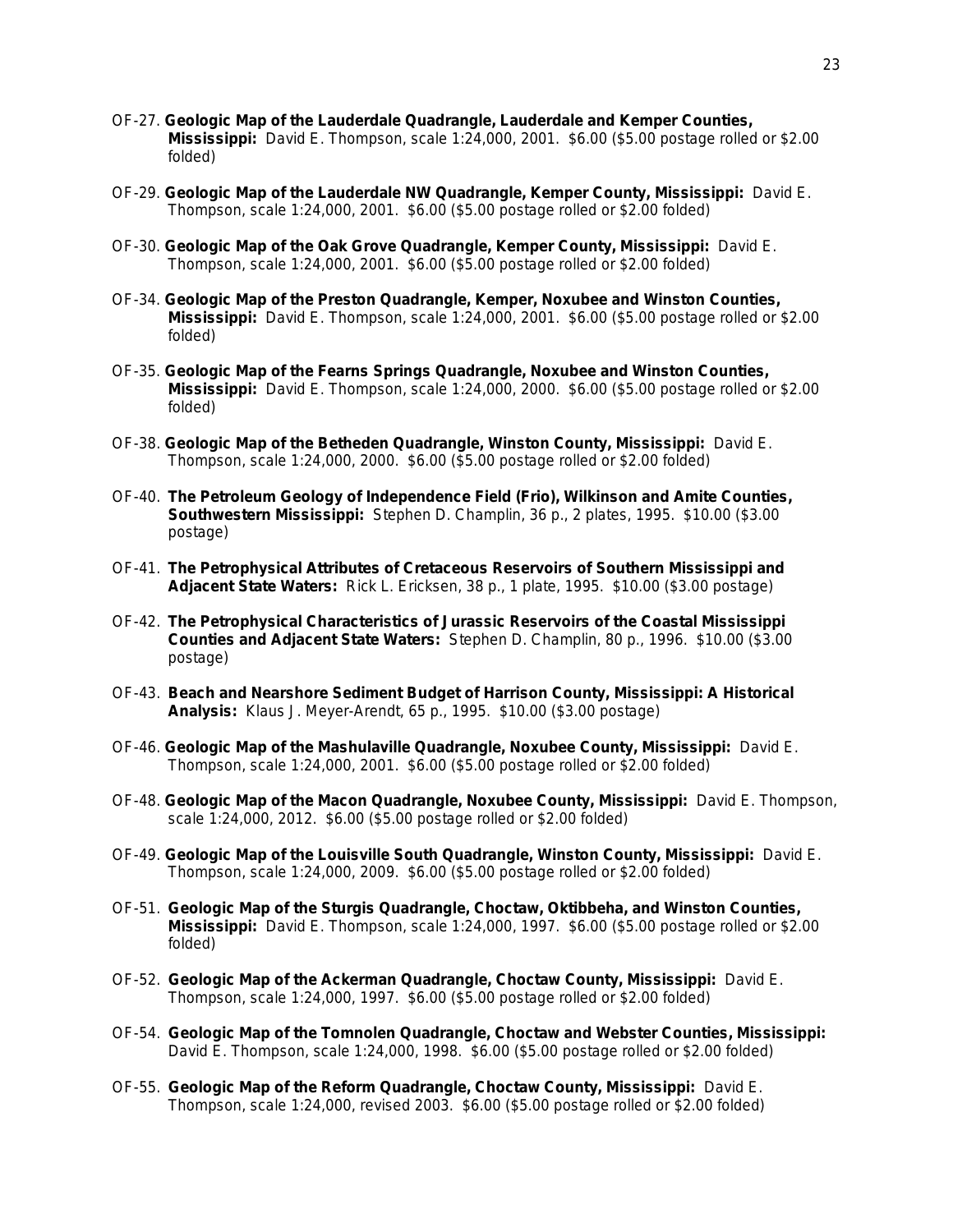- OF-58. **Geologic Map of the Sapa Quadrangle, Webster and Choctaw Counties, Mississippi:** David E. Thompson, scale 1:24,000, 1998. \$6.00 (\$5.00 postage rolled or \$2.00 folded)
- OF-59. **Geologic Map of the Eupora Quadrangle, Webster and Choctaw Counties, Mississippi:** David E. Thompson, scale 1:24,000, 1998. \$6.00 (\$5.00 postage rolled or \$2.00 folded)
- OF-60. **Geologic Map of the Bellefontaine Quadrangle, Webster and Calhoun Counties, Mississippi:** David E. Thompson, scale 1:24,000, 1998. \$6.00 (\$5.00 postage rolled or \$2.00 folded)
- OF-65. **Surface Mining Permits:** compiled by Sandy Saik, updated monthly. \$5.00 (\$3.00 postage)
- OF-67. **Geologic Map of the Cadaretta Quadrangle, Webster and Calhoun Counties, Mississippi:** David E. Thompson, scale 1:24,000, 1998. \$6.00 (\$5.00 postage rolled or \$2.00 folded)
- OF-72. **Amite County, Mississippi, Oil & Gas Production Index Map:** Stephen D. Champlin, revised December 2002. \$6.00 (\$5.00 postage rolled or \$2.00 folded)
- OF-73. **Wayne County, Mississippi, Oil & Gas Production Index Map:** Stephen D. Champlin, 2000. \$6.00 (\$5.00 postage rolled or \$2.00 folded)
- OF-74. **Simpson County, Mississippi, Oil & Gas Production Index Map:** Stephen D. Champlin, 2000. \$6.00 (\$5.00 postage rolled or \$2.00 folded)
- OF-75. **Geologic Map of the Gore Springs Quadrangle, Grenada, Yalobusha, and Calhoun Counties, Mississippi:** Stephen L. Ingram, scale 1:24,000, 1999. \$6.00 (\$5.00 postage rolled or \$2.00 folded)
- OF-76. **Geologic Map of the Kincaid Quadrangle, Grenada and Yalobusha Counties, Mississippi:** Stephen L. Ingram, scale 1:24,000, 1999. \$6.00 (\$5.00 postage rolled or \$2.00 folded)
- OF-77. **Geologic Map of the Grenada Quadrangle, Grenada and Yalobusha Counties, Mississippi:** Stephen L. Ingram, scale 1:24,000, 1999. \$6.00 (\$5.00 postage rolled or \$2.00 folded)
- OF-78. **Geologic Map of the Coffeeville Quadrangle, Yalobusha County, Mississippi:** Stephen L. Ingram, scale 1:24,000, 1999. \$6.00 (\$5.00 postage rolled or \$2.00 folded)
- OF-79. **Geologic Map of the Benwood Quadrangle, Yalobusha and Calhoun Counties, Mississippi:** Stephen L. Ingram, scale 1:24,000, 1999. \$6.00 (\$5.00 postage rolled or \$2.00 folded)
- OF-80. **Geologic Map of the Skuna Quadrangle, Calhoun County, Mississippi:** David E. Thompson, scale 1:24,000, 1999. \$6.00 (\$5.00 postage rolled or \$2.00 folded)
- OF-81. **Geologic Map of the Banner Quadrangle, Calhoun County, Mississippi:** David E. Thompson, scale 1:24,000, 1999. \$6.00 (\$5.00 postage rolled or \$2.00 folded)
- OF-82. **Geologic Map of the Paris Quadrangle, Lafayette and Calhoun Counties, Mississippi:** David E. Thompson, scale 1:24,000, 1999. \$6.00 (\$5.00 postage rolled or \$2.00 folded)
- OF-83. **Geologic Map of the Yocona Quadrangle, Lafayette County, Mississippi:** David E. Thompson, scale 1:24,000, 1999. \$6.00 (\$5.00 postage rolled or \$2.00 folded)
- OF-85. **Hinds County, Mississippi, Oil & Gas Production Index Map:** Stephen D. Champlin, revised December 2002. \$6.00 (\$5.00 postage rolled or \$2.00 folded)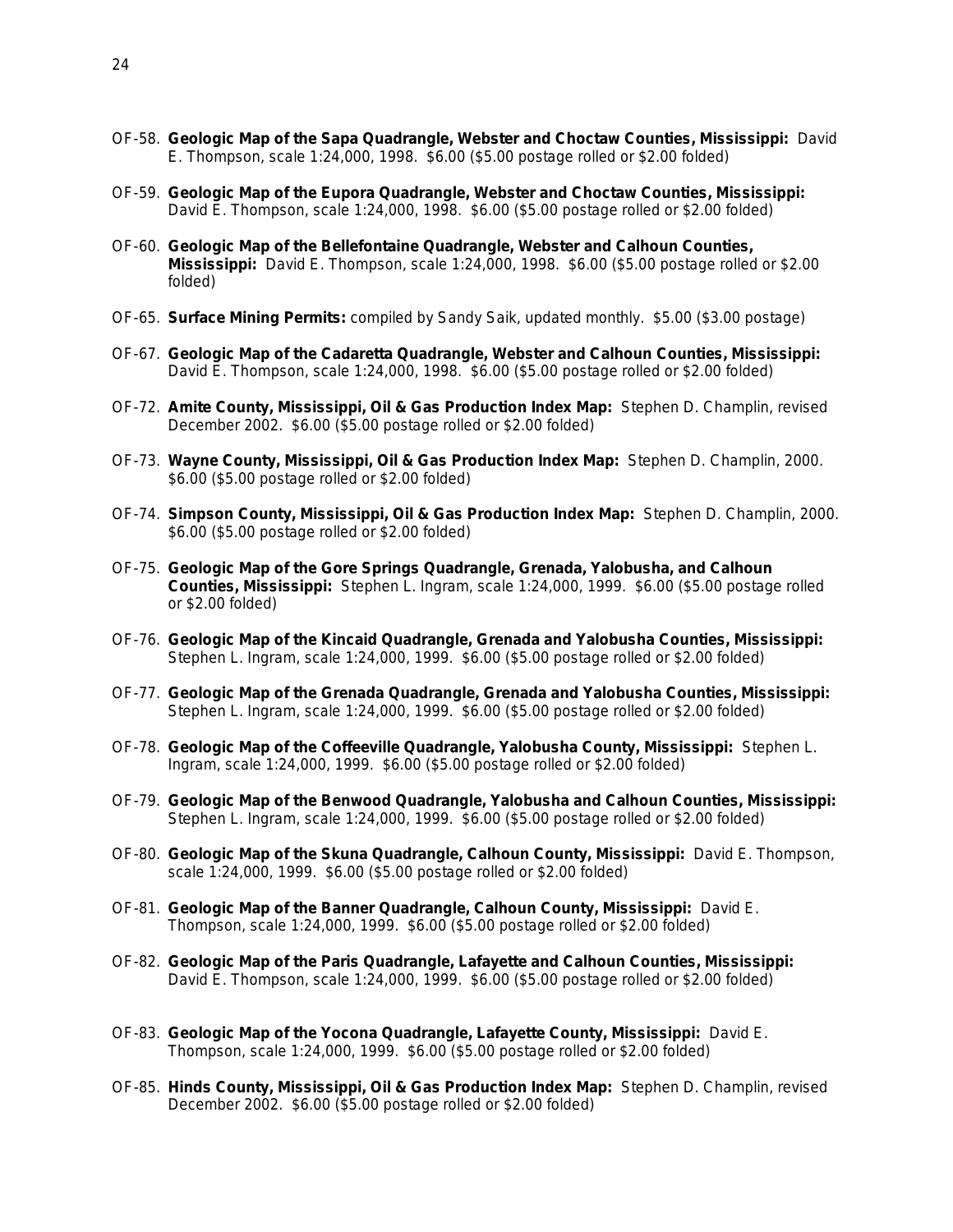- OF-86. **Hancock County, Mississippi, Oil & Gas Production Index Map:** Stephen D. Champlin, revised December 2002. \$6.00 (\$5.00 postage rolled or \$2.00 folded)
- OF-87. **Clarke County, Mississippi, Oil & Gas Production Index Map:** Stephen D. Champlin, 2000. \$6.00 (\$5.00 postage rolled or \$2.00 folded)
- OF-88. **Jones County, Mississippi, Oil & Gas Production Index Map:** Stephen D. Champlin, revised December 2002. \$6.00 (\$5.00 postage rolled or \$2.00 folded)
- OF-89. **Jasper County, Mississippi, Oil & Gas Production Index Map:** Stephen D. Champlin, 2000. \$6.00 (\$5.00 postage rolled or \$2.00 folded)
- OF-90. **Monroe County, Mississippi, Oil & Gas Production Index Map:** Stephen D. Champlin, revised December 2002. \$6.00 (\$5.00 postage rolled or \$2.00 folded)
- OF-91. **Pontotoc County, Mississippi, Oil & Gas Production Index Map:** Stephen D. Champlin, 2000. \$6.00 (\$5.00 postage rolled or \$2.00 folded)
- OF-92. **Geologic Map of the Hickory Flat Quadrangle, Union, Benton, and Marshall Counties, Mississippi:** David E. Thompson, scale 1:24,000, 2000. \$6.00 (\$5.00 postage rolled or \$2.00 folded)
- OF-93. **Geologic Map of the Chilli Creek Quadrangle, Benton County, Mississippi:** David E. Thompson, scale 1:24,000, 2000. \$6.00 (\$5.00 postage rolled or \$2.00 folded)
- OF-94. **Geologic Map of the Whitten Town Quadrangle, Tippah and Benton Counties, Mississippi:** David E. Thompson, scale 1:24,000, 2000. \$6.00 (\$5.00 postage rolled or \$2.00 folded)
- OF-95. **Geologic Map of the Camp Hill Quadrangle, Benton and Tippah Counties, Mississippi, and Hardeman County, Tennessee:** David E. Thompson, scale 1:24,000, 2000. \$6.00 (\$5.00 postage rolled or \$2.00 folded)
- OF-102. **Geologic Map of the Mt. Pleasant Quadrangle, Marshall County, Mississippi, and Fayette County, Tennessee:** David E. Thompson and D. Kenneth Davis, scale 1:24,000, 2003. \$6.00 (\$5.00 postage rolled or \$2.00 folded)
- OF-103. **Geologic Map of the Red Banks Quadrangle, Marshall County, Mississippi:** David E. Thompson and D. Kenneth Davis, scale 1:24,000, 2003. \$6.00 (\$5.00 postage rolled or \$2.00 folded)
- OF-104. **Geologic Map of the Byhalia NW Quadrangle, Marshall and DeSoto Counties, Mississippi, and Shelby and Fayette Counties, Tennessee:** David E. Thompson and D. Kenneth Davis, scale 1:24,000, 2003. \$6.00 (\$5.00 postage rolled or \$2.00 folded)
- OF-105. **Geologic Map of the Byhalia Quadrangle, Marshall, DeSoto, and Tate Counties, Mississippi:** David E. Thompson and D. Kenneth Davis, scale 1:24,000, 2003. \$6.00 (\$5.00 postage rolled or \$2.00 folded)
- OF-106. **Geologic Map of the Olive Branch Quadrangle, DeSoto County, Mississippi, and Shelby County, Tennessee:** David E. Thompson and D. Kenneth Davis, scale 1:24,000, 2003. \$6.00 (\$5.00 postage rolled or \$2.00 folded)
- OF-107. **Geologic Map of the Lewisburg Quadrangle, DeSoto and Tate Counties, Mississippi:** David E. Thompson and D. Kenneth Davis, scale 1:24,000, 2003. \$6.00 (\$5.00 postage rolled or \$2.00 folded)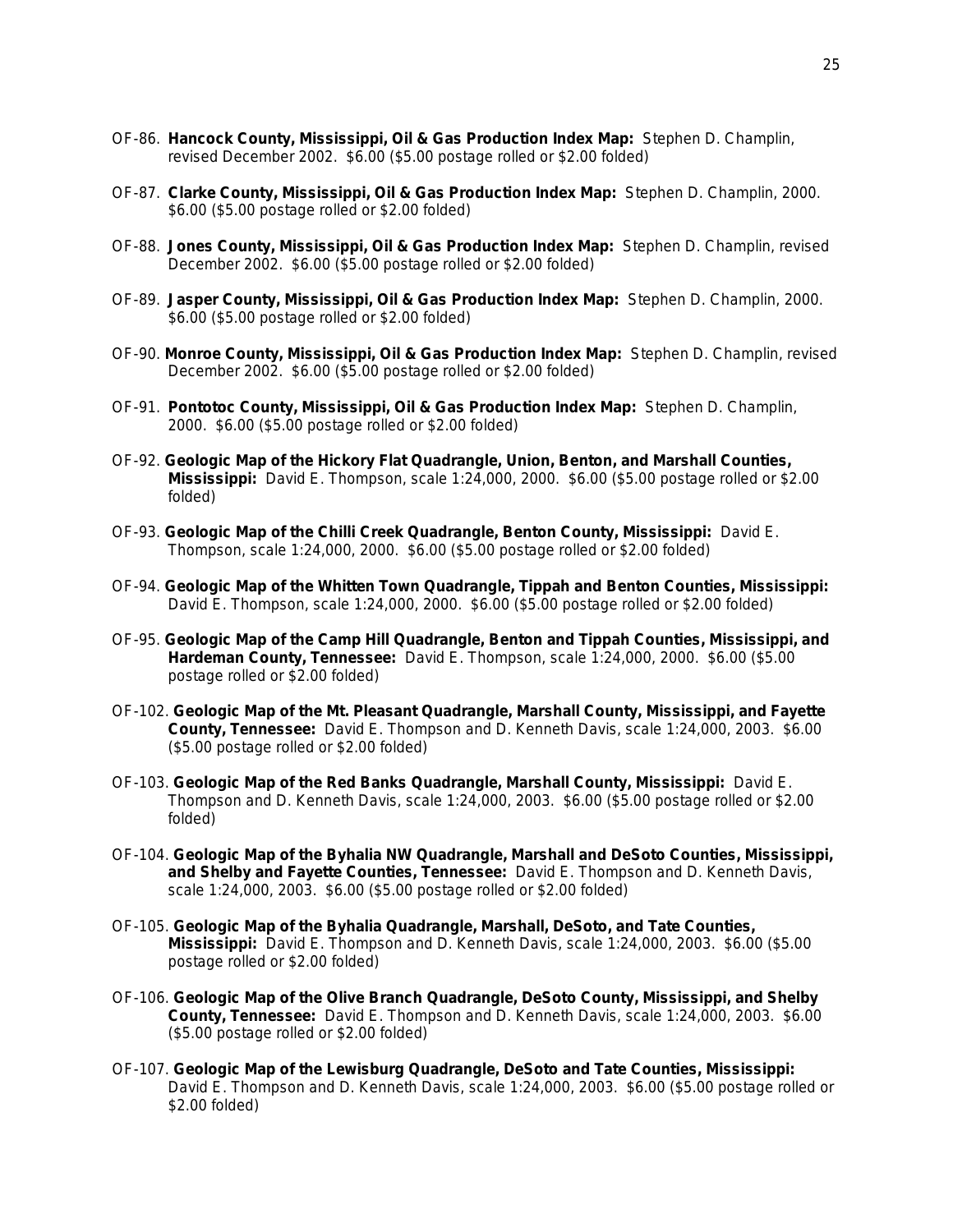- OF-108. **Geologic Map of the Pleasant Hill Quadrangle, DeSoto County, Mississippi, and Shelby County, Tennessee:** David E. Thompson and D. Kenneth Davis, scale 1:24,000, 2003. \$6.00 (\$5.00 postage rolled or \$2.00 folded)
- OF-109. **Geologic Map of the Hernando Quadrangle, DeSoto and Tate Counties, Mississippi:** David E. Thompson and D. Kenneth Davis, scale 1:24,000, 2003. \$6.00 (\$5.00 postage rolled or \$2.00 folded)
- OF-110. **Biennial Report of Sand Beaches; Hancock County, 1999:** Keil Schmid, 19 p., 2000. \$5.00
- OF-110B. **Biennial Report of Sand Beaches; Hancock County, 2001:** Keil Schmid, 53 p., 2002. \$5.00
- OF-111. **Biennial Report of Sand Beaches; Harrison County, 1999:** Keil Schmid, 16 p., 2000. \$5.00
- OF-111B. **Biennial Report of Sand Beaches; Harrison County, 2001:** Keil Schmid, 33 p., 2002. \$5.00
- OF-112. **Rankin County, Mississippi, Oil & Gas Production Index Map:** Stephen D. Champlin, 2000. \$6.00 (\$5.00 postage rolled or \$2.00 folded)
- OF-113. **Yazoo County, Mississippi, Oil & Gas Production Index Map:** Stephen D. Champlin, 2000. \$6.00 (\$5.00 postage rolled or \$2.00 folded)
- OF-114. **Smith County, Mississippi, Oil & Gas Production Index Map:** Stephen D. Champlin, 2000. \$6.00 (\$5.00 postage rolled or \$2.00 folded)
- OF-115. **Earthquake Epicenters in Mississippi:** Michael B. E. Bograd, scale 1:500,000, revised January 2003. \$7.00 (\$5.00 postage rolled or \$2.00 folded)
- OF-116. **Oktibbeha County, Mississippi, Oil & Gas Production Index Map:** Stephen D. Champlin, 2000. \$6.00 (\$5.00 postage rolled or \$2.00 folded)
- OF-117. **Forrest County, Mississippi, Oil & Gas Production Index Map:** Stephen D. Champlin, revised December 2002. \$6.00 (\$5.00 postage rolled or \$2.00 folded)
- OF-118. **Pike County, Mississippi, Oil & Gas Production Index Map:** Stephen D. Champlin, 2000. \$6.00 (\$5.00 postage rolled or \$2.00 folded)
- OF-119. **Pearl River County, Mississippi, Oil & Gas Production Index Map:** Stephen D. Champlin, revised December 2002. \$6.00 (\$5.00 postage rolled or \$2.00 folded)
- OF-120. **Franklin County, Mississippi, Oil & Gas Production Index Map:** Stephen D. Champlin, revised December 2002. \$6.00 (\$5.00 postage rolled or \$2.00 folded)
- OF-121. **Walthall County, Mississippi, Oil & Gas Production Index Map:** Stephen D. Champlin, 2000. \$6.00 (\$5.00 postage rolled or \$2.00 folded)
- OF-122. **Clay County, Mississippi, Oil & Gas Production Index Map:** Stephen D. Champlin, 2001. \$6.00 (\$5.00 postage rolled or \$2.00 folded)
- OF-123. **Geologic Map of the Puskus Lake Quadrangle, Lafayette and Marshall Counties, Mississippi:** David E. Thompson, scale 1:24,000, 2002. \$6.00 (\$5.00 postage rolled or \$2.00 folded)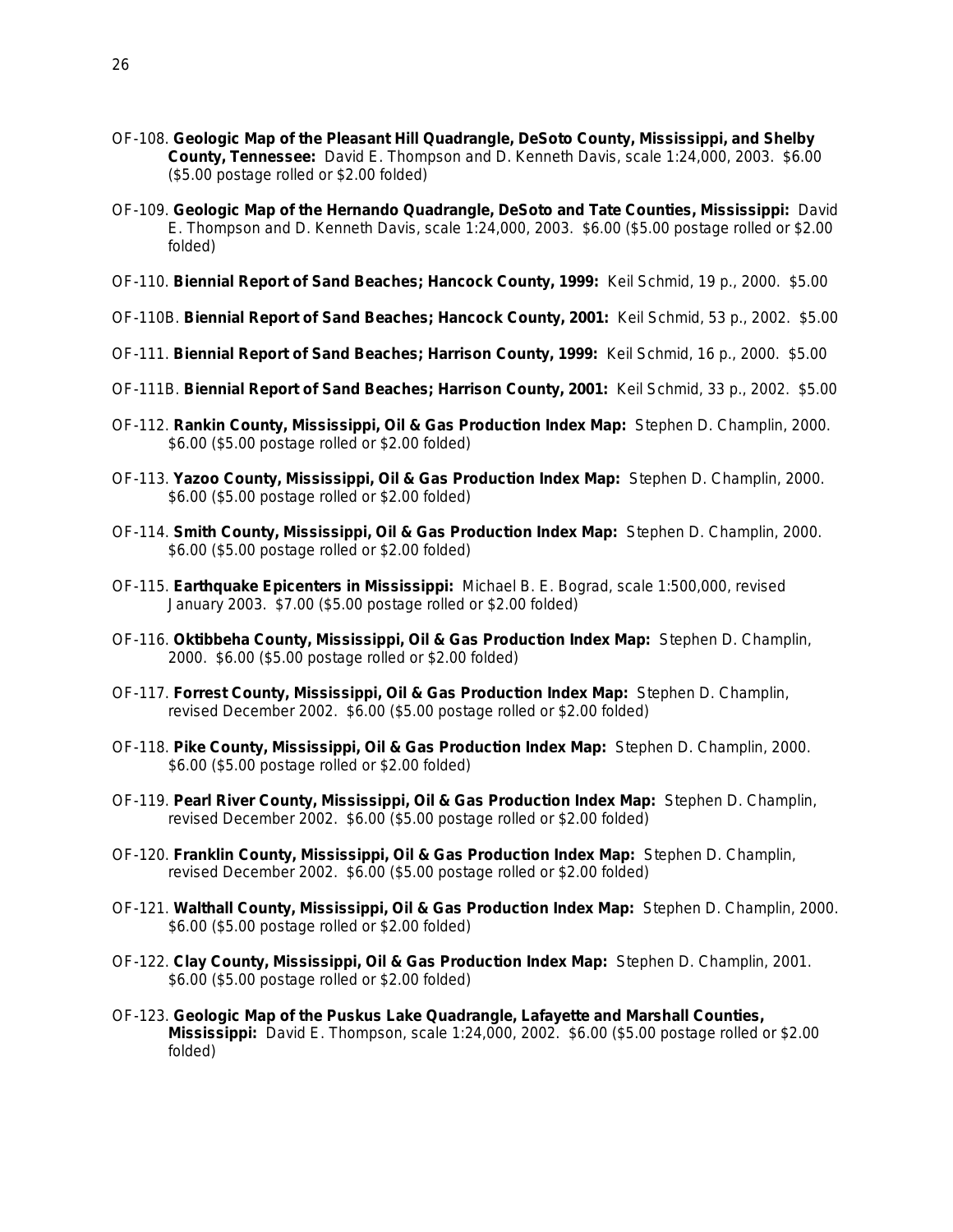- OF-124. **Geologic Map of the Etta Quadrangle, Union, Pontotoc, Lafayette, and Marshall Counties, Mississippi:** David E. Thompson, scale 1:24,000, 2002. \$6.00 (\$5.00 postage rolled or \$2.00 folded)
- OF-125. **Geologic Map of the Denmark Quadrangle, Lafayette County, Mississippi:** David E. Thompson, scale 1:24,000, 2002. \$6.00 (\$5.00 postage rolled or \$2.00 folded)
- OF-126. **Geologic Map of the Thaxton Quadrangle, Pontotoc and Lafayette Counties, Mississippi:** David E. Thompson, scale 1:24,000, 2002. \$6.00 (\$5.00 postage rolled or \$2.00 folded)
- OF-127. **Geologic Map of the Hazlehurst Quadrangle, Copiah County, Mississippi:** D. Kenneth Davis and James E. Starnes, scale 1:24,000, 2002. \$6.00 (\$5.00 postage rolled or \$2.00 folded)
- OF-128. **Geologic Map of the Shady Grove Quadrangle, Copiah County, Mississippi:** D. Kenneth Davis and James E. Starnes, scale 1:24,000, 2002. \$6.00 (\$5.00 postage rolled or \$2.00 folded)
- OF-129. **Geologic Map of the Wesson Quadrangle, Lincoln and Copiah Counties, Mississippi:** D. Kenneth Davis and James E. Starnes, scale 1:24,000, 2002. \$6.00 (\$5.00 postage rolled or \$2.00 folded)
- OF-130. **Geologic Map of the Stronghope Quadrangle, Lincoln and Copiah Counties, Mississippi:** D. Kenneth Davis and James E. Starnes, scale 1:24,000, 2002. \$6.00 (\$5.00 postage rolled or \$2.00 folded)
- OF-131. **Using vibracore and profile data to quantify volumes of renourished sediments, Holocene thickness, and sedimentation patterns: Hancock County, Mississippi:** Keil Schmid, 33 p., 2001. \$5.00
- OF-132. **Cat Island evolution, morphology, and hurricane response – 1995 to 2000:** Keil Schmid, 32 p., 2001. \$5.00
- OF-133. **West Ship Island evolution, morphology, and hurricane response – 1995 to 2000:** Keil Schmid, 36 p., 2001. \$5.00
- OF-134. **East Ship Island evolution, morphology, and hurricane response – 1994 to 2001:** Keil Schmid, 49 p., 2003. \$5.00
- OF-137. **Covington County, Mississippi, Oil & Gas Production Index Map:** Stephen D. Champlin, revised December 2002. \$6.00 (\$5.00 postage rolled or \$2.00 folded)
- OF-138. **Jefferson Davis County, Mississippi, Oil & Gas Production Index Map:** Stephen D. Champlin, 2001. \$6.00 (\$5.00 postage rolled or \$2.00 folded)
- OF-139. **Lawrence County, Mississippi, Oil & Gas Production Index Map:** Stephen D. Champlin, revised December 2002. \$6.00 (\$5.00 postage rolled or \$2.00 folded)
- OF-140. **Lamar County, Mississippi, Oil & Gas Production Index Map:** Stephen D. Champlin, 2001. \$6.00 (\$5.00 postage rolled or \$2.00 folded)
- OF-141. **Marion County, Mississippi, Oil & Gas Production Index Map:** Stephen D. Champlin, 2001. \$6.00 (\$5.00 postage rolled or \$2.00 folded)
- OF-142. **Scott County, Mississippi, Oil & Gas Production Index Map:** Stephen D. Champlin, 2001. \$6.00 (\$5.00 postage rolled or \$2.00 folded)
- OF-143. **Madison County, Mississippi, Oil & Gas Production Index Map:** Stephen D. Champlin,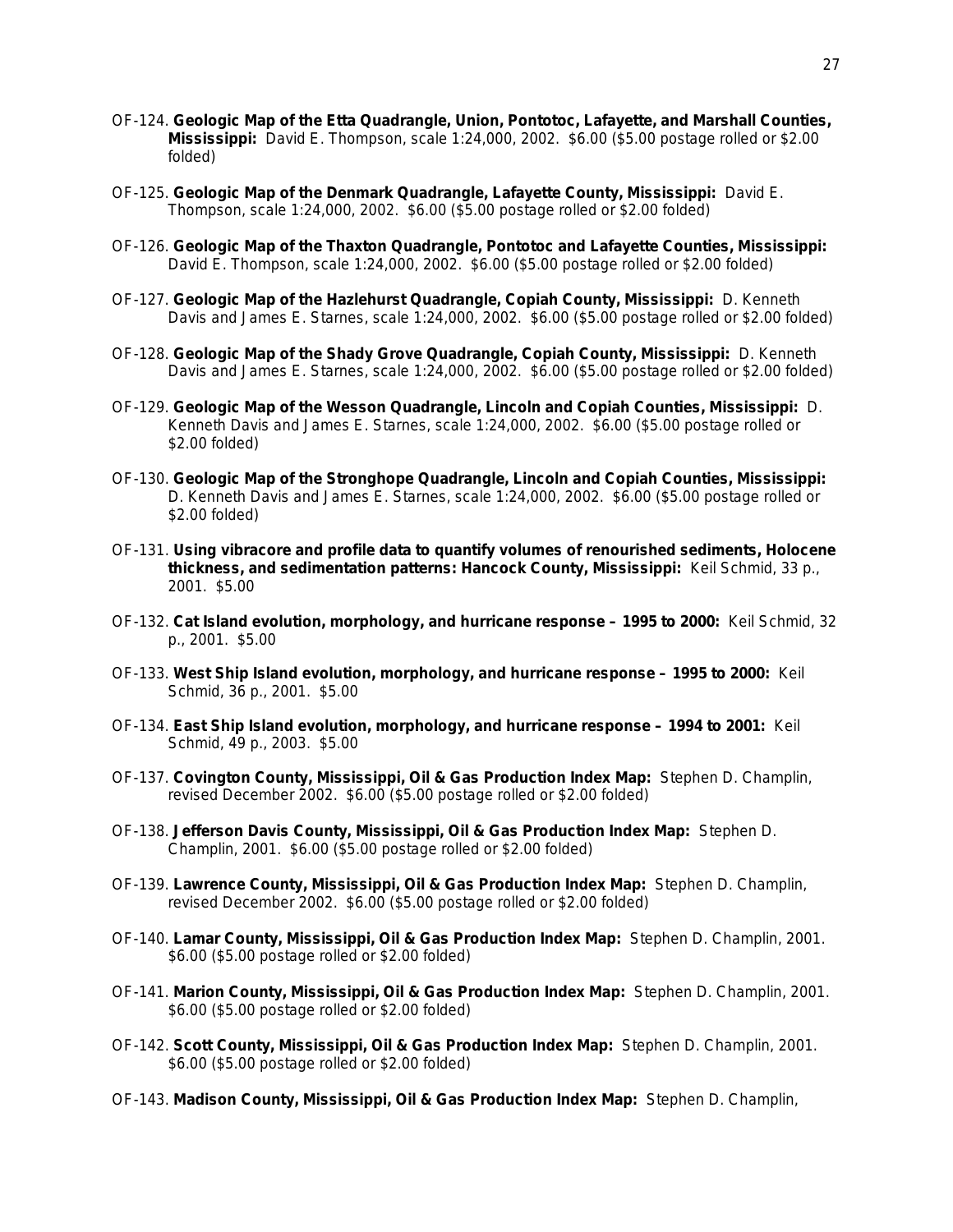2001. \$6.00 (\$5.00 postage rolled or \$2.00 folded)

- OF-144. **Lincoln County, Mississippi, Oil & Gas Production Index Map:** Stephen D. Champlin, 2001. \$6.00 (\$5.00 postage rolled or \$2.00 folded)
- OF-145. **Copiah County, Mississippi, Oil & Gas Production Index Map:** Stephen D. Champlin, 2001. \$6.00 (\$5.00 postage rolled or \$2.00 folded)
- OF-146. **Wilkinson County, Mississippi, Oil & Gas Production Index Map:** Stephen D. Champlin, revised December 2002. \$6.00 (\$5.00 postage rolled or \$2.00 folded)
- OF-151. **State of Mississippi Lease Blocks:** prepared by Barbara Yassin, September 2004. \$10.00 (\$5.00 postage rolled or \$2.00 folded)
- OF-152. **Greene County, Mississippi, Oil & Gas Production Index Map:** Stephen D. Champlin, 2001. \$6.00 (\$5.00 postage rolled or \$2.00 folded)
- OF-153. **Perry County, Mississippi, Oil & Gas Production Index Map:** Stephen D. Champlin, 2002. \$6.00 (\$5.00 postage rolled or \$2.00 folded)
- OF-154. **Stone County, Mississippi, Oil & Gas Production Index Map:** Stephen D. Champlin, 2002. \$6.00 (\$5.00 postage rolled or \$2.00 folded)
- OF-155. **Warren County, Mississippi, Oil & Gas Production Index Map:** Stephen D. Champlin, revised December 2002. \$6.00 (\$5.00 postage rolled or \$2.00 folded)
- OF-156. **Claiborne County, Mississippi, Oil & Gas Production Index Map:** Stephen D. Champlin, 2002. \$6.00 (\$5.00 postage rolled or \$2.00 folded)
- OF-157. **Jefferson County, Mississippi, Oil & Gas Production Index Map:** Stephen D. Champlin, 2002. \$6.00 (\$5.00 postage rolled or \$2.00 folded)
- OF-158. **Adams County, Mississippi, Oil & Gas Production Index Map:** Stephen D. Champlin, 2002. \$6.00 (\$5.00 postage rolled or \$2.00 folded)
- OF-159. **Geologic Map of the Coldwater Quadrangle, Tate and DeSoto Counties, Mississippi:** David E. Thompson, scale 1:24,000, 2003. \$6.00 (\$5.00 postage rolled or \$2.00 folded)
- OF-160. **Geologic Map of the Independence Quadrangle, Tate County, Mississippi:** David E. Thompson, scale 1:24,000, 2003. \$6.00 (\$5.00 postage rolled or \$2.00 folded)
- OF-161. **Geologic Map of the Wyatte Quadrangle, Marshall and Tate Counties, Mississippi:** David E. Thompson, scale 1:24,000, 2003. \$6.00 (\$5.00 postage rolled or \$2.00 folded)
- OF-162. **Geologic Map of the Senatobia Quadrangle, Tate and Panola Counties, Mississippi:** David E. Thompson, scale 1:24,000, 2003. \$6.00 (\$5.00 postage rolled or \$2.00 folded)
- OF-163. **Geologic Map of the Looxahoma Quadrangle, Tate and Panola Counties, Mississippi:** David E. Thompson, scale 1:24,000, 2003. \$6.00 (\$5.00 postage rolled or \$2.00 folded)
- OF-164. **Geologic Map of the Tyro Quadrangle, Tate, Lafayette, Marshall, and Panola Counties, Mississippi:** David E. Thompson, scale 1:24,000, 2003. \$6.00 (\$5.00 postage rolled or \$2.00 folded)
- OF-165. **Geologic Map of the Utica West Quadrangle, Hinds, Copiah, and Claiborne Counties, Mississippi:** D. Kenneth Davis and James E. Starnes, scale 1:24,000, 2003. \$6.00 (\$5.00 postage rolled or \$2.00 folded)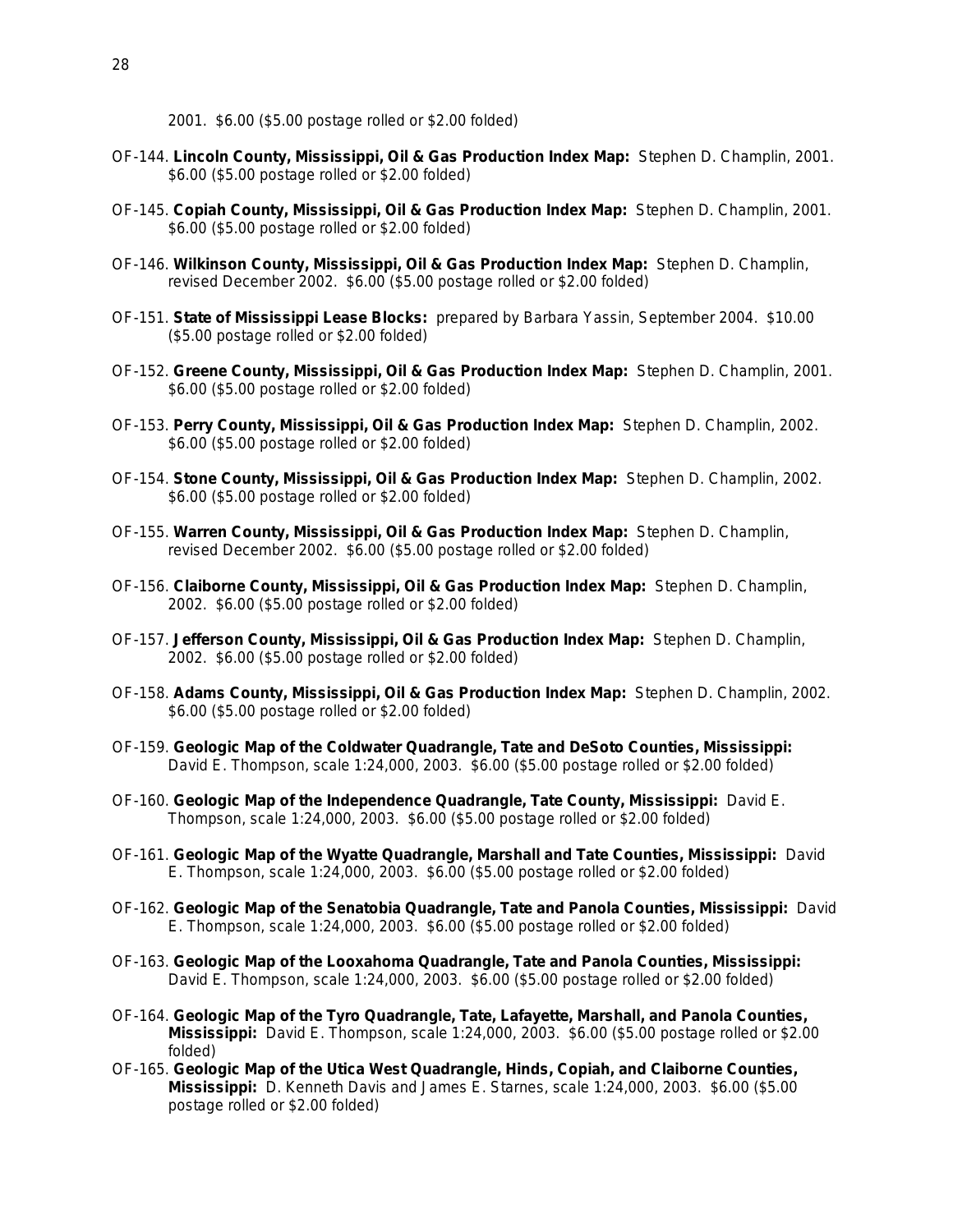- OF-166. **Geologic Map of the Utica East Quadrangle, Hinds and Copiah Counties, Mississippi:** D. Kenneth Davis and James E. Starnes, scale 1:24,000, 2003. \$6.00 (\$5.00 postage rolled or \$2.00 folded)
- \*OF-167. **Geologic Map of the Dentville NW Quadrangle, Copiah and Claiborne Counties, Mississippi:** D. Kenneth Davis and James E. Starnes, scale 1:24,000, 2003. \$6.00 (\$5.00 postage rolled or \$2.00 folded) Not Available.
- \*OF-168. **Geologic Map of the Dentville Quadrangle, Copiah County, Mississippi:** D. Kenneth Davis and James E. Starnes, scale 1:24,000, 2003. \$6.00 (\$5.00 postage rolled or \$2.00 folded Not Available.
- OF-169. **Topographic Map Coverage of Counties, National Forests, Wildlife Refuges, and Lakes in Mississippi:** Margaret Allen, 39 p., 2002. \$5.00
- OF-170. **Geologic Map of the Brookhaven Quadrangle, Lincoln County, Mississippi:** D. Kenneth Davis and James E. Starnes, scale 1:24,000, 2002. \$6.00 (\$5.00 postage rolled or \$2.00 folded)
- OF-172. **Holmes County, Mississippi, Oil & Gas Production Index Map:** Stephen D. Champlin, 2002. \$6.00 (\$5.00 postage rolled or \$2.00 folded)
- OF-173. **Leflore County, Mississippi, Oil & Gas Production Index Map:** Stephen D. Champlin, 2002. \$6.00 (\$5.00 postage rolled or \$2.00 folded)
- OF-174. **Humphreys County, Mississippi, Oil & Gas Production Index Map:** Stephen D. Champlin, 2002. \$6.00 (\$5.00 postage rolled or \$2.00 folded)
- OF-175. **Sharkey County, Mississippi, Oil & Gas Production Index Map:** Stephen D. Champlin, 2002. \$6.00 (\$5.00 postage rolled or \$2.00 folded)
- OF-176. **Issaquena County, Mississippi, Oil & Gas Production Index Map:** Stephen D. Champlin, 2002. \$6.00 (\$5.00 postage rolled or \$2.00 folded)
- OF-177. **Lowndes County, Mississippi, Oil & Gas Production Index Map:** Stephen D. Champlin, 2002. \$6.00 (\$5.00 postage rolled or \$2.00 folded)
- OF-178. **Itawamba County, Mississippi, Oil & Gas Production Index Map:** Stephen D. Champlin, 2002. \$6.00 (\$5.00 postage rolled or \$2.00 folded)
- OF-179. **Lee County, Mississippi, Oil & Gas Production Index Map:** Stephen D. Champlin, revised December 2002. \$6.00 (\$5.00 postage rolled or \$2.00 folded)
- OF-180. **Chickasaw County, Mississippi, Oil & Gas Production Index Map:** Stephen D. Champlin, revised December 2002. \$6.00 (\$5.00 postage rolled or \$2.00 folded)
- OF-181. **Calhoun County, Mississippi, Oil & Gas Production Index Map:** Stephen D. Champlin, 2002. \$6.00 (\$5.00 postage rolled or \$2.00 folded)
- OF-185. **Geologic Map of the Vaiden Quadrangle, Carroll, Attala, and Montgomery Counties, Mississippi:** David E. Thompson, scale 1:24,000, 2004. \$6.00 (\$5.00 postage rolled or \$2.00 folded)
- OF-186. **Geologic Map of the Poplar Creek Quadrangle, Montgomery and Attala Counties, Mississippi:** David E. Thompson, scale 1:24,000, 2004. \$6.00 (\$5.00 postage rolled or \$2.00 folded)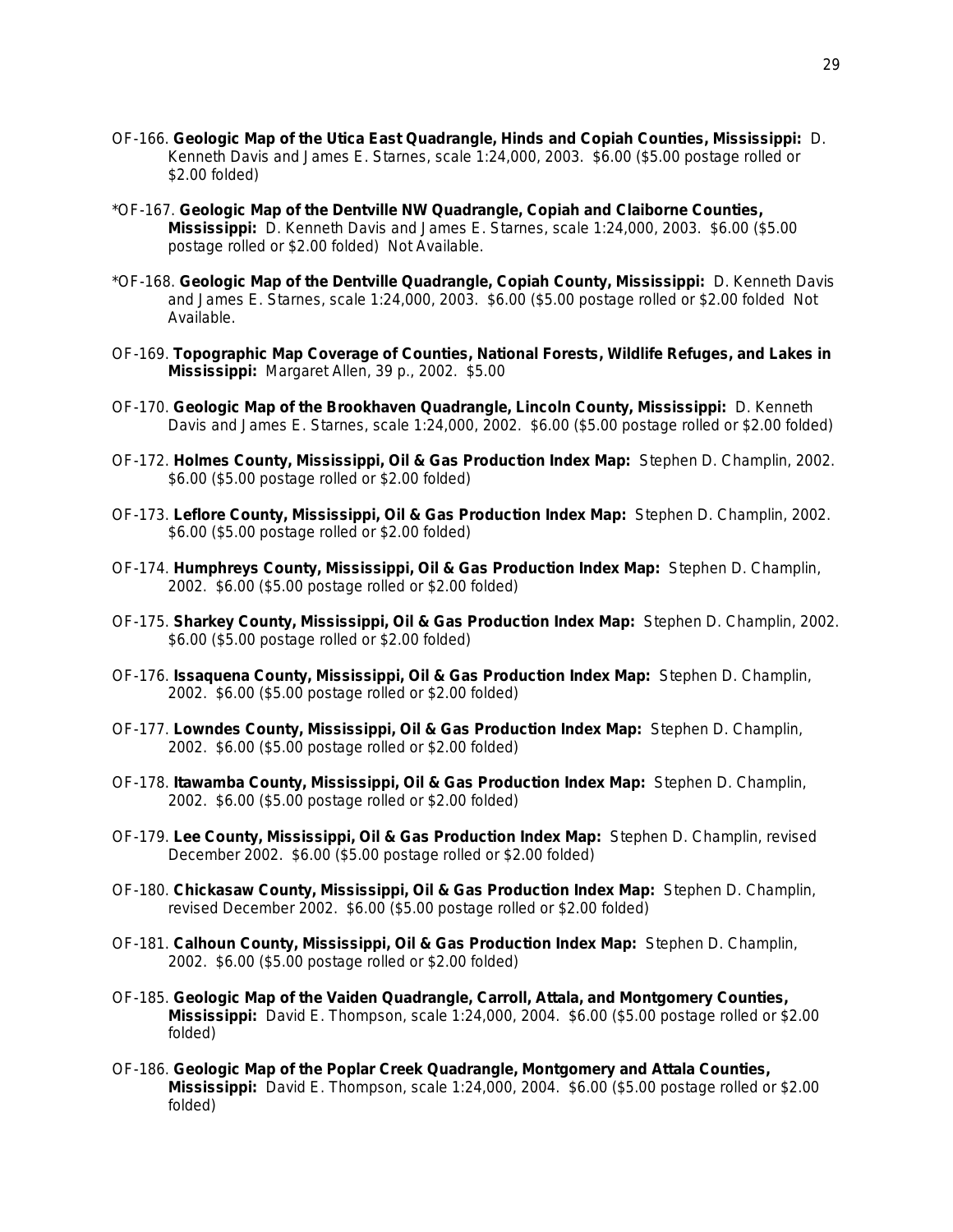- OF-187. **Geologic Map of the Hesterville Quadrangle, Attala and Carroll Counties, Mississippi:** David E. Thompson, scale 1:24,000, 2004. \$6.00 (\$5.00 postage rolled or \$2.00 folded)
- OF-188. **Geologic Map of the Kosciusko NE Quadrangle, Attala County, Mississippi:** David E. Thompson, scale 1:24,000, 2004. \$6.00 (\$5.00 postage rolled or \$2.00 folded)
- OF-189. **Geologic Map of the Willows Quadrangle, Claiborne and Warren Counties, Mississippi:** James E. Starnes and D. Kenneth Davis, scale 1:24,000, 2004. \$6.00 (\$5.00 postage rolled or \$2.00 folded)
- OF-190. **Geologic Map of the Carlisle Quadrangle, Claiborne and Warren Counties, Mississippi:** James E. Starnes and D. Kenneth Davis, scale 1:24,000, 2004. \$6.00 (\$5.00 postage rolled or \$2.00 folded)
- OF-191. **Geologic Map of the Port Gibson Quadrangle, Claiborne County, Mississippi:** James E. Starnes and D. Kenneth Davis, scale 1:24,000, 2004. \$6.00 (\$5.00 postage rolled or \$2.00 folded)
- OF-192. **Geologic Map of the Hermanville Quadrangle, Claiborne County, Mississippi:** James E. Starnes and D. Kenneth Davis, scale 1:24,000, 2004. \$6.00 (\$5.00 postage rolled or \$2.00 folded)
- OF-196. **Geologic Map of the McCarley Quadrangle, Carroll and Montgomery Counties, Mississippi:** David E. Thompson, scale 1:24,000, 2005. \$6.00 (\$5.00 postage rolled or \$2.00 folded)
- OF-197. **Geologic Map of the Eskridge Quadrangle, Montgomery County, Mississippi:** David E. Thompson, scale 1:24,000, 2005. \$6.00 (\$5.00 postage rolled or \$2.00 folded)
- OF-198. **Geologic Map of the Bailey Lake Quadrangle, Carroll and Montgomery Counties, Mississippi:** David E. Thompson, scale 1:24,000, 2005. \$6.00 (\$5.00 postage rolled or \$2.00 folded)
- OF-199. **Geologic Map of the Winona Quadrangle, Montgomery and Carroll Counties, Mississippi:** David E. Thompson, scale 1:24,000, 2005. \$6.00 (\$5.00 postage rolled or \$2.00 folded)
- OF-200. **Geologic Map of the Schley Quadrangle, Simpson, Lawrence, and Copiah Counties, Mississippi:** D. Kenneth Davis and James E. Starnes, scale 1:24,000, 2005. \$6.00 (\$5.00 postage rolled or \$2.00 folded)
- OF-201. **Geologic Map of the Shivers Quadrangle, Simpson, Jefferson Davis, and Lawrence Counties, Mississippi:** James E. Starnes and D. Kenneth Davis, scale 1:24,000, 2006. \$6.00 (\$5.00 postage rolled or \$2.00 folded)
- OF-202. **Geologic Map of the Monticello NE Quadrangle, Lawrence County, Mississippi:** D. Kenneth Davis and James E. Starnes, scale 1:24,000, 2005. \$6.00 (\$5.00 postage rolled or \$2.00 folded)
- OF-203. **Geologic Map of the New Hebron Quadrangle, Jefferson Davis and Lawrence Counties, Mississippi:** D. Kenneth Davis and James E. Starnes, scale 1:24,000, 2005. \$6.00 (\$5.00 postage rolled or \$2.00 folded)
- OF-204. **Geologic Map of the McAdams Quadrangle, Attala County, Mississippi:** David E. Thompson, scale 1:24,000, 2006. \$6.00 (\$5.00 postage rolled or \$2.00 folded)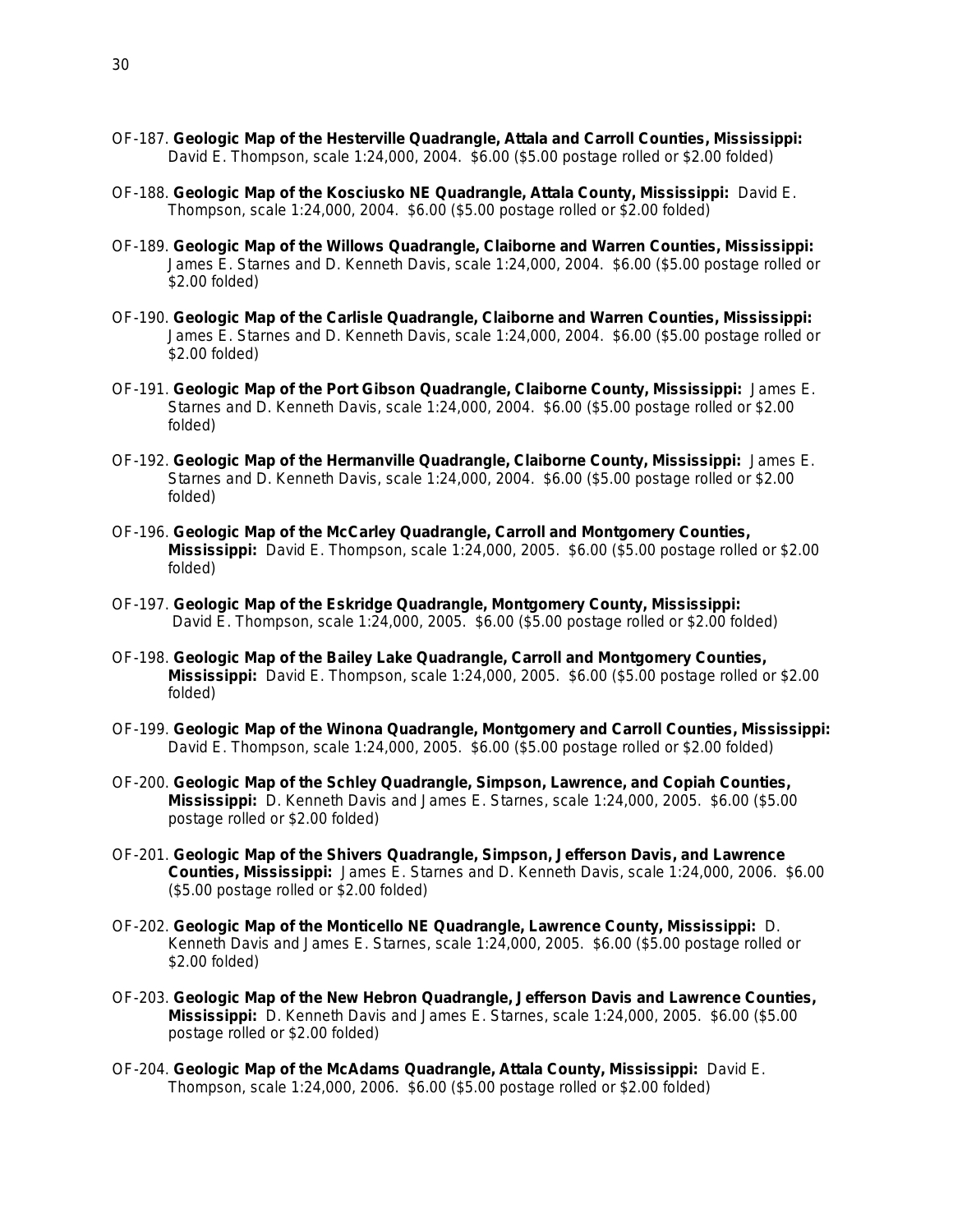- OF-205. **Geologic Map of the Kosciusko Quadrangle, Attala County, Mississippi:** David E. Thompson, scale 1:24,000, 2006. \$6.00 (\$5.00 postage rolled or \$2.00 folded)
- OF-206. **Geologic Map of the Ethel South Quadrangle, Attala County, Mississippi:** David E. Thompson, scale 1:24,000, 2006. \$6.00 (\$5.00 postage rolled or \$2.00 folded)
- OF-207. **Geologic Map of the Ethel SE Quadrangle, Winston, Attala, and Choctaw Counties, Mississippi:** David E. Thompson, scale 1:24,000, 2006. \$6.00 (\$5.00 postage rolled or \$2.00 folded)
- OF-208. **Geologic Map of the Louisville SW Quadrangle, Winston and Choctaw Counties, Mississippi:** David E. Thompson, scale 1:24,000, 2006. \$6.00 (\$5.00 postage rolled or \$2.00 folded)
- OF-209. **Geologic Map of the Cohay Quadrangle, Smith County, Mississippi:** D. Kenneth Davis and James E. Starnes, scale 1:24,000, 2006. \$6.00 (\$5.00 postage rolled or \$2.00 folded)
- OF-210. **Geologic Map of the Center Ridge Quadrangle, Smith County, Mississippi:** D. Kenneth Davis and James E. Starnes, scale 1:24,000, 2006. \$6.00 (\$5.00 postage rolled or \$2.00 folded)
- OF-211. **Geologic Map of the Mize Quadrangle, Smith and Covington Counties, Mississippi:** D. Kenneth Davis and James E. Starnes, scale 1:24,000, 2006. \$6.00 (\$5.00 postage rolled or \$2.00 folded)
- OF-212. **Geologic Map of the Taylorsville Quadrangle, Smith, Covington and Jones Counties, Mississippi:** D. Kenneth Davis and James E. Starnes, scale 1:24,000, 2006. \$6.00 (\$5.00 postage rolled or \$2.00 folded)
- OF-213. **Geologic Map of the Murdock Lake Quadrangle, Carroll and Holmes Counties, Mississippi:** David T. Dockery III, Stephen P. Jennings, D. Kenneth Davis and James E. Starnes, scale 1:24,000, 2007. \$6.00 (\$5.00 postage rolled or \$2.00 folded)
- OF-214. **Geologic Map of the Peachahala Creek Quadrangle, Carroll County, Mississippi:** David T. Dockery III, Stephen P. Jennings, D. Kenneth Davis and James E. Starnes, scale 1:24,000, 2007. \$6.00 (\$5.00 postage rolled or \$2.00 folded)
- OF-215. **Geologic Map of the Grand Gulf Quadrangle, Clairborne and Warren Counties, Mississippi, and Tensas and Madison Parishes, Louisiana:** James E. Starnes and D. Kenneth Davis, scale 1:24,000, 2007. \$6.00 (\$5.00 postage rolled or \$2.00 folded)
- OF-216. **Geologic Map of the Yokena Quadrangle, Warren and Claiborne Counties, Mississippi:** D. Kenneth Davis and James E. Starnes, scale 1:24,000, 2007. \$6.00 (\$5.00 postage rolled or \$2.00 folded)
- OF-217. **Geologic Map of the Big Black Quadrangle, Warren and Claiborne Counties, Mississippi:** D. Kenneth Davis and James E. Starnes, scale 1:24,000, 2008. \$6.00 (\$5.00 postage rolled or \$2.00 folded)
- OF-218. **Geologic Map of the Cayuga Quadrangle, Hinds, Claiborne, and Warren Counties, Mississippi:** James E. Starnes and D. Kenneth Davis, scale 1:24,000, 2007. \$6.00 (\$5.00 postage rolled or \$2.00 folded)
- OF-219. **Geologic Map of the Denham Quadrangle, Wayne County, Mississippi:** James E. Starnes and D. Kenneth Davis, scale 1:24,000, 2008. \$6.00 (\$5.00 postage rolled or \$2.00 folded)
- OF-220. **Geologic Map of the Buckatunna Quadrangle, Wayne County, Mississippi:** James E.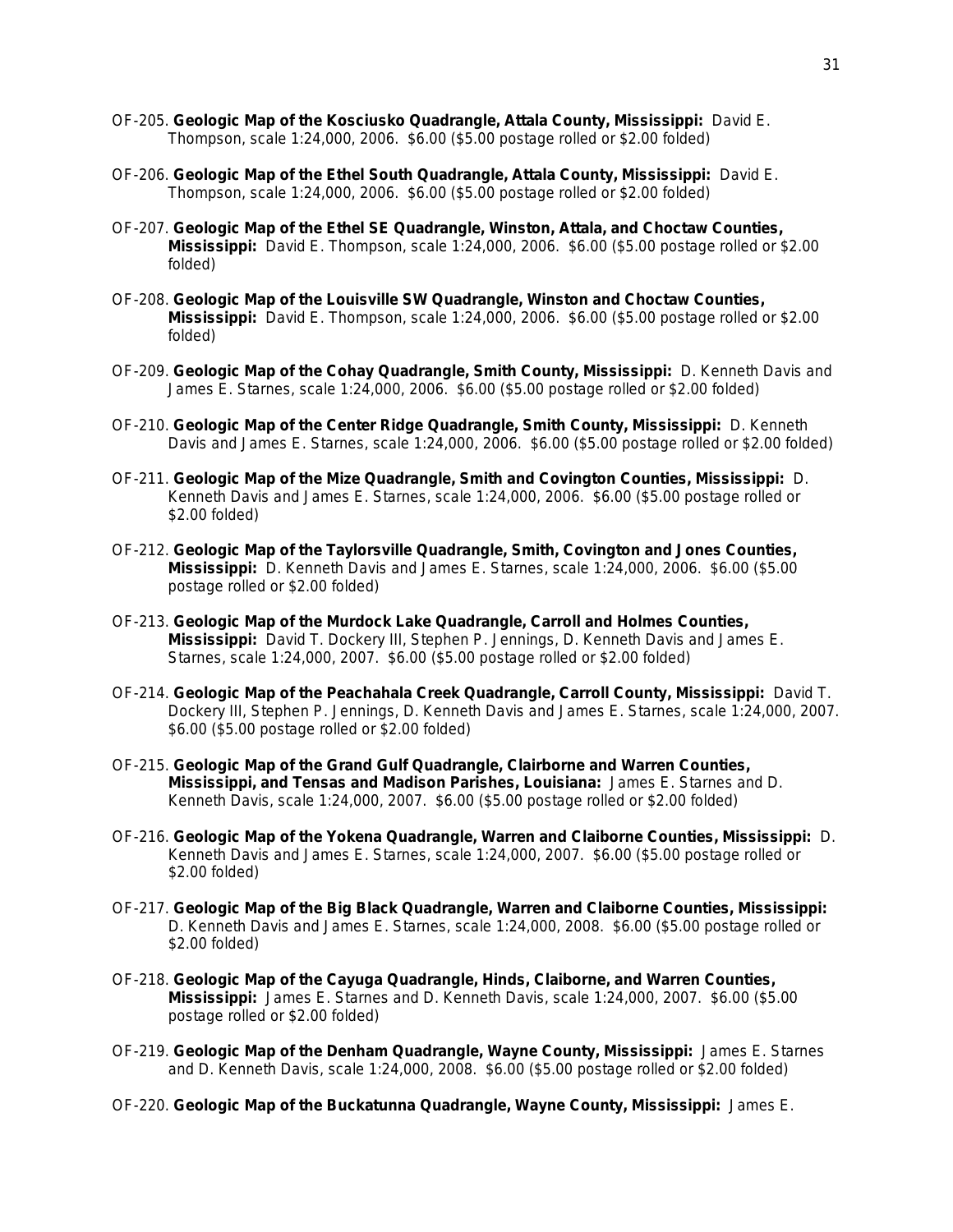Starnes and D. Kenneth Davis, scale 1:24,000, 2008. \$6.00 (\$5.00 postage rolled or \$2.00 folded)

- OF-221. **Geologic Map of the Knobtown Quadrangle, Wayne and Greene Counties, Mississippi:** D. Kenneth Davis and James E. Starnes, scale 1:24,000, 2008. \$6.00 (\$5.00 postage rolled or \$2.00 folded)
- OF-222. **Geologic Map of the Ruth Quadrangle, Lincoln County, Mississippi:** James E. Starnes and D. Kenneth Davis, scale 1:24,000, 2008. \$6.00 (\$5.00 postage rolled or \$2.00 folded)
- OF-223. **Geologic Map of the Browning Quadrangle, Carroll and Leflore Counties, Mississippi:** David E. Thompson, scale 1:24,000, 2009. \$6.00 (\$5.00 postage rolled or \$2.00 folded)
- OF-224. **Geologic Map of the North Carrollton Quadrangle, Carroll County, Mississippi:** David E. Thompson, scale 1:24,000, 2009. \$6.00 (\$5.00 postage rolled or \$2.00 folded)
- OF-225. **Geologic Map of the Gravel Hill Quadrangle, Carroll and Leflore Counties, Mississippi:** David E. Thompson, scale 1:24,000, 2009. \$6.00 (\$5.00 postage rolled or \$2.00 folded)
- OF-226. **Geologic Map of the Coila Quadrangle, Carroll County, Mississippi:** David E. Thompson, scale 1:24,000, 2009. \$6.00 (\$5.00 postage rolled or \$2.00 folded)
- OF-227. **Geologic Map of the Moselle Quadrangle, Jones County, Mississippi:** James E. Starnes and D. Kenneth Davis, scale 1:24,000, 2009. \$6.00 (\$5.00 postage rolled or \$2.00 folded)
- OF-228. **Geologic Map of the Ellisville Quadrangle, Jones County, Mississippi**: James E. Starnes and D. Kenneth Davis, scale 1:24,000, 2009. \$6.00 (\$5.00 postage rolled or \$2.00 folded)
- OF-229. **Geologic Map of the Eastabuchie Quadrangle, Jones and Forrest Counties, Mississippi:** James E. Starnes and D. Kenneth Davis, scale 1:24,000, 2009. \$6.00 (\$5.00 postage rolled or \$2.00 folded)
- OF-230. **Geologic Map of the Barrontown Quadrangle, Jones, Forrest, and Perry Counties, Mississippi:** James E. Starnes and D. Kenneth Davis, scale 1:24,000, 2009. \$6.00 (\$5.00 postage rolled or \$2.00 folded)
- OF-231. **Geologic Map of the Cascilla Quadrangle, Tallahatchie and Grenada Counties, Mississippi:** David Thompson, scale 1:24,000, 2010. \$6.00 (\$5.00 postage rolled or \$2.00 folded)
- OF-232. **Geologic Map of the Holcomb Quadrangle, Grenada and Tallahatchie Counties, Mississippi:** David Thompson, scale 1:24,000, 2010. \$6.00 (\$5.00 postage rolled or \$2.00 folded)
- OF-233. **Geologic Map of the Avalon Quadrangle, Grenada, Carroll, and Leflore Counties, Mississippi:** David Thompson, scale 1:24,000, 2010. \$6.00 (\$5.00 postage rolled or \$2.00 folded)
- OF-234. **Geologic Map of the Jefferson Quadrangle, Grenada and Carroll Counties, Mississippi:** David Thompson, scale 1:24,000, 2010. \$6.00 (\$5.00 postage rolled or \$2.00 folded)
- OF-235. **Geologic Map of the Tie Plant Quadrangle, Grenada, Carroll, and Montgomery Counties, Mississippi: D**avid Thompson, scale 1:24,000, 2010. \$6.00 (\$5.00 postage rolled or \$2.00 folded)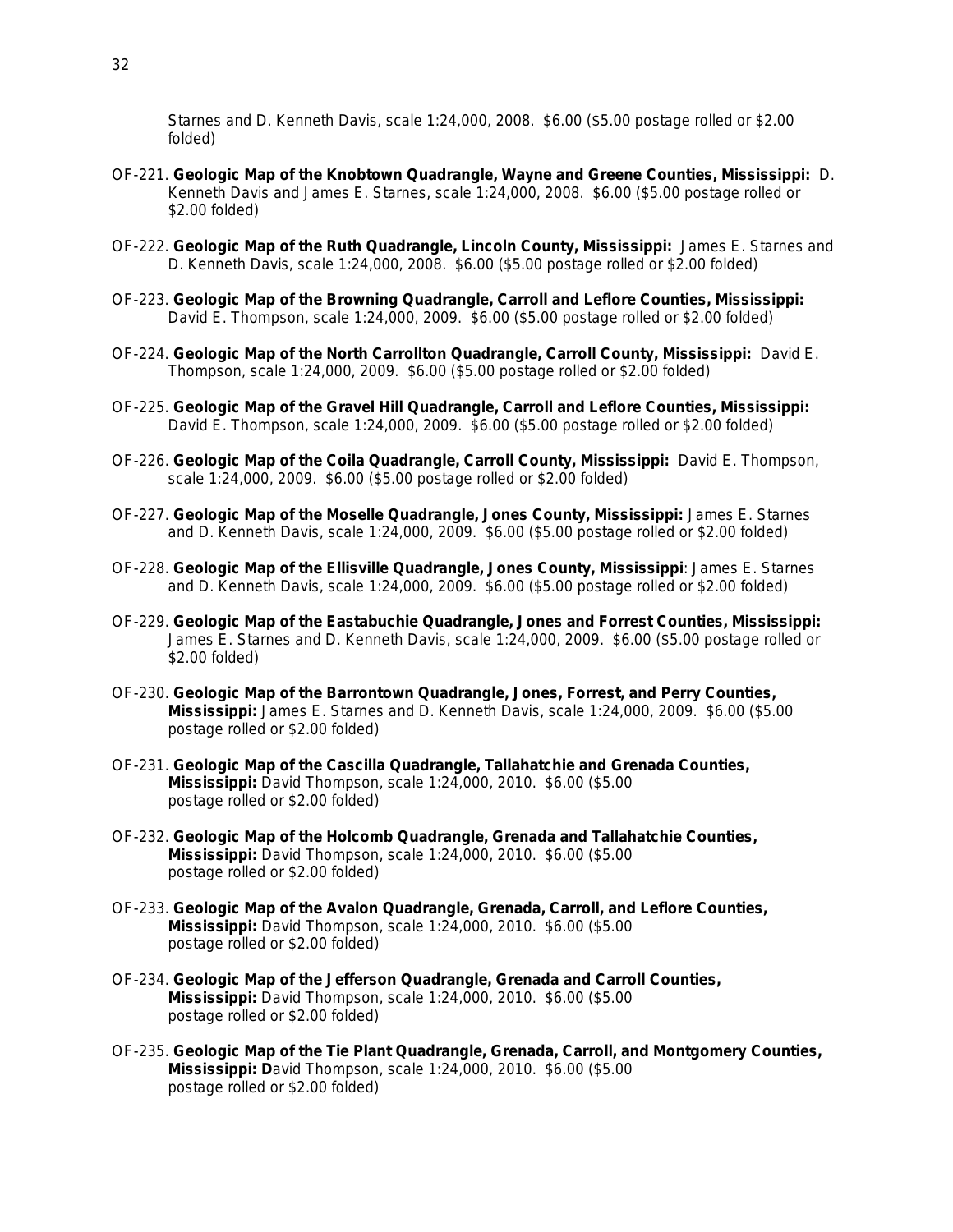- OF-236. **Geologic Map of the Collins Quadrangle, Covington County, Mississippi:** James E. Starnes, scale 1:24,000, 2010. \$6.00 (\$5.00 postage rolled or \$2.00 folded)
- OF-237. **Geologic Map of the Hot Coffee Quadrangle, Covington and Jones Counties, Mississippi:** James E. Starnes, scale 1:24,000, 2010. \$6.00 (\$5.00 postage rolled or \$2.00 folded)
- OF-238. **Geologic Map of the Williamsburg Quadrangle, Covington and Jefferson Davis Counties, Mississippi:** James E. Starnes, scale 1:24,000, 2010. \$6.00 (\$5.00 postage rolled or \$2.00 folded)
- OF-239. **Geologic Map of the Seminary Quadrangle, Covington and Jones Counties, Mississippi:** James E. Starnes, scale 1:24,000, 2010. \$6.00 (\$5.00 postage rolled or \$2.00 folded)
- OF-240. **Geologic Map of the Four Corners Quadrangle, Winston, Attala, Neshoba and Leake Counties, Mississippi: D**avid Thompson, scale 1:24,000, 2011. \$6.00 (\$5.00 postage rolled or \$2.00 folded)
- OF-241. **Geologic Map of the Plattsburg Quadrangle, Winston and Neshoba Counties, Mississippi: D**avid Thompson, scale 1:24,000, 2011. \$6.00 (\$5.00 postage rolled or \$2.00 folded)
- OF-242. **Geologic Map of the Edinburg Quadrangle, Neshoba and Leake Counties, Mississippi: D**avid Thompson, scale 1:24,000, 2011. \$6.00 (\$5.00 postage rolled or \$2.00 folded)
- OF-243. **Geologic Map of the Pearl River Quadrangle, Neshoba County, Mississippi: D**avid Thompson, scale 1:24,000, 2011. \$6.00 (\$5.00 postage rolled or \$2.00 folded)
- OF-244. **Geologic Map of the Soso Quadrangle, Jones, Smith and Jasper Counties, Mississippi:** James E. Starnes, scale 1:24,000, 2011. \$6.00 (\$5.00 postage rolled or \$2.00 folded)
- OF-245. **Geologic Map of the Moss Quadrangle, Jasper and Jones Counties, Mississippi:** James E. Starnes, scale 1:24,000, 2011. \$6.00 (\$5.00 postage rolled or \$2.00 folded)
- OF-246. **Geologic Map of the Hebron Quadrangle, Jones County, Mississippi:** James E. Starnes, scale 1:24,000, 2011. \$6.00 (\$5.00 postage rolled or \$2.00 folded)
- OF-247. **Geologic Map of the Laurel West Quadrangle, Jones County, Mississippi:** James E. Starnes, scale 1:24,000, 2011. \$6.00 (\$5.00 postage rolled or \$2.00 folded)
- OF-248. **Geologic Map of the Deemer Quadrangle, Neshoba County, Mississippi:** David E. Thompson, scale 1:24,000, 2012. \$6.00 (\$5.00 postage rolled or \$2.00 folded)
- OF-249. **Geologic Map of the House Quadrangle, Neshoba and Kemper Counties, Mississippi:** David E. Thompson, scale 1:24,000, 2012. \$6.00 (\$5.00 postage rolled or \$2.00 folded)
- OF-250. **Geologic Map of the Union East Quadrangle, Newton and Neshoba Counties, Mississippi:** David E. Thompson, scale 1:24,000, 2012. \$6.00 (\$5.00 postage rolled or \$2.00 folded)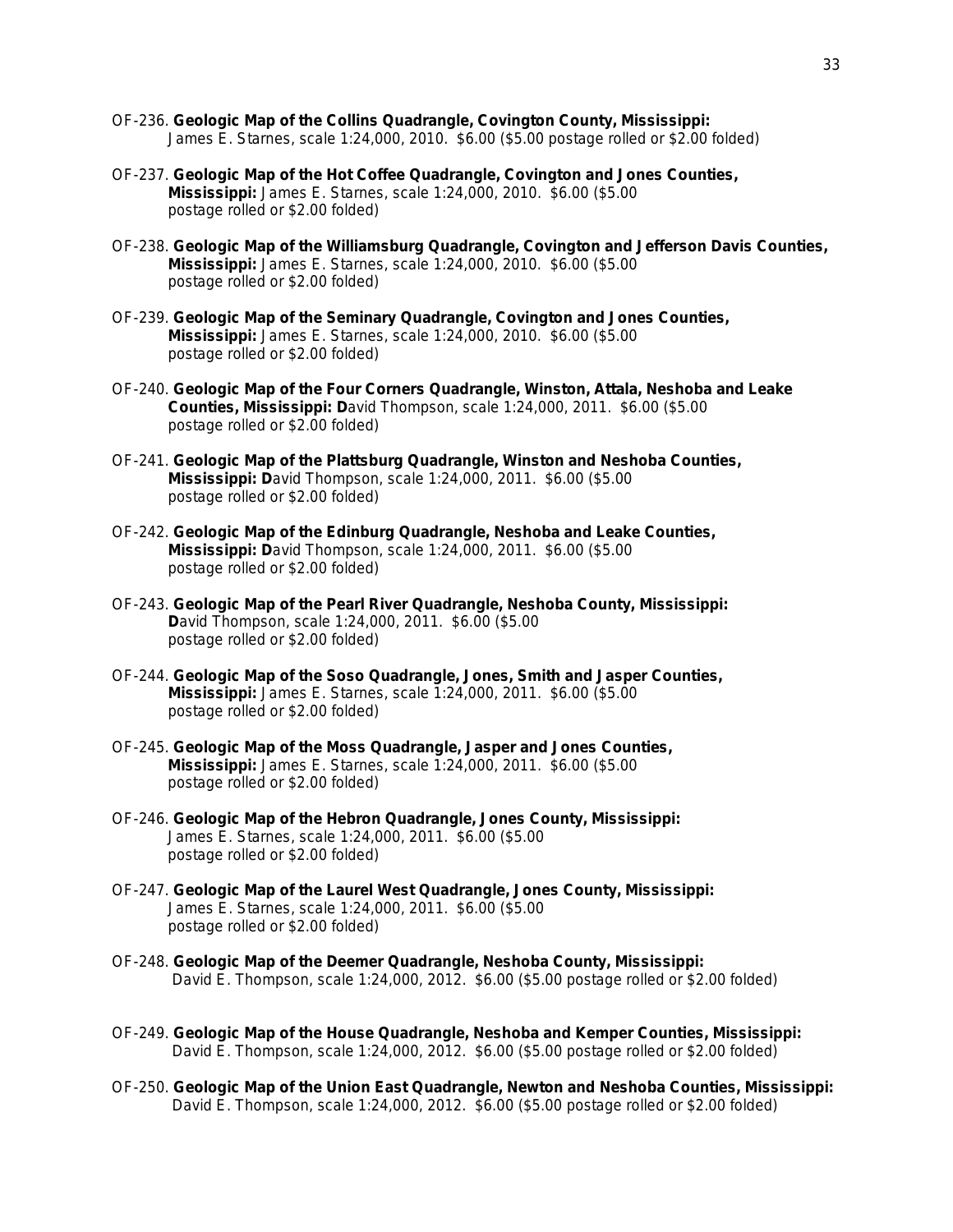- OF-251. **Geologic Map of the Post Quadrangle, Newton, Lauderdale, Neshoba, and Kemper Counties, Mississippi:** David E. Thompson, scale 1:24,000, 2012. \$6.00 (\$5.00 postage rolled or \$2.00 folded)
- OF-252. **Geologic Map of the Lanham Quadrangle, Jones County, Mississippi:** James E. Starnes, scale 1:24,000, 2012. \$6.00 (\$5.00 postage rolled or \$2.00 folded)
- OF-253. **Geologic Map of the Strengthford Quadrangle, Wayne and Jones Counties, Mississippi:** James E. Starnes, scale 1:24,000, 2012. \$6.00 (\$5.00 postage rolled or \$2.00 folded)
- OF-254. **Geologic Map of the Ovett Quadrangle, Jones and Perry Counties, Mississippi:** James E. Starnes, scale 1:24,000, 2012. \$6.00 (\$5.00 postage rolled or \$2.00 folded)
- OF-255. **Geologic Map of the Rhodes Quadrangle, Perry, Wayne, and Jones Counties, Mississippi:** James E. Starnes, scale 1:24,000, 2012. \$6.00 (\$5.00 postage rolled or \$2.00 folded)
- OF-256. **Geologic Map of the Duffee Quadrangle, Newton and Lauderdale Counties, Mississippi:** David E. Thompson, scale 1:24,000, 2013. \$6.00 (\$5.00 postage rolled or \$2.00 folded)
- OF-257. **Geologic Map of the Collinsville Quadrangle, Lauderdale County, Mississippi:** David E. Thompson, scale 1:24,000, 2013. \$6.00 (\$5.00 postage rolled or \$2.00 folded)
- OF-258. **Geologic Map of the Chunky Quadrangle, Newton and Lauderdale Counties, Mississippi:** David E. Thompson, scale 1:24,000, 2013. \$6.00 (\$5.00 postage rolled or \$2.00 folded)
- OF-259. **Geologic Map of the Meehan Quadrangle, Lauderdale County, Mississippi:** David E. Thompson, scale 1:24,000, 2013. \$6.00 (\$5.00 postage rolled or \$2.00 folded)
- OF-260. **Geologic Map of the Terry Quadrangle, Hinds and Copiah Counties, Mississippi:** James E. Starnes, scale 1:24,000, 2013. \$6.00 (\$5.00 postage rolled or \$2.00 folded)
- OF-261. **Geologic Map of the Whites Quadrangle, Rankin, Simpson, Hinds and Copiah Counties, Mississippi:** James E. Starnes, scale 1:24,000, 2013. \$6.00 (\$5.00 postage rolled or \$2.00 folded)
- OF-262. **Geologic Map of the Crystal Springs Quadrangle, Copiah County, Mississippi:** James E. Starnes, scale 1:24,000, 2013. \$6.00 (\$5.00 postage rolled or \$2.00 folded)
- OF-263. **Geologic Map of the Hopewell Quadrangle, Copiah and Simpson Counties, Mississippi:** James E. Starnes, scale 1:24,000, 2013. \$6.00 (\$5.00 postage rolled or \$2.00 folded)
- OF-264. **Geologic Map of the Meridian South Quadrangle, Lauderdale County, Mississippi:** David E. Thompson, scale 1:24,000, 2014. \$6.00 (\$5.00 postage rolled or \$2.00 folded)
- OF-265 **Geologic Map of the Vimville Quadrangle, Lauderdale County, Mississippi:** David E. Thompson, scale 1:24,000, 2014. \$6.00 (\$5.00 postage rolled or \$2.00 folded)
- OF-266. **Geologic Map of the Whynot Quadrangle, Lauderdale County, Mississippi:** David E. Thompson, scale 1:24,000, 2014. \$6.00 (\$5.00 postage rolled or \$2.00 folded)
- OF-267. **Geologic Map of the Star Quadrangle, Rankin and Simpson Counties, Mississippi:** James E. Starnes, scale 1:24,000, 2014. \$6.00 (\$5.00 postage rolled or \$2.00 folded)
- OF-268. **Geologic Map of the Harrisville Quadrangle, Simpson County, Mississippi:** James E. Starnes, scale 1:24,000, 2014. \$6.00 (\$5.00 postage rolled or \$2.00 folded)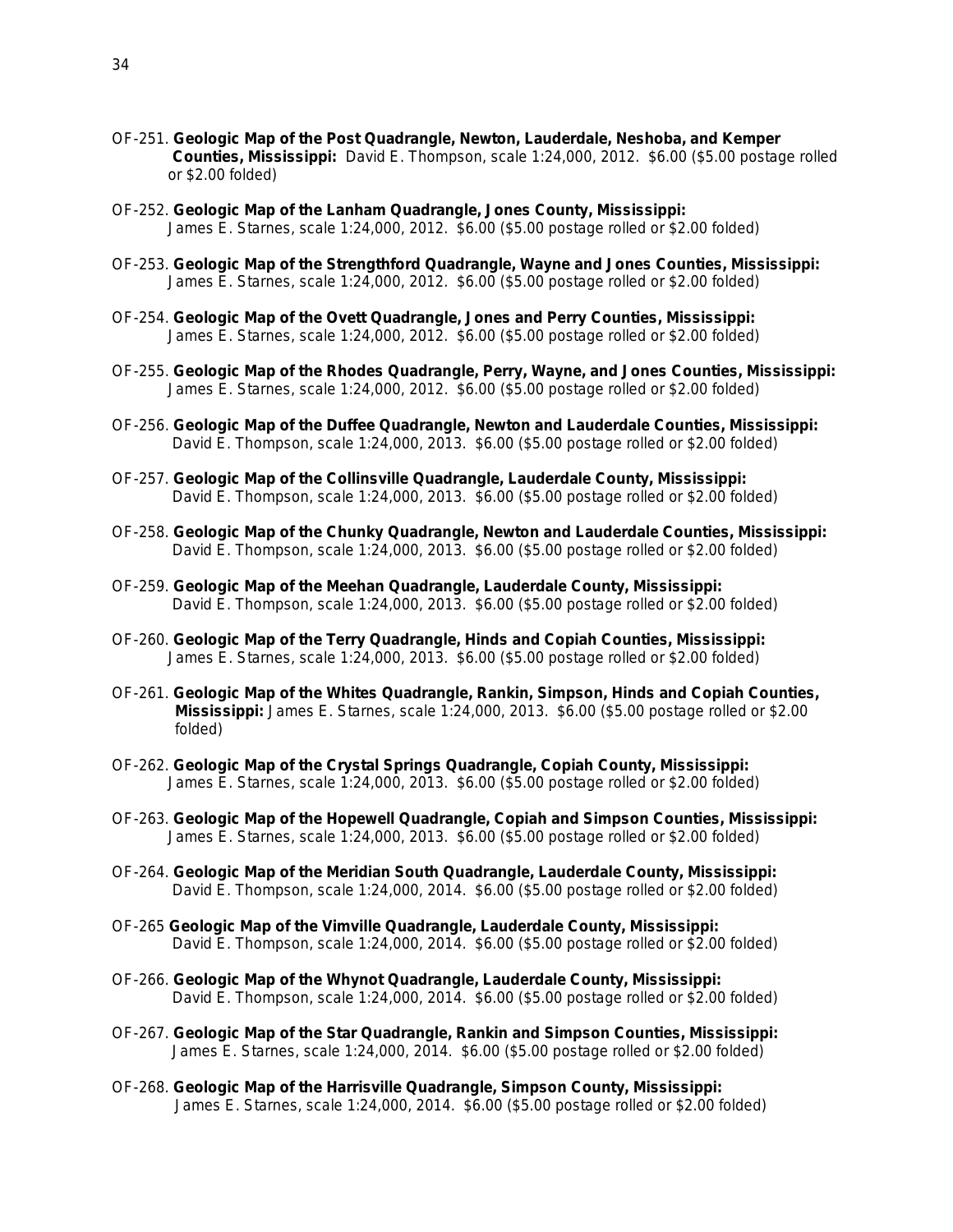#### OF-269. **Geologic Map of the Mendenhall East Quadrangle, Simpson County, Mississippi:**

James E. Starnes, scale 1:24,000, 2014. \$6.00 (\$5.00 postage rolled or \$2.00 folded)

## **ONLINE DATABASES**

The Mississippi Department of Environmental Quality, Office of Geology Web site hosts an increasing amount of data. Go to http://library.geology.deq.state.ms.us for links to the following databases:

#### **Energy Section Library**

An extensive collection of oil and gas data on Mississippi's wells and fields.

#### **Coastal Section Library**

Contains information on the work of the Coastal Geology Section.

## **EARLY REPORTS**

### **Geological Survey reports**

\* **Report on the Agriculture and Geology of Mississippi:** B. L. C. Wailes, 372 p., 1854. Not available Historical outline; land titles; agriculture; geology; fauna; flora.

\* **Preliminary Report on the Geology and Agriculture of the State of Mississippi:** L. Harper, 351 p., 1857. Not available

Introductory parts; Lithological and Paleontological descriptions of formations: I. The Carboniferous formation. II. The Cretaceous formation. III. Lithological and Paleontological description of the Tertiary formations. IV. Quaternary formations.

\* **Report on the Geology and Agriculture of the State of Mississippi:** Eugene W. Hilgard, 391 p., 1860. Not available

Orange Sand; Carboniferous; Cretaceous; Tertiary Formations; Quaternary; Principles of rational agriculture; Principles of agricultural chemistry; the Northeastern Prairie region; the Flatwoods region; the

Yellow Loam region; Southern River Counties; the Central Prairie region; the Longleaf Pine region; the Sea-coast Counties.

\* **Archeology of Mississippi:** Calvin S. Brown, 372 p., 1926. Not available

The report is illustrated with 354 figures of mounds and archeological specimens from all sections of Mississippi.

## **Circulars (old series)**

\*2. **Water:** William Clifford Morse, 4 p., 1954. Not available.

3. **Water Sources:** William Clifford Morse, 6 p., 1954. \$2.00

4. **Water—Man:** William Clifford Morse, 7 p., 1954. \$2.00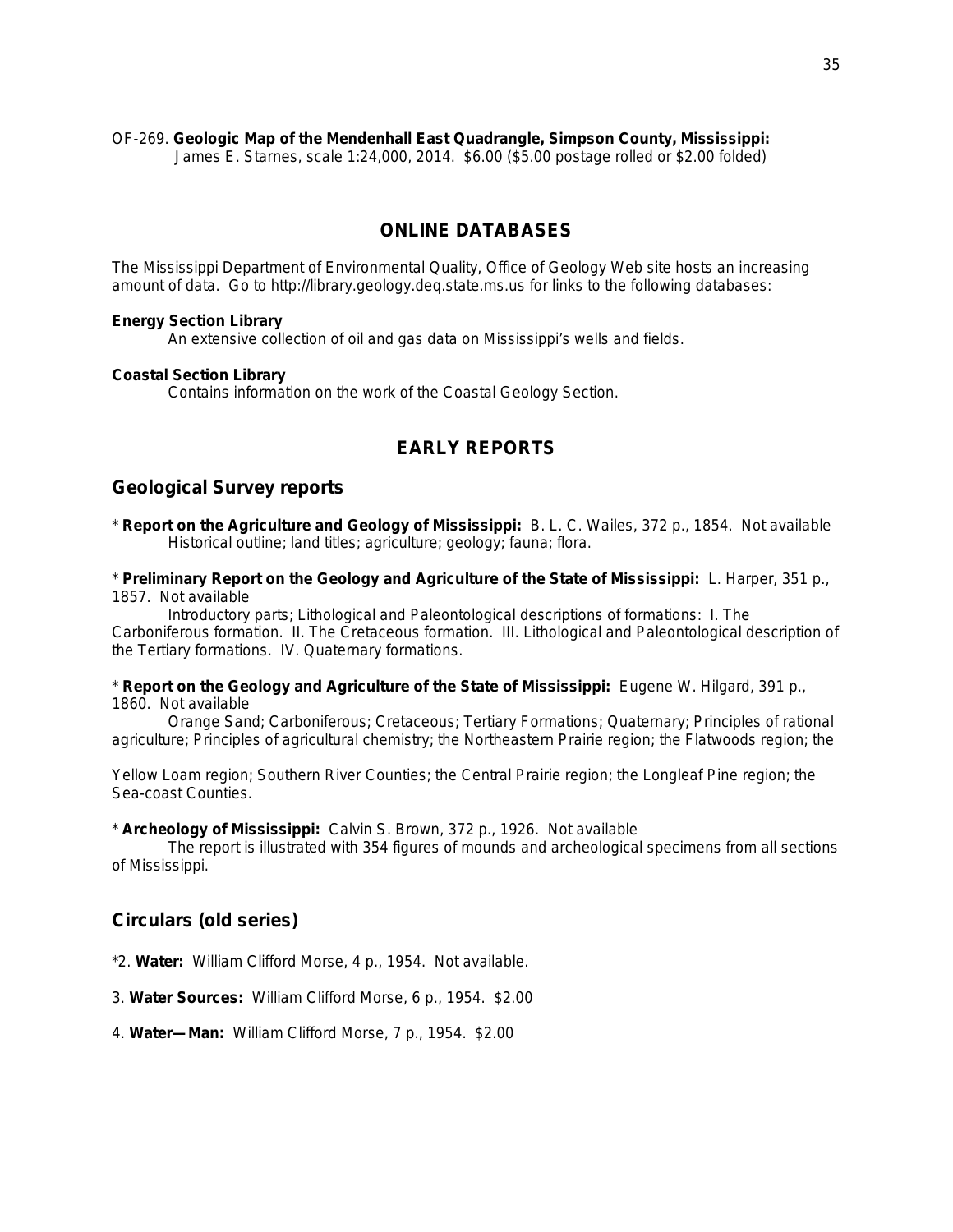## **County soil surveys (old series)**

- Soil Survey of Alcorn County, Mississippi: E. Malcolm Jones and E. P. Lowe, U.S. Department of Agriculture, Bureau of Soils, in cooperation with the Mississippi Geological Survey, 35 p., county soil map in color, scale 1:63,360, 1924. \$30.00
- Soil Survey of Chickasaw County, Mississippi: E. M. Jones and C. S. Waldrop, U.S. Department of Agriculture, Bureau of Soils, in cooperation with the Mississippi Geological Survey, 38 p., county soil map in color, scale 1:63,360, 1917. \$30.00
- Soil Survey of Choctaw County, Mississippi: A.. C. Anderson, E. Malcolm Jones, and Thomas Jabine, U.S. Department of Agriculture, Bureau of Soils, in cooperation with the Mississippi Geological Survey, 38 p., county soil map in color, scale 1:63,360, 1923. \$30.00
- Soil Survey of Claiborne County, Mississippi: B. H. Hendrickson and J. E. McKeehen, U.S. Department of Agriculture, Bureau of Chemistry and Soils, in cooperation with the Mississippi Geological Survey, 34 p., county soil map in color, scale 1:63,360, 1926. \$30.00
- Soil Survey of Coahoma County, Mississippi: F. Z. Hutton, W. E. Tharp, N. M. Kirk, H. W. Hawker, and E. M. Jones, U.S. Department of Agriculture, Bureau of Soils, in cooperation with the Mississippi Geological Survey, 29 p., county soil map in color, scale 1:63,360, 1916. \$30.00
- Soil Survey of Covington County, Mississippi: U.S. Department of Agriculture, Bureau of Soils, in cooperation with the Mississippi Geological Survey, county soil map in color, scale 1:63,360, 1917. \$20.00 MAP ONLY
- Soil Survey of George County, Mississippi: W. E. Tharp and E. P. Lowe, U.S. Department of Agriculture, Bureau of Soils, in cooperation with the Mississippi Geological Survey, 43 p., county soil map in color, scale 1:63,360, 1925. \$30.00
- Soil Survey of Greene County, Mississippi: J. W. Moon and S. Rankin Bacon, U.S. Department of Agriculture, Bureau of Chemistry and Soils, in cooperation with the Mississippi Geological Survey, 42 p., county soil map in color, scale 1:63,360, 1932. \$30.00
- Soil Survey of Grenada County, Mississippi: W. E. Tharp and J. B. Hogan, U.S. Department of Agriculture, Bureau of Soils, in cooperation with the Mississippi Geological Survey, 32 p., county soil map in color, scale 1:63,360, 1917. \$30.00
- Soil Survey of Hancock County, Mississippi: Clarence Lounsbury, E. B. Deeter, S. R. Bacon, and J. T. Miller, U.S. Department of Agriculture, Bureau of Chemistry and Soils, in cooperation with the Mississippi Geological Survey, 31 p., county soil map in color, scale 1:63,360, 1930. \$30.00
- Soil Survey of Hinds County, Mississippi: A.. E. Kocher and A. L. Goodman, U.S. Department of Agriculture, Bureau of Soils, in cooperation with the Mississippi Geological Survey, 42 p., county soil map in color, scale 1:63,360, 1918. \$30.00
- Soil Survey of Jackson County, Mississippi: J. Ambrose Elwell, A. W. Goke, W. J. Moran, E. Malcolm Jones, and E. P. Lowe, U.S. Department of Agriculture, Bureau of Chemistry and Soils, in cooperation with the Mississippi Geological Survey, 32 p., county soil map in color, scale 1:63,360, 1927. \$30.00
- Soil Survey of Jefferson Davis County, Mississippi: T. M. Bushnell and L. Vincent Davis, U.S. Department of Agriculture, Bureau of Soils, in cooperation with the Mississippi Geological Survey, 27 p., county soil map in color, scale 1:63,360, 1916. \$30.00

Soil Survey of Lamar County, Mississippi: E. Malcolm Jones, H. G. Lewis, W. I. Watkins, A. C. Anderson,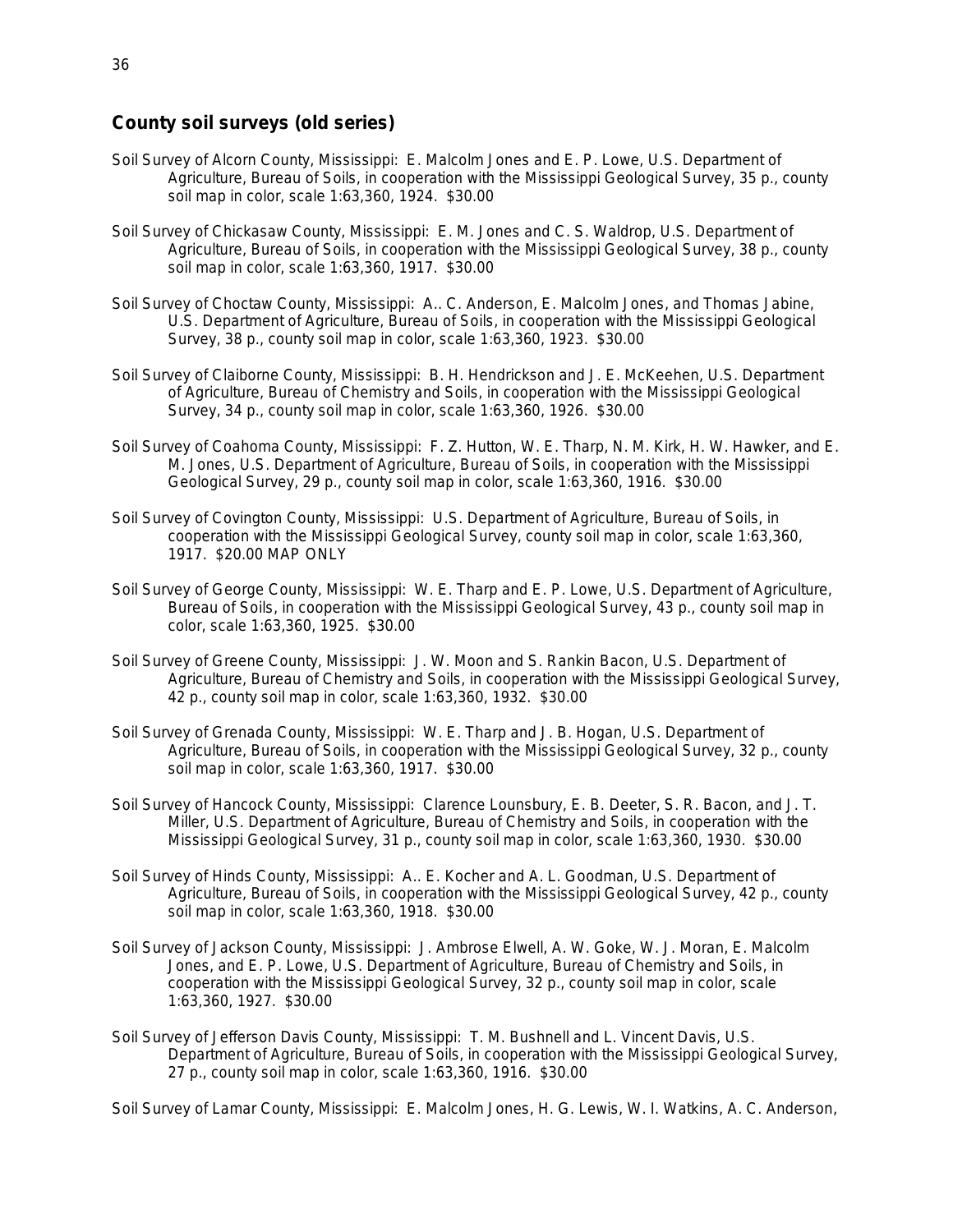and G. W. Musgrave, U.S. Department of Agriculture, Bureau of Soils, in cooperation with the Mississippi Geological Survey, 42 p., county soil map in color, scale 1:63,360, 1922. \$30.00

- Soil Survey of Oktibbeha County, Mississippi: W. E. McLendon and Lewis A. Hurst, U.S. Department of Agriculture, Bureau of Soils, in cooperation with the Mississippi Geological Survey, 40 p., no map, 1908. \$10.00
- Soil Survey of Perry County, Mississippi: E. Malcolm Jones, J. A. Kerr, S. B. Cole, and E. P. Lowe, U.S. Department of Agriculture, Bureau of Soils, in cooperation with the Mississippi Geological Survey, 29 p., county soil map in color, scale 1:63,360, 1928. \$30.00
- Soil Survey of Pike County, Mississippi: A.. T. Sweet, E. W. Knobel, H. G. Lewis and W. I. Watkins, U.S. Department of Agriculture, Bureau of Soils, in cooperation with the Mississippi Geological Survey, 32 p., county soil map in color, scale 1:63,360, 1921. \$30.00
- Soil Survey of Rankin County, Mississippi: Robert Wildermuth, E. W. Knobel, A. L. Gray and Grove B. Jones, U.S. Department of Agriculture, Bureau of Chemistry and Soils, in cooperation with the Mississippi Geological Survey, 42 p., county soil map in color, 1:62,500, 1926. \$30.00
- Soil Survey of Simpson County, Mississippi: F. Z. Hutton, W. E. Tharp, and Clarence Lounsbury, U.S. Department of Agriculture, Bureau of Soils, in cooperation with the Mississippi Geological Survey, 34 p., county soil map in color, scale 1:63,360, 1921. \$30.00
- Soil Survey of Tishomingo County, Mississippi: A.. C. Orvedal and Thomas Fowlkes, U.S. Department of Agriculture, Bureau of Plant Industry, Soils, and Agricultural Engineering, in cooperation with the Mississippi Agricultural Experiment Station, 104 p., county soil map in color, scale 1:48,000, 1944. \$30.00
- Soil Survey of Tunica County, Mississippi: Thomas Fowlkes, C. G. Morgan, J. A. Herren, D. D. Mason, and L. A. Davidson, U.S. Department of Agriculture, Soil Conservation Service, in cooperation with the Mississippi Agricultural Experiment Station, 86 p., county soil map in color on 6 sheets, scale 1:24,000, 1956. \$40.00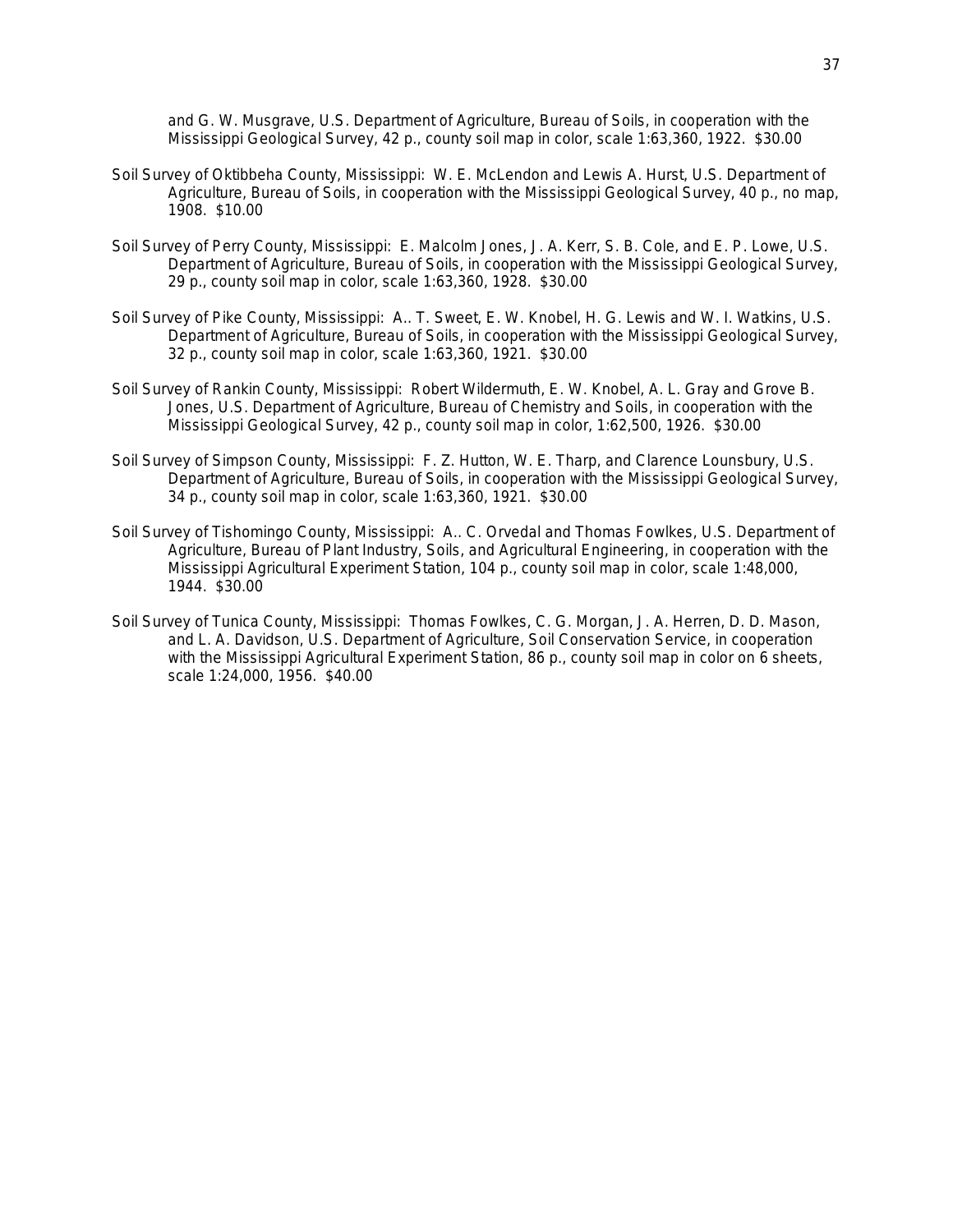### **COUNTY INDEX**

Guide to Abbreviations

B - Bulletins MGQ - Maps (Geologic Quadrangle)<br>C - Circulars C - Circulars C - Circulars EGS - Environmental Geology Series RI - Reports of Investigations IS - Information Series

OF - Open-File Reports

Publications that are important references to a particular area are in bold. More detailed indexes may be found in Bulletin 100 (index to Bulletins 1-99); Bulletin 112 (index to mineral commodities); and Bulletin 118 (index to Mississippi geologic names).

Adams County: B 4, 9, 11, 15, 16, **47**, 68, 79, 83, 86, 97, 112, 113; EGS **4**; IS 72-2, 72-4; OF 158.

- Alcorn County: B 1, 2, 13, 15, 16, 40, 46, 90, 94, 113; IS 72-2.
- Amite County: B 4, 11, 16, 56, 68, 83, 97, 112, 113; IS 72-4; OF 40, 72.
- Attala County: B 2, 9, 15, 16, 30, 48, 66, 83, **99**, 101, 103, 112, 113; OF 185, 186, 187, 188, 204, 205, 206, 207,240.
- Benton County: B 3, 6, 10, 19, 25, 42, 54, **80**, 90, 101, 112, 113; IS 74-1; OF 92, 93, 94, 95.
- Bolivar County: B 65, 72, 77, 83, 103, 113.
- Calhoun County: B 3, 6, 19, 21, 25, 55, 68, 83, 90, **92**, 112, 113; IS 74-1; OF 60, 67, 75, 79, 80, 81, 82, 181.
- Carroll County: B 2, 3, 16, 30, 48, 65, **67**, 83, 101, 112, 113; OF 185, 187, 223, 224, 225, 226, 233, 234, 235.
- Chickasaw County: B 1, 2, 9, 13, 16, 25, 29, 40, 46, 65, 83, 90, 113; OF 180.
- Choctaw County: B 2, 3, 6, 10, 15, 25, 30, **52**, 73, 83, 90, 112, 113; IS 74-1; OF 51, 52, 54, 55, 58, 59, 207, 208.
- Claiborne County: B 3, 4, 11, 83, **107**, 112, 113, 131; IS 72-3; OF 156, 165, 167, 189, 190, 191, 192, 218.
- Clarke County: B 1, 4, 10, 13, 15, 16, 30, 48, 68, 83, 103, 109, 112, 113, **121**, **122**; IS 72-4; OF 87.
- Clay County: B 2, 13, 40, 46, **53**, 66, 68, 83, 90, 102, 112, 113; OF 122; RI **1**.
- Coahoma County: B 2, 65, 77, 97, 103, 113.
- Copiah County: B 4, 9, 11, 16, 21, 68, 83, **110**, 112, 113, 131; IS 72-2; OF 127, 128, 129, 130, 145, 165, 166, 167, 260, 261, 262, 263.
- Covington County: B 4, 15, 16, 68, 83, 112, 113, 131; IS 72-4; OF 137, 236, 237, 238, 239.
- DeSoto County: B 2, 3, 16, 25, 65, 66, 68, 77, 83, 112, 113; IS 74-1; OF 104, 105, 106, 107, 108, 109, 159.
- Forrest County: B 4, 9, 15, 16, **44**, 58, 68, 77, 83, 103, 112, 113, 131; IS 72-2, 72-4; OF 117, 229, 230.
- Franklin County: B 4, 11, 16, 56, 68, 79, 83, 103, 112, 113; IS 72-2, 72-4; OF 120.
- George County: B 9, 15, 60, 58, 68, 83, **108**, 112, 113.
- Greene County: B 4, 58, 68, 83, 109, 112, 113, 131; IS 72-4; OF 152, 221.
- Grenada County: B 2, 9, 10, 21, 25, 48, 55, 65, 66, 68, 77, 83, 112, 113; IS 74-1; OF 75, 76, 77, 231, 232, 233, 234, 235.
- Hancock County: B 4, 15, 60, 83, 93, 112, 113; C 5; IS 72-4; OF 21, 22, 23, 41, 86, 110, 110B, 131, 151.
- Harrison County: B 4, 9, 60, 68, 77, 83, 93, 102, 113; C 5; OF 14, 21, 22, 23, 41, 43, 111, 111B, 132, 133, 134, 151.
- Hinds County: B 1, 2, 3, 13, 15, 16, 21, 29, **36**, 46, 68, 77, 83, 91, 103, 104, **105**, 112, 113, 131; EGS **1**, **2**; IS 72-2, 72-4; OF 85, 165, 166, 218, 260, 261.
- Holmes County: B 2, 3, 9, 16, 21, 48, 65, 66, 68, 77, 83, 112, 113; IS 74-1; OF 172.
- Humphreys County: B 26, 65, 77, 83, 113; OF 174.
- Issaquena County: B 65, 77, 83, 113; OF 176.
- Itawamba County: B 1, 3, 6, 16, 22-A, 29, 40, **64**, 66, 68, 83, 90, 112, 113; OF 2, 178.
- Jackson County: B 4, 15, 37, 60, 77, 83, 93, 112, 113, 130; C 5; OF 21, 22, 23, 41, 151.
- Jasper County: B 3, 4, 9, 13, 16, 22-A, 29, 46, 48, 79, 83, **95**, 104, 109, 112, 113, 131; IS 72-4, 77-1; OF 89, 244, 245.
- Jefferson County: B 4, 11, 15, 16, 83, 112, 113, 131; IS 72-4; OF 157.
- Jefferson Davis County: B 4, 9, 16, 21, 83, 112, 113, 131; OF 138, 201, 238.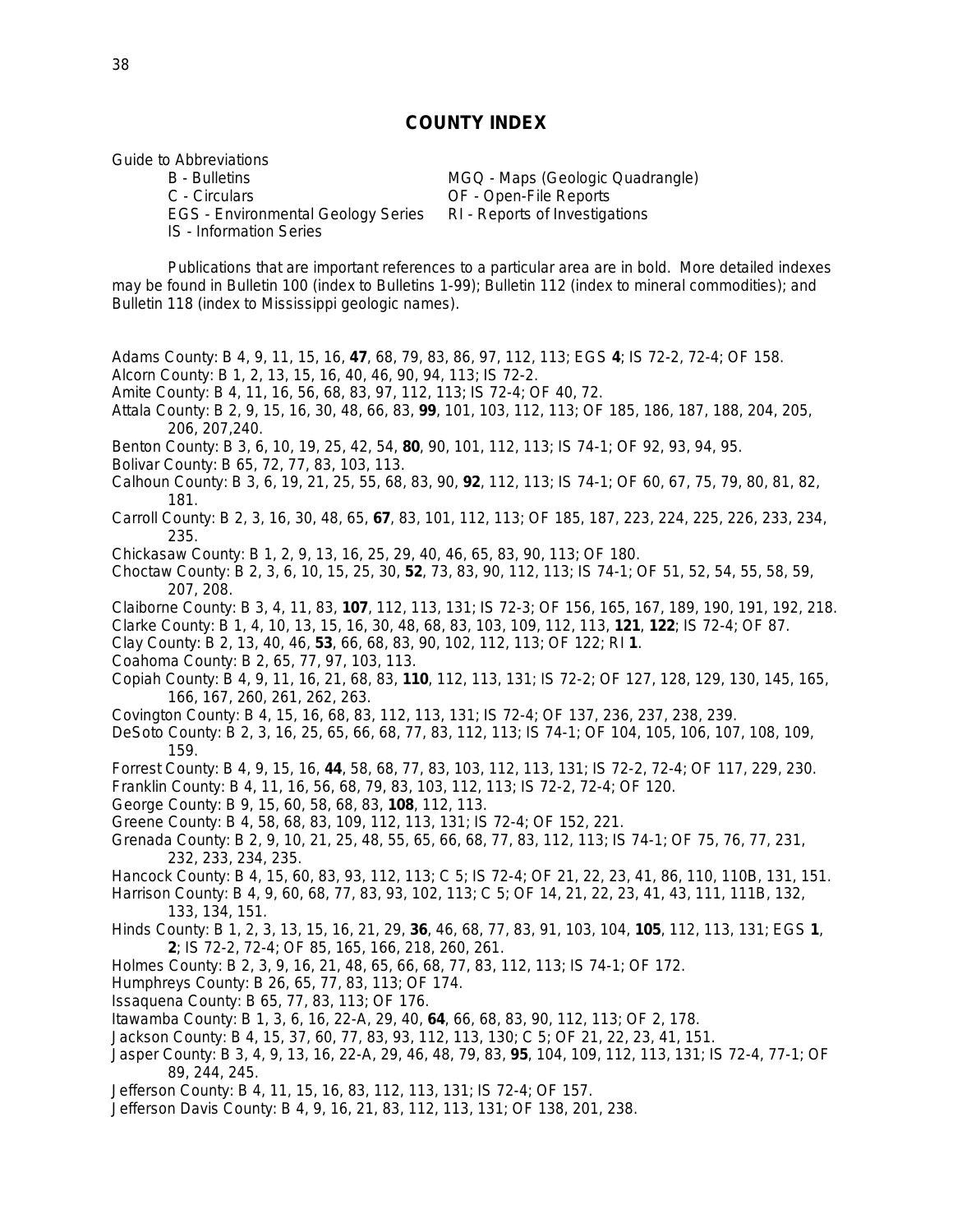- Jones County: B 4, 9, 16, 58, 68, 77, 79, 83, 112, 113, 131; IS 72-4; OF 88, 227, 228, 229, 230, 237, 239, 244, 245, 246, 247, 252, 253, 254, 255.
- Kemper County: B 1, 2, 3, 6, 13, 19, 25, 29, 30, 40, 46, 68, 83, **84**, 89, 90, 94, 101, 103, 112, 113; IS 74-1; OF 17, 18, 25, 27, 29, 30, 34, 249, 251.
- Lafayette County: B 2, 3, 6, 10, 25, 30, 68, **71**, **74**, 77, 83, 90, 96, 112, 113; IS 74-1; OF 82, 83, 123, 124, 125, 126, 164.
- Lamar County: B 4, 16, 79, 83, 103, 112, 113, 131; IS 72-4; OF 4, 140.
- Lauderdale County: B 2, 3, 6, 9, 15, 16, 21, 25, 30, **41**, 48, 68, 83, 91, 94, 112, 113; IS 72-2, 74-1; OF 24, 25, 27, 251, 256, 257, 258, 259, 264, 265, 266.
- Lawrence County: B 4, 11, 68, 83, 112, 113, 131; IS 72-2; OF 139, 201.
- Leake County: B 21, 30, 48, 68, 83, 89, 90, 98, 113; OF 240, 242.
- Lee County: B 1, 2, 9, 13, **31**, 33, 40, 46, **62**, **63**, 66, 68, 77, 83, 85, 90, 94, 113, 129; IS 72-2; OF 179.
- Leflore County: B 2, 65, 66, 68, 77, 83, 113; OF 173, 223, 225, 233.
- Lincoln County: B 4, 9, 11, 16, 68, 83, 112, 113, 131; IS 72-4; OF 129, 130, 144, 170, 222.
- Lowndes County: B 2, 9, 13, 16, 40, 46, 66, 68, 90, 94, 112, 113; OF 177.
- Madison County: B 2, 3, 16, 21, 30, 46, 48, 68, 79, 83, **88**, 89, 109, 112, 113; EGS 2; IS 72-4; OF 143.
- Marion County: B 4, 9, 11, 13, 16, 68, 79, 83, 112, 113, 131; IS 72-2, 72-4; OF 141.
- Marshall County: B 2, 3, 6, 9, 10, 21, 25, 68, **78**, 90, 112, 113; IS 74-1; OF 92, 102, 103, 104, 105, 123, 124, 161, 164.
- Monroe County: B 2, 3, 6, 9, 13, 16, 21, 22, 22-A, 29, 40, **57**, 66, 68, 83, 90, 94, 102, 112, 113; IS 73-1; OF 2, 90.
- Montgomery County: B 2, 10, 16, 25, 30, 48, **51**, 55, 73, 83, 101, 113; OF 185, 186, 235.
- Neshoba County: B 3, 16, 30, 48, 68, 83, 89, 90, 103, 113; IS 74-1; OF 240, 241, 242, 243, 248, 249, 250, 251.
- Newton County: B 2, 9, 16, 30, 48, 68, 83, 91, 109, 113, **126**; IS 72-2; OF 250, 251, 256, 258.
- Noxubee County: B 1, 2, 6, 9, 13, 16, 19, 25, 29, 40, 46, 66, 68, 83, 90, 94, 112, 113; IS 72-2; OF 18, 34, 35, 46, 48.
- Oktibbeha County: B 1, 2, 9, 13, 16, 19, 29, 40, 46, 77, 83, 90, 98, 113; IS 72-2; OF 51, 116.
- Panola County: B 2, 3, 16, 25, 65, 66, 68, **81**, 90, 112, 113; IS 74-1; OF 162, 163, 164.
- Pearl River County: B 4, 9, 16, 60, 68, 83, 103, 112, 113; OF 119.
- Perry County: B 4, 16, 58, 68, 83, 103, 109, 112, 113, 131; OF 20, 153, 230, 254, 255.
- Pike County: B 4, 9, 11, 16, 68, 83, 112, 113; IS 72-4; OF 118.
- Pontotoc County: B 2, 3, 13, 19, 25, 29, 30, 40, **54**, 83, 85, 90, 112, 113; IS 72-2, 74-1; OF 91, 124, 126.
- Prentiss County: B 1, 2, 13, 22, 22-A, 29, 40, 68, **87**, 90, 94, 112, 113; C 4.
- Quitman County: B 65, 77, 103, 113.
- Rankin County: B 1, 2, 3, 9, 13, 16, 21, 36, 46, 68, 83, 91, 103, 109, 112, 113, **115**; EGS 2; IS 72-2, 72-4; MGQ 95-SW; OF 112, 261, 267.
- Scott County: B 2, 3, 16, 21, 29, 30, 48, **49**, 83, 91, 109, 112, 113; IS 72-4; OF 142.
- Sharkey County: B 65, 77, 83, 113; OF 175.
- Simpson County: B 4, 9, 16, 68, 83, 112, 113, 131; IS 72-4; MGQ 82-NW, 95-SW; OF 74, 201, 261, 263, 267, 268, 269.
- Smith County: B 1, 4, 13, 16, 22-A, 29, 46, 68, 79, 83, 109, 112, 113, **116**, 131; IS 72-2, 72-4; OF 114, 244.
- Stone County: B 16, 60, 68, 83, 103, 112, 113; OF 154.
- Sunflower County: B 2, 65, 66, 68, 77, 83, 103, 113.
- Tallahatchie County: B 3, 16, 21, **50**, 65, 68, 77, 83, 90, 112, 113; IS 74-1; OF 231, 232.
- Tate County: B 2, 3, 16, 65, 66, 68, 90, 112, 113; IS 74-1; OF 105, 107, 109, 159, 160, 161, 162, 163, 164.
- Tippah County: B 2, 3, 9, 13, 16, 19, 22-A, 25, 29, 40, **42**, 68, 90, 112, 113; IS 74-1; OF 94, 95.

Tishomingo County: B 1, 6, 9, 13, 16, **23**, **26**, **32**, **34**, 40, 46, 66, 68, 90, 112, 113, **127**; OF 5-13. Tunica County: B 2, 65, 77, 113.

- Union County: B 2, 9, 13, 19, 25, 29, 40, **45**, 66, 68, 83, 90, 103, 112, 113; IS 74-1; OF 92, 124.
- Walthall County: B 68, 83, 112, 113; IS 72-4; OF 121.
- Warren County: B 1, 2, 3, 9, 13, 15, 16, **28**, **43**, 46, 65, 68, 83, 103, 104, 111, 112, 113, 131; IS 72-2; OF 155, 189, 190, 218.
- Washington County: B 2, 15, 16, 21, 65, 77, 83, 103, 112, 113.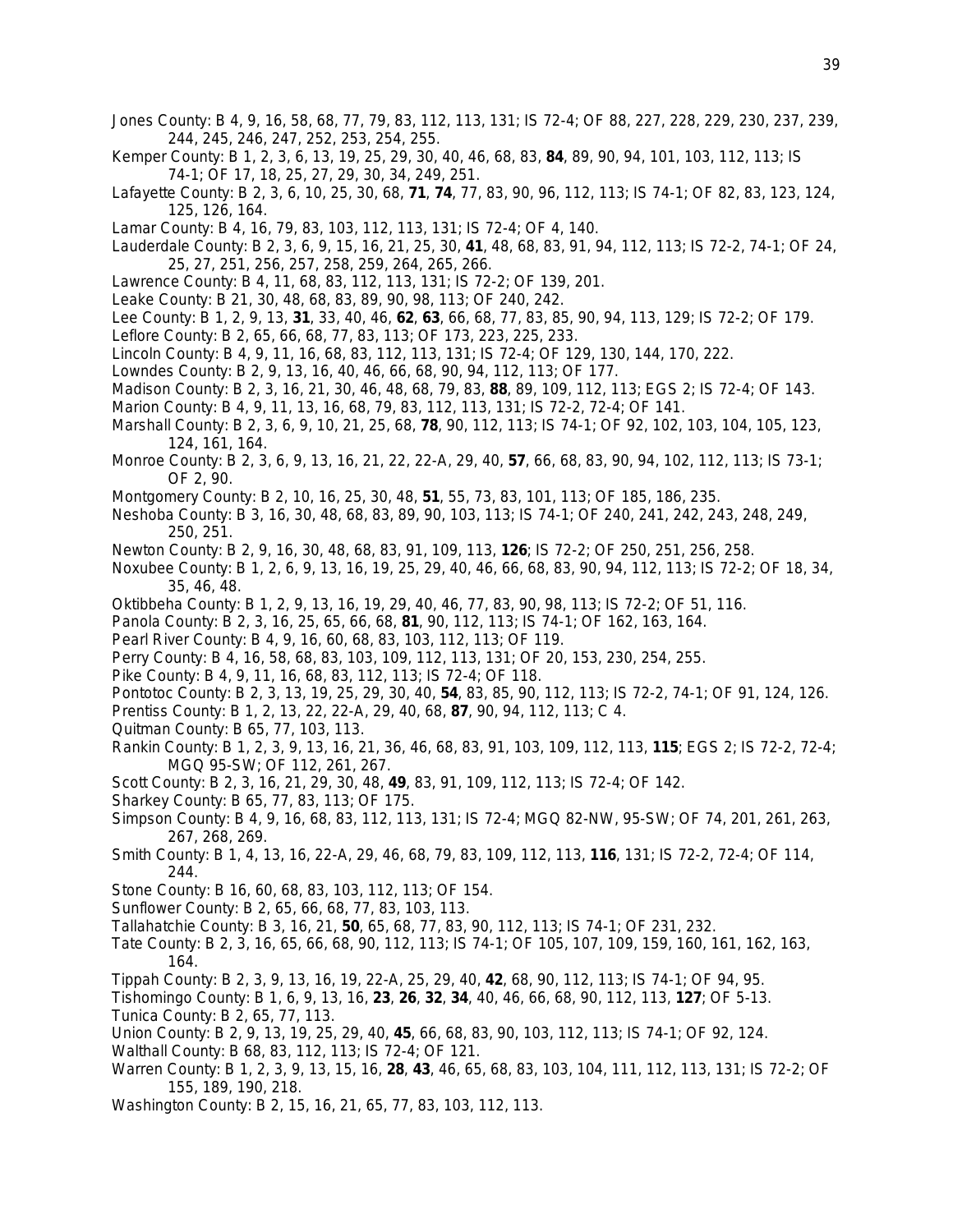- Wayne County: B 1, 4, 9, 13, 16, 22-A, 29, 46, 58, 68, 79, 83, 112, 113, **117**; IS 72-4, 77-1; OF 73, 219, 220, 221, 253, 255.
- Webster County: B 2, 3, 6, 19, 21, 25, 29, 30, 55, **73**, **75**, 90, 101, 103, 112, 113; IS 74-1; OF 54, 58, 59, 60, 67.
- Wilkinson County: B 4, 11, 16, 56, 68, 83, 112, 113; IS 72-4; OF 40, 146.
- Winston County: B 2, 3, 6, 19, 25, 35, **38**, 48, 68, 69, 83, 90, 98, 112, 113; IS 74-1; OF 34, 35, 38, 49, 51, 207, 208, 240, 241.
- Yalobusha County: B 2, 3, 10, 25, 66, 68, **76**, 83, 90, 112, 113; IS 74-1; OF 75, 76, 77, 78, 79.
- Yazoo County: B 1, 2, 3, 21, **27**, 29, **39**, 48, 65, 68, 77, 79, 83, 104, 109, 112, 113, **119**; IS 72-2, 72-4; OF 113.

## **ORDERING INSTRUCTIONS ON PAGE 2**